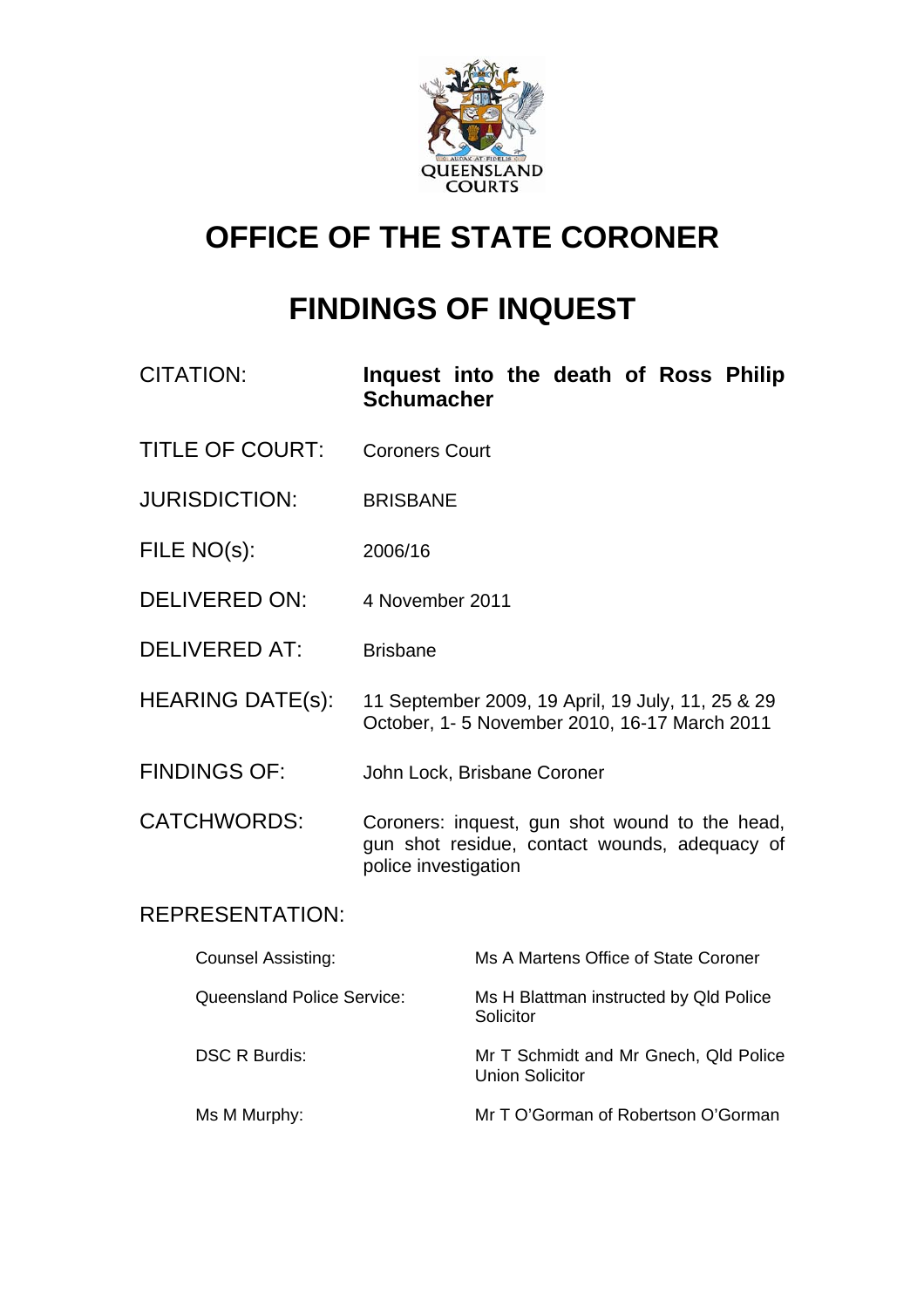# Table of Contents

| The admissibility of evidence and the standard of proof3   |  |
|------------------------------------------------------------|--|
|                                                            |  |
|                                                            |  |
|                                                            |  |
|                                                            |  |
|                                                            |  |
|                                                            |  |
|                                                            |  |
|                                                            |  |
| Mr Schumacher's frame of mind around the time of death  15 |  |
|                                                            |  |
| Events of 11 May 2006 and response of QAS and QPS          |  |
|                                                            |  |
|                                                            |  |
|                                                            |  |
|                                                            |  |
| INVESTIGATION CONDUCTED FOLLOWING REVIEW BY THE            |  |
|                                                            |  |
|                                                            |  |
|                                                            |  |
|                                                            |  |
|                                                            |  |
|                                                            |  |
|                                                            |  |
|                                                            |  |
|                                                            |  |
|                                                            |  |
|                                                            |  |
|                                                            |  |
|                                                            |  |
|                                                            |  |
|                                                            |  |
|                                                            |  |
|                                                            |  |
|                                                            |  |
|                                                            |  |
|                                                            |  |
|                                                            |  |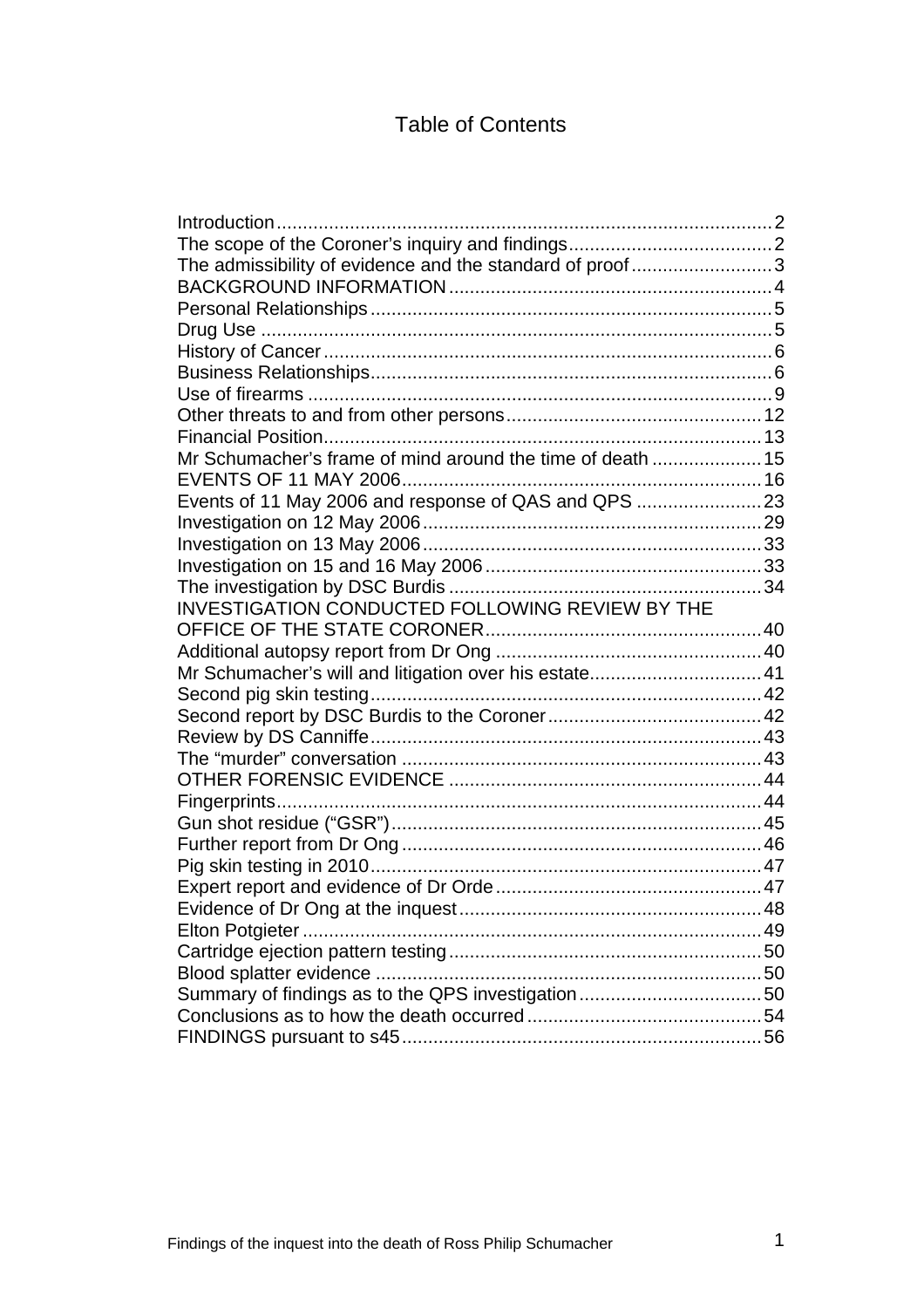## <span id="page-2-0"></span>*Introduction*

- 1. Ross Philip Schumacher was discovered deceased in his home office on 11 May 2006. His cause of death was due to a gun shot wound to the back of his head. The weapon that had inflicted the gun shot wound was located in the same room as Mr Schumacher.
- 2. An Investigation Report to the Coroner prepared by DSC Burdis and forwarded over two years later concluded that Mr Schumacher had died accidentally as a result of his mishandling of a Beretta self loading pistol, causing him to shoot himself while sitting at his computer.
- 3. Any objective review of that investigation report could not reasonably arrive at such a definitive conclusion and a request for further information and investigation was requested by the coroner. As the investigation and subsequent inquest evidence unfolded much more significant doubt as to how that conclusion was arrived at became evident.
- 4. Once a decision was made to hold an inquest further investigations were carried out and there were a number of adjournments as a result. The inquest commenced in October 2010 but was then adjourned to March 2011, as an important witness Ms Maragna, was now in the USA and arrangements were made to fly her back. The matter was adjourned for written submissions. I have considered these in my findings.
- 5. The issues to be examined at the inquest were:
	- whether the cause of the gun shot wound was self-inflicted (either purposefully or accidentally); or
	- whether it was inflicted by another person, and if so, whom;
	- and the quality of the investigation by the Queensland Police Service (QPS) into Mr Schumacher's death.

## **The scope of the Coroner's inquiry and findings**

- 6. A coroner has jurisdiction to inquire into the cause and the circumstances of a reportable death. If possible he/she is required to find:-
	- whether a death in fact happened;
	- the identity of the deceased;
	- when, where and how the death occurred; and
	- what caused the person to die.
- 7. There has been considerable litigation concerning the extent of a coroner's jurisdiction to inquire into the circumstances of a death. The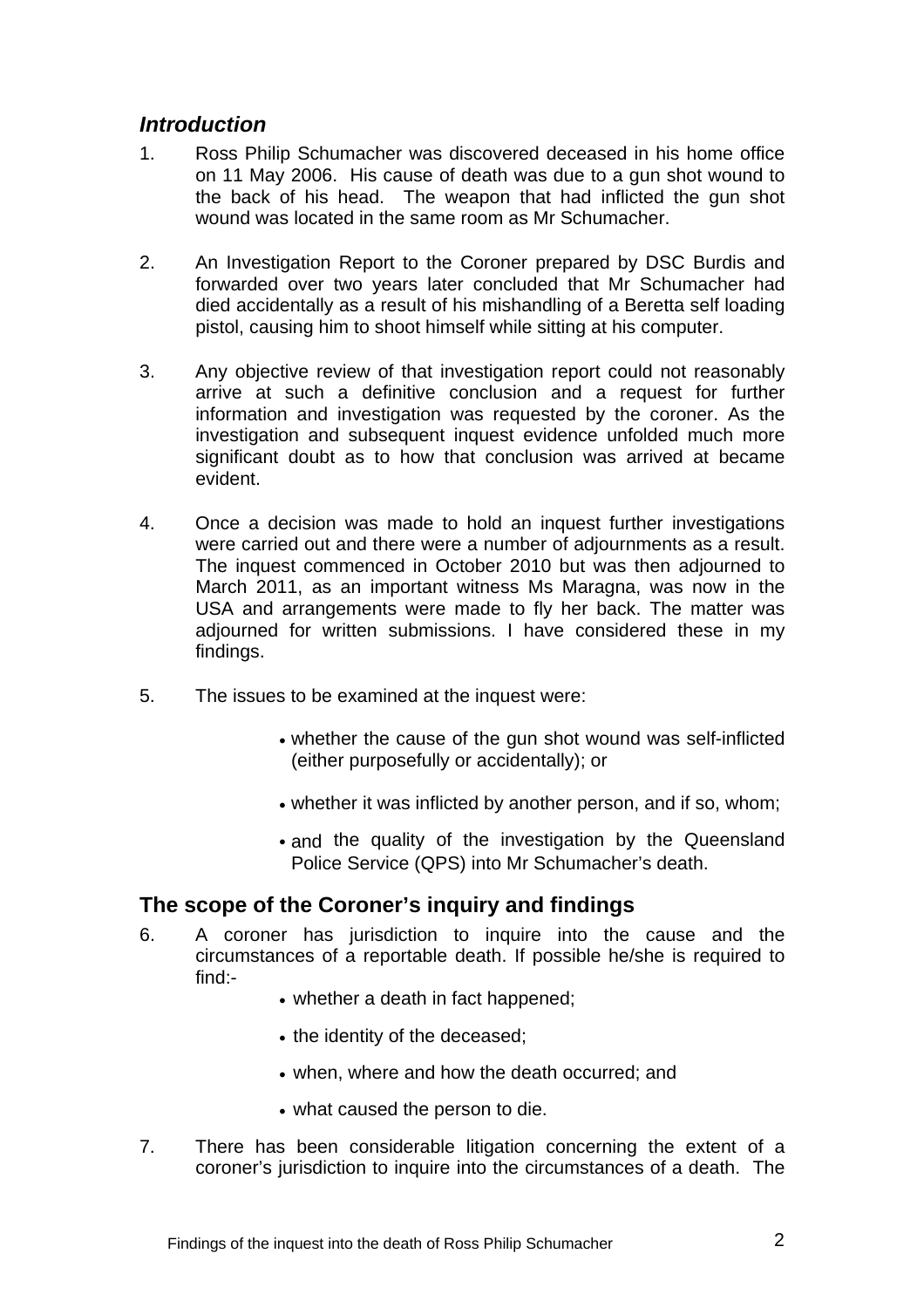<span id="page-3-0"></span>authorities clearly establish that the scope of an inquest goes beyond merely establishing the medical cause of death.

- 8. An inquest is not a trial between opposing parties but an inquiry into the death. In a leading English case it was described in this way:- "It is an inquisitorial process, a process of investigation quite unlike a criminal trial where the prosecutor accuses and the accused defends… The function of an inquest is to seek out and record as many of the facts concerning the death as the public interest requires."<sup>[1](#page-3-1)</sup>
- 9. The focus is on discovering what happened, not on ascribing guilt, attributing blame or apportioning liability. The purpose is to inform the family and the public of how the death occurred with a view to reducing the likelihood of similar deaths. As a result, the Act authorises a coroner to make preventive recommendations concerning public health or safety, the administration of justice or ways to prevent deaths from happening in similar circumstances in future.[2](#page-3-2) However, a coroner must not include in the findings or recommendations, statements that a person is or maybe guilty of an offence or is or maybe civilly liable for something.<sup>[3](#page-3-3)</sup>

## **The admissibility of evidence and the standard of proof**

- 10. A coroner's court is not bound by the rules of evidence because the Act provides that the court *"may inform itself in any way it considers*  appropriate.<sup>"[4](#page-3-4)</sup> That does not mean that any and every piece of information, however unreliable, will be admitted into evidence and acted upon. However, it does give a coroner greater scope to receive information that may not be admissible in other proceedings and to have regard to its origin or source when determining what weight should be given to the information.
- 11. This flexibility has been explained as a consequence of an inquest being a fact-finding exercise rather than a means of apportioning guilt; an inquiry rather than a trial.<sup>[5](#page-3-5)</sup>
- 12. A coroner should apply the civil standard of proof, namely the balance of probabilities but the approach referred to as the *Briginshaw* sliding scale is applicable.<sup>[6](#page-3-6)</sup> This means that the more significant the issue to be determined; or the more serious an allegation; or the more inherently unlikely an occurrence; then in those cases the clearer and more persuasive the evidence should be in order for the trier of fact to be sufficiently satisfied that it has been proven to the civil standard.<sup>[7](#page-3-7)</sup>

l

<span id="page-3-1"></span><sup>1</sup> *R v South London Coroner; ex parte Thompson* (1982) 126 S.J. 625

<span id="page-3-2"></span><sup>2</sup> Section 46 of the Act

<span id="page-3-3"></span><sup>3</sup> Sections 45(5) and 46(3) of the Act

<span id="page-3-4"></span><sup>4</sup> Section 37 of the Act

<span id="page-3-5"></span><sup>5</sup> *R v South London Coroner; ex parte Thompson* per Lord Lane CJ, (1982) 126 S.J. 625

<span id="page-3-6"></span><sup>6</sup> *Anderson v Blashki* [1993] 2 VR 89 at 96 per Gobbo J

<span id="page-3-7"></span><sup>7</sup> *Briginshaw v Briginshaw* (1938) 60 CLR 336 at 361 per Sir Owen Dixon J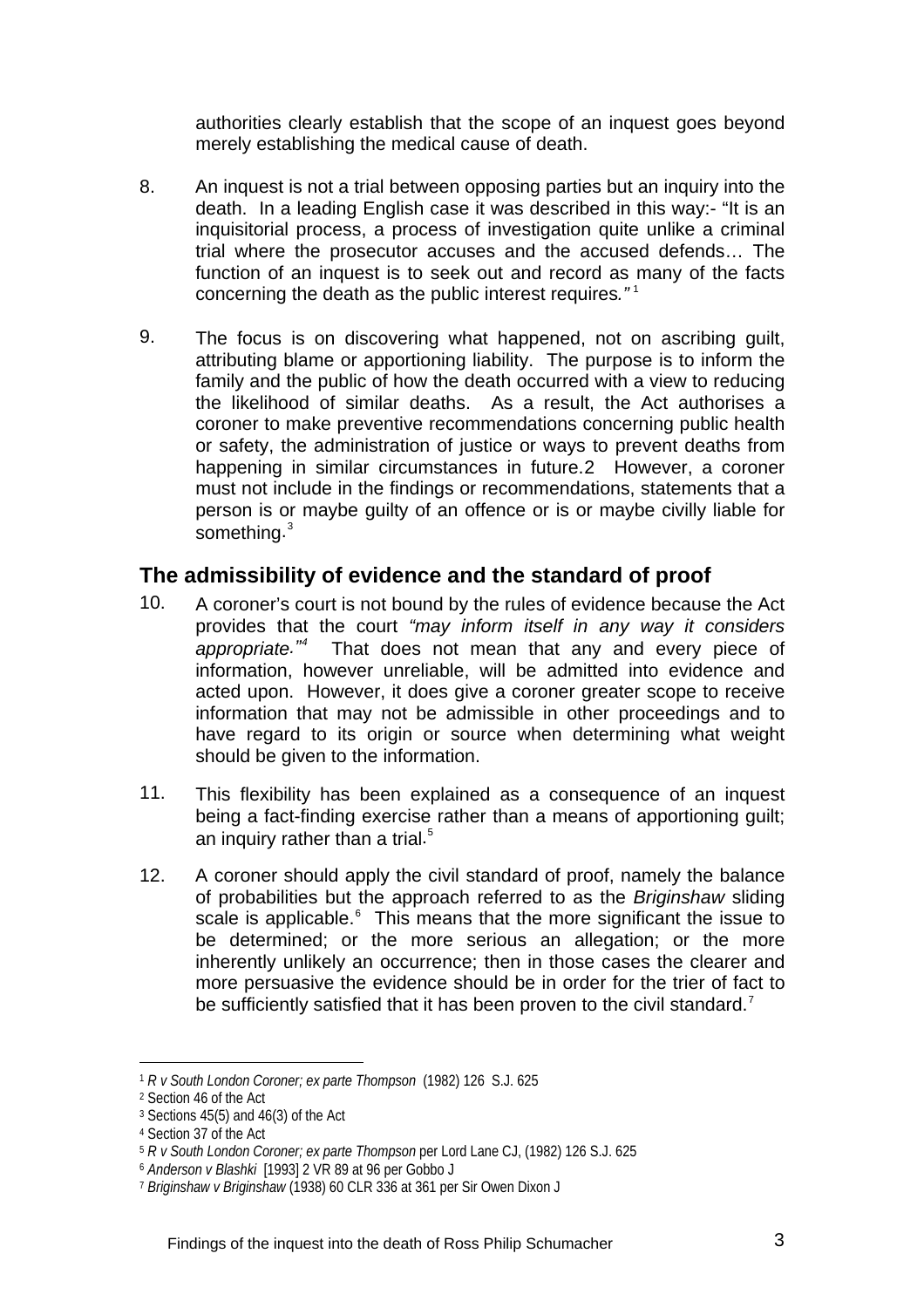- <span id="page-4-0"></span>13. It is also clear that a coroner is obliged to comply with the rules of natural justice and to act judicially. $8$  This means that no findings adverse to the interest of any party may be made without that party first being given aright to be heard in opposition to that finding. As *Annetts v McCann[9](#page-4-2)* makes clear, that includes being given an opportunity to make submissions against findings that might be damaging to the reputation of any individual or organisation.
- 14. If, from information obtained at an inquest or during the investigation, a coroner reasonably believes that the information may cause a disciplinary body for a person's profession or trade to inquire into, or take steps in relation to, the person's conduct, then the coroner may give that information to that body.<sup>[10](#page-4-3)</sup>

# **BACKGROUND INFORMATION**

- 15. The evidence raised a number of possibilities as to how the gunshot wound occurred including that it was an intentional self-inflicted gun shot wound either as a suicide or by accident or that a third person was involved. The investigation needed to consider if there was any evidence to suggest Mr Schumacher was in a frame of mind to take his own life. This investigation gathered a deal of material which indicates Mr Schumacher had a complicated personal and business life.
- 16. It is not intended to detail all of the information and evidence that has been gathered. Counsel Assisting, Ms Martens was very personally involved in the strategy and planning behind the subsequent investigation and has also produced a detailed summary of the evidence in her written submission which has been placed on the court record. I also place on the record my appreciation for the work she has produced. The family of Mr Schumacher can be satisfied all that could be done to find answers has been achieved through her efforts and those police officers who became involved in the investigation when it was made a "cold case". As will become clear that could not be said for the initial investigation.
- 17. What can be said is that consistently many of Mr Schumacher's friends and business associates provided statements<sup>[11](#page-4-4)</sup> detailing background information regarding Mr Schumacher's life prior to his death. It was common for many witnesses to describe Mr Schumacher as "larger than life". Other descriptions of Mr Schumacher were that he was highly driven, intelligent, motivated, competitive, outgoing, charismatic, generous and a loyal friend. One of his business associates, Mr Bazianas, described Mr Schumacher as bullet proof, believing no one could touch him. He was also described as aggressive, demanding,

l

<span id="page-4-1"></span><sup>8</sup> *Harmsworth v State Coroner* [1989] VR 989 at 994 and see a useful discussion of the issue in Freckelton I., "Inquest Law" in *The inquest handbook*, Selby H., Federation Press, 1998 at 13

<span id="page-4-2"></span><sup>9 (1990) 65</sup> ALJR 167 at 168

<sup>10</sup> Section 48(4) of the Act

<span id="page-4-4"></span><span id="page-4-3"></span><sup>11</sup> Either during the course of the initial investigation or during the second stage of the investigation following the initial report to the Coroner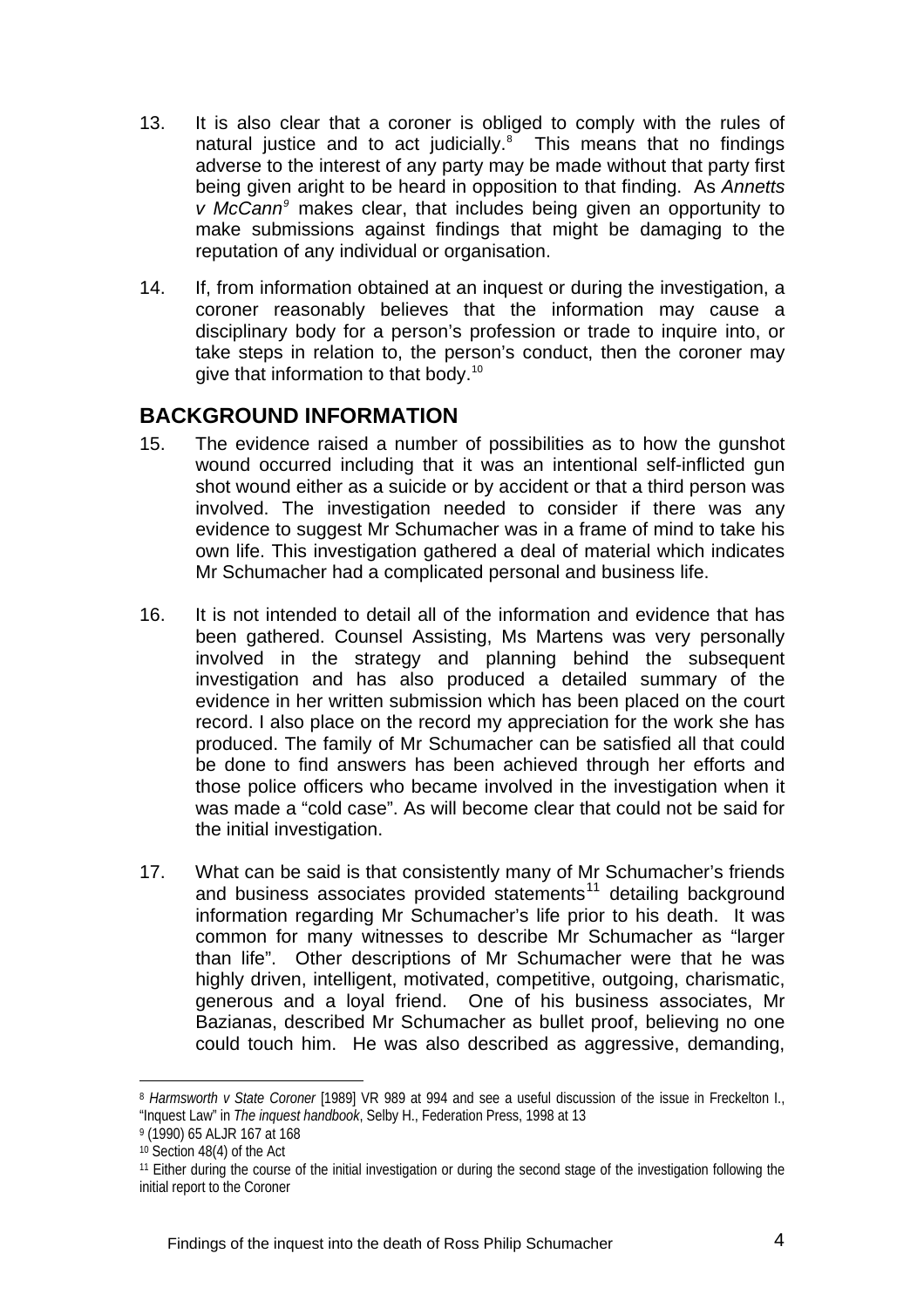<span id="page-5-0"></span>never taking a backwards step in a situation which could often create enemies. There is evidence of him being on the periphery of criminal elements and engaging in some criminal activity himself. His social and personal life was complicated. All of this evidence is examined in some detail below.

## **Personal Relationships**

- 18. At the time of his death, Mr Schumacher was involved in complex relationships with two women, Ms Stefanie Maragna and Ms Megan Murphy. Ms Murphy had known Mr Schumacher since 2002 when they commenced a sexual relationship. Ms Murphy also did bookwork for Mr Schumacher. Ms Murphy was incarcerated for 6 months in December 2003. Around this time, Mr Schumacher commenced a relationship with Ms Maragna. When Ms Murphy was released from prison she moved into Mr Schumacher's residence and they recommenced their relationship, however neither told Ms Maragna of the nature of this relationship. Ms Murphy received unemployment benefits of \$420 a fortnight of which Mr Schumacher would save \$300 a fortnight for Ms Murphy. Mr Schumacher paid for all household expenses.
- 19. Ms Murphy was residing in the same residence as Mr Schumacher, albeit in a spare room and working unpaid for Mr Schumacher as an assistant/book keeper.
- 20. Ms Maragna had her own residence and was in full time employment in quite legitimate activities. Ms Maragna would stay at Mr Schumacher's house several nights a week.
- 21. Despite many of Mr Schumacher's friends being aware he was in a relationship with both women, Ms Maragna claimed not to have knowledge of Mr Schumacher's relationship with Ms Murphy. Ms Murphy and some of Mr Schumacher's close friends also believed Mr Schumacher had sexual relationships with other women.

## **Drug Use**

- 22. Many of Mr Schumacher's friends including Ms Murphy indicated Mr Schumacher would take so called recreational drugs (ecstasy and cocaine) on the weekends however some of them indicated Mr Schumacher had not been using them for some time prior to his death (estimates ranged from 6 months to 2 years).
- 23. Ms Murphy was a regular user of marijuana and was candid in disclosing her use. Ms Murphy purchased marijuana regularly, weekly or more and buying up to half an ounce for \$200 every two days. Her supplier, Mr Harding gave a statement and evidence to that effect and neighbours often spoke about seeing someone visiting regularly. Ms Murphy indicated during evidence that Mr Schumacher provided her with the money to purchase marijuana and he would often smoke a joint of marijuana every second night.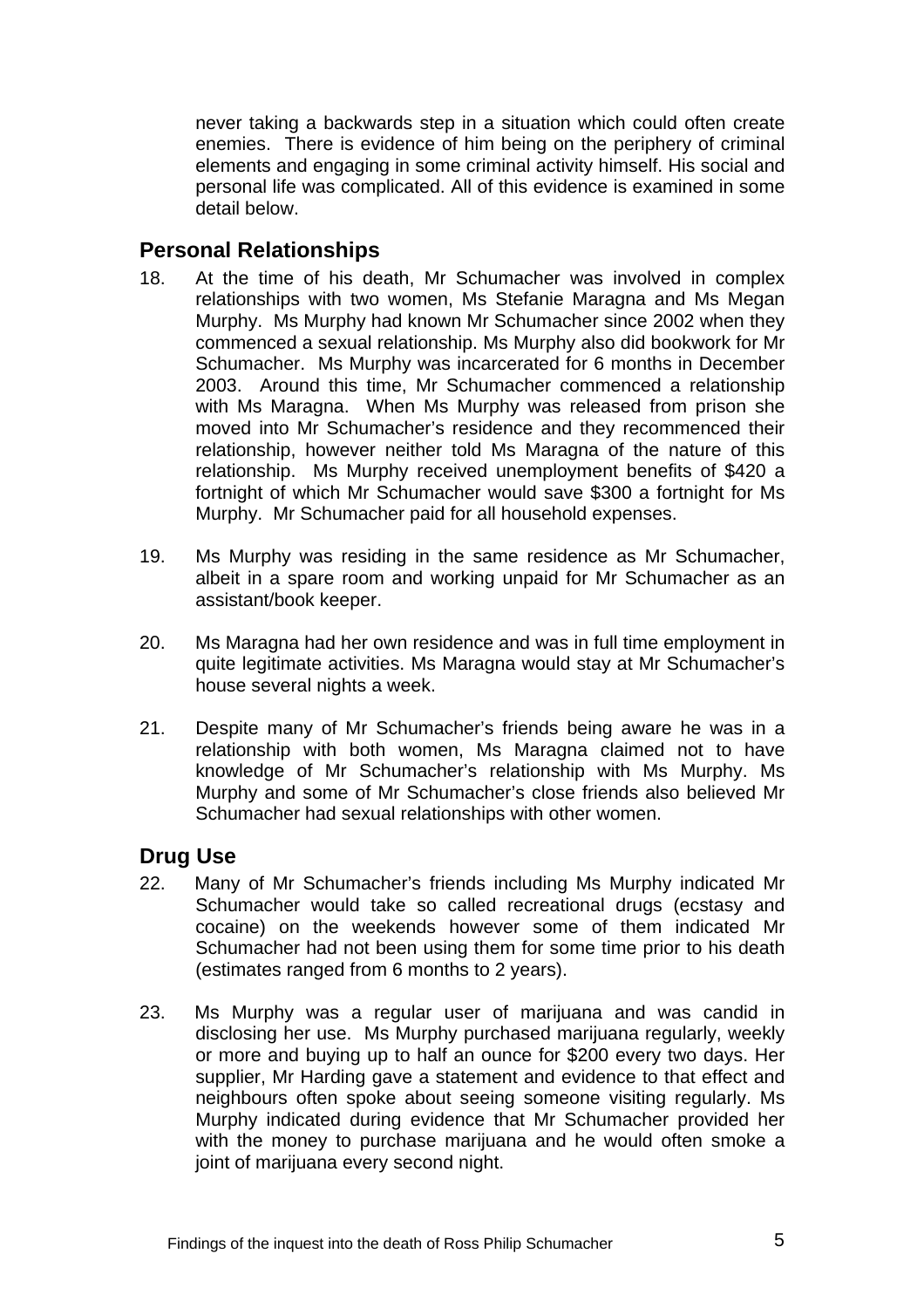## <span id="page-6-0"></span>**History of Cancer**

- 24. Mr Schumacher also told many of his family, friends and girlfriends as early as five years prior to his death that he was suffering from cancer and was receiving treatment for his cancer from Greenslopes Hospital. There were some observed signs of possible treatment as Mr Schumacher had red or black patches underneath his armpits, black ankles and needle marks on his back. Ms Maragna, Ms Murphy and several of Mr Schumacher's close friends also observed Mr Schumacher to be physically ill.
- 25. Neither, Greenslopes Private Hospital or his general practitioner, Dr Sinnathanby have any record he was receiving treatment for cancer and at no time did Mr Schumacher disclose to Dr Sinnathanby that he was suffering from cancer, nor did Dr Sinnathanby ever observe any symptoms or signs Mr Schumacher had cancer.
- 26. Ms Murphy never saw any paperwork or financial transactions confirming Mr Schumacher's treatment and none has been found.
- 27. Dr Sinnathanby indicated he saw Mr Schumacher a number of times in 2005 and 2006, primarily for gastric reflux and insomnia. Mr Schumacher was prescribed Temazepam and then later Hypnodorm for insomnia and Pariet for reflux. Dr Sinnathanby queried whether Mr Schumacher's insomnia was as a result of an underlying anxiety problem.
- 28. His friends and acquaintances gave a consistent picture of someone working constantly, partying and not sleeping and eating and possibly taking drugs to get through. No evidence of cancer was found at autopsy and the evidence supports a finding he was not suffering from cancer but for reasons unknown he had given that impression.

## **Business Relationships**

- 29. Mr Schumacher initially worked for a number of contracting companies earning a salary income. Several years before his death, he started his own company, the Schumacher Group, which was involved in construction project management, in addition to his salaried job. At the time of his death, he was working exclusively for the Schumacher Group and not earning a regular salary.
- 30. Mr Armstrong, Mr Schumacher's accountant, indicated that in the years prior to 2006, the Schumacher Group operated at a loss however Mr Schumacher's salary was more than sufficient to fund these. Mr Armstrong confirmed Mr Schumacher did not pay himself a wage from the Schumacher Group. Mr Armstrong was unsure how Mr Schumacher funded himself when he ceased earning a regular salary.
- 31. Ms Murphy was able to sign Mr Schumacher's signature and did so on Schumacher Group cheques with the knowledge of Mr Schumacher.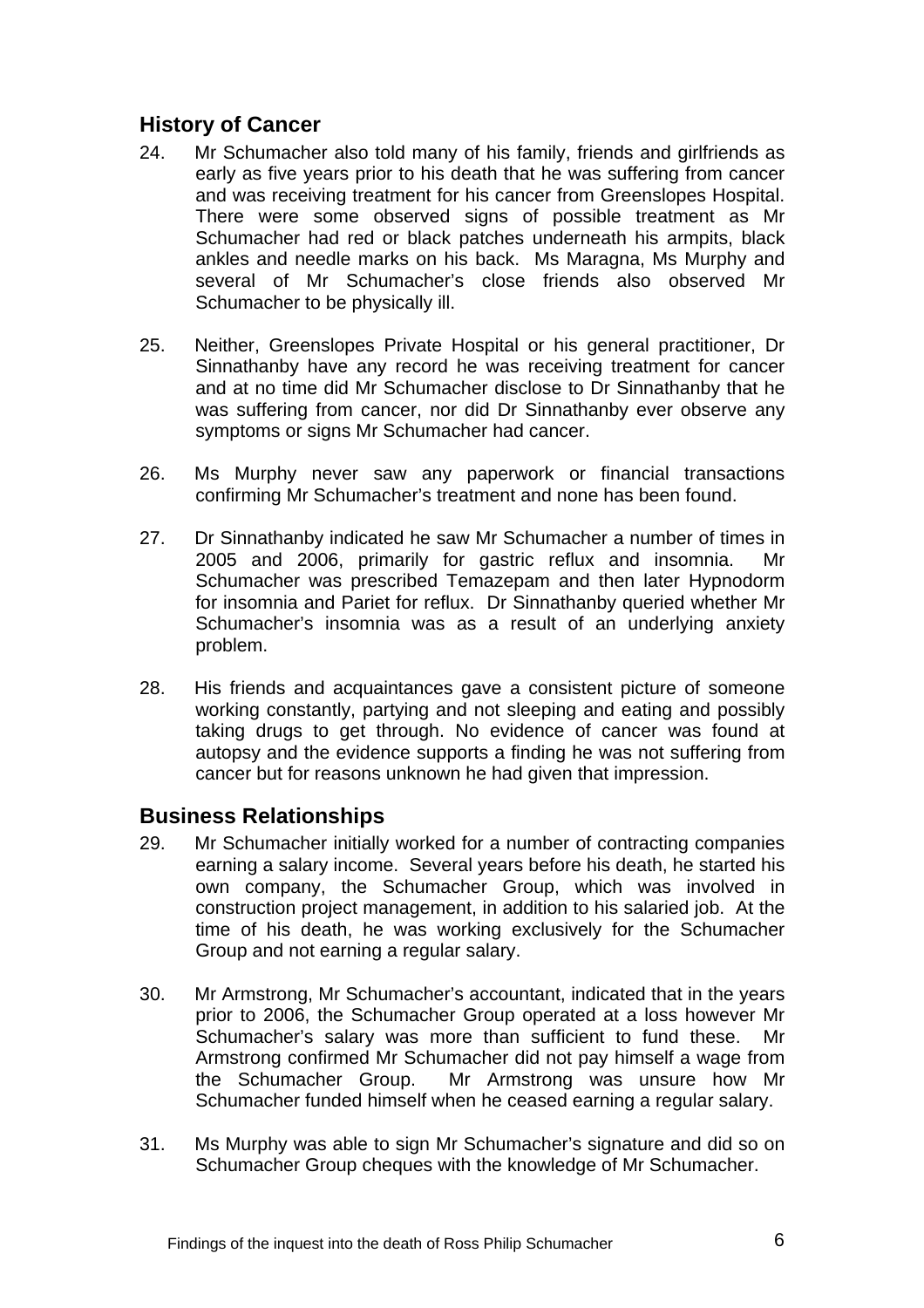- 32. Mr Schumacher had a number of vehicles registered in either his name or the Schumacher Group Pty Ltd. Mr Schumacher drove either his green Mercedes-Benz roadster, registration RPS14 or his green Landrover wagon registration, 210EQQ. The Schumacher Group Pty Ltd also had a white Holden Commodore utility, registration 097ITM. This vehicle was primarily driven by Ms Murphy.
- 33. In 2004 Mr Schumacher commenced a building project with Mr Rosario Baffi. Up until the time of this project, Mr Schumacher's financial position was considered relatively healthy. The Schumacher Group was to construct two houses on a block of land at Camp Hill. The project was due to be completed in October 2004 however was extended until January 2005 after a problem apparently arose.
- 34. The contract provided that the Schumacher Group was to receive a total of \$884,000.00 for the project in three instalments of \$240,000.00, \$510,000.00 and \$80,000.00.
- 35. The first progress payment was paid. When Mr Schumacher sought the second progress payment of \$510,000.00 in October 2004 the bank funding the project for Mr Baffi refused to pay because the bank was of the view the house was not at lock up stage.
- 36. Mr Schumacher continued working on the project and again sought payment of the \$510,000.00 in January 2005 however again the bank refused to fund this payment. Mr Schumacher indicated to Mr Baffi that without further payment he would be unable to continue with the project. Mr Baffi decided to pay the Schumacher Group for the work completed up until that date. The bank assessed that \$367,000.00 work had been completed and this amount was paid to the Schumacher Group.
- 37. It is clear that by this time subcontractors were not being paid. One of them was Mr McCrae, a carpenter. Mr McCrae was owed approximately \$56,000.00 but as he had worked with Mr Schumacher previously without problems he was not concerned.
- 38. Mr McCrae was then fired from the project after an alleged disagreement with another carpenter at the site.
- 39. Mr McCrae tried to obtain the outstanding money from Mr Schumacher. Mr Schumacher offered to pay Mr McCrae \$25,000.00 but he refused the offer and legal action was commenced. Following this, the Queensland Police Service (QPS) attended Mr McCrae's house searching for stolen window frames. Mr McCrae believed Mr Schumacher had claimed he had stolen the window frames to try and stop Mr McCrae from trying to recover the outstanding money.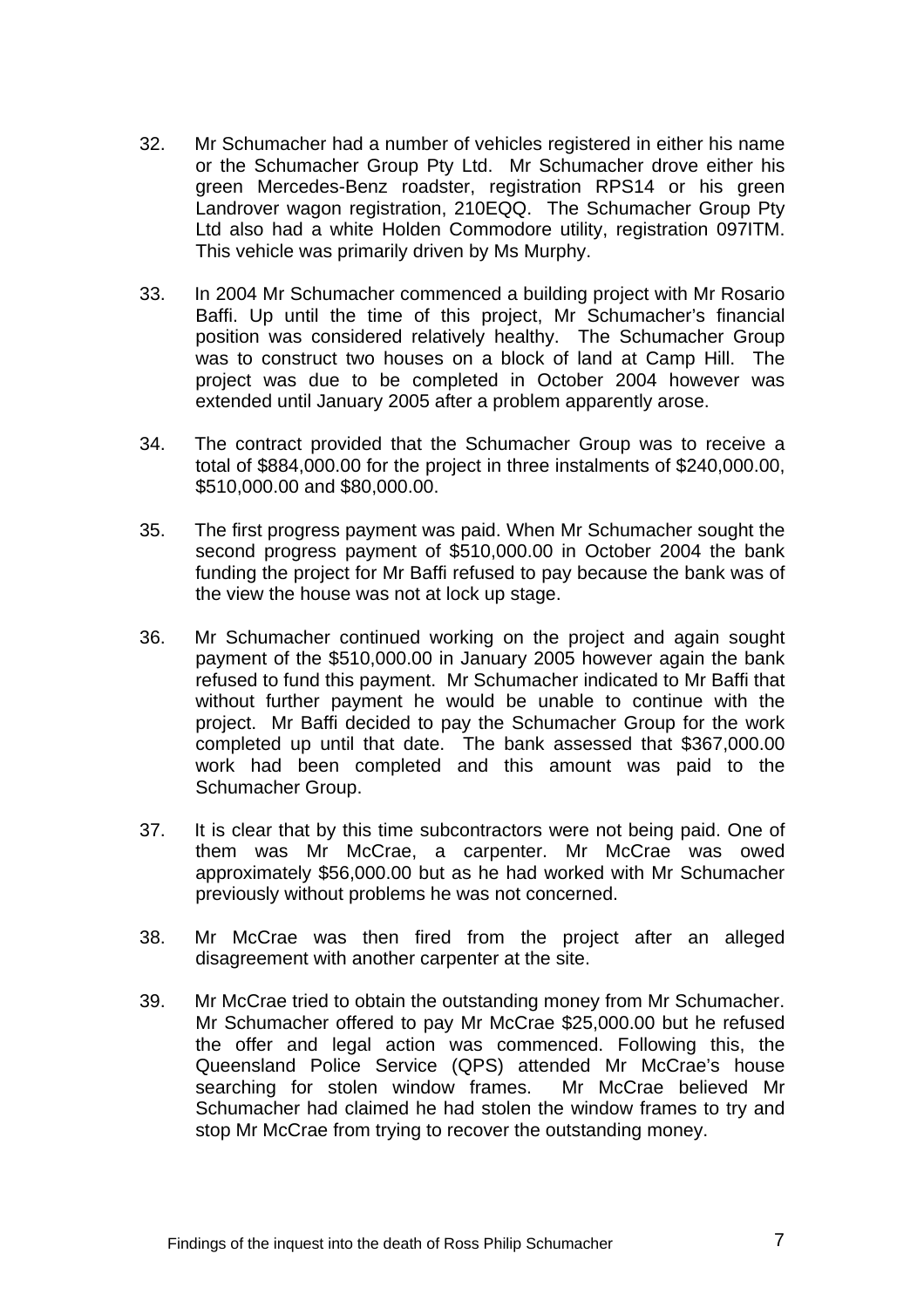- 40. After this, Mr McCrae received a text message from a telephone he believed belonged to the Schumacher group stating, "I know where your kids go to school". Mr McCrae was concerned about what action Mr Schumacher might take so he ceased his legal action. He last spoke to Mr Schumacher a number of months before his death.
- 41. According to Mr Baffi, Mr Schumacher never returned to work on the project and sued him for \$143,000.00. Mr Baffi says Mr Schumacher placed a caveat on the properties and alleges he forged Mr Baffi's signature on one of the documents to support the caveat. Mr Baffi countersued. This litigation was ongoing at the time of Mr Schumacher's death.
- 42. There is very clear evidence the dispute was acrimonious and Mr Schumacher indicated to a number of people<sup>[12](#page-8-0)</sup> that Mr Baffi owed him between \$500,000.00 and \$1,000,000.00.
- 43. Mr Baffi claimed other people associated with the project received text message threats from Mr Schumacher in July 2005. They all complained to the QPS. The matters were investigated however the phone number that sent the text messages was from a phone registered to a Christine Cameron. This person was never located. Mr Schumacher was spoken to by the QPS and denied sending these text messages.
- 44. Friends of Mr Schumacher were told Mr Baffi had also made threats and Mr Schumacher told Mr Able of a meeting he had attended with Mr Baffi 6 to 12 months before his death when two of Mr Baffi's so-called "henchmen" were present. Mr Able was of the view Mr Schumacher was not concerned by this meeting, he was not frightened of anything and he had a "bring it on" attitude.
- 45. Mr Baffi denied ever threatening Mr Schumacher and denied ever having a meeting with Mr Schumacher in which two other men were present. Mr Baffi claimed that a week after Mr Schumacher's death, there was a court hearing where the caveat was removed. He indicated he had to source a further \$450,000.00 to have the houses finished, which were eventually completed in 2007.
- 46. In 2005, Mr Schumacher (and the Schumacher Group) formed a partnership with Mr Bazianas and his company to complete the construction of a six storey apartment building in Ellis Street, Kangaroo Point. The Schumacher Group provided a quote of \$3,330,000.00 for the construction of the project.
- 47. Mr Bazianas and Mr Schumacher became 50% share holders in Cube Global Corporation Pty Ltd. Mr Bazianas indicated he was required to pay half the share of the monthly interest on the loan however later

l

<span id="page-8-0"></span><sup>&</sup>lt;sup>12</sup> Ms Maragna, Mr Bazianas, Mr Jones, Mr Able, Mr Strachan, Mr Armstrong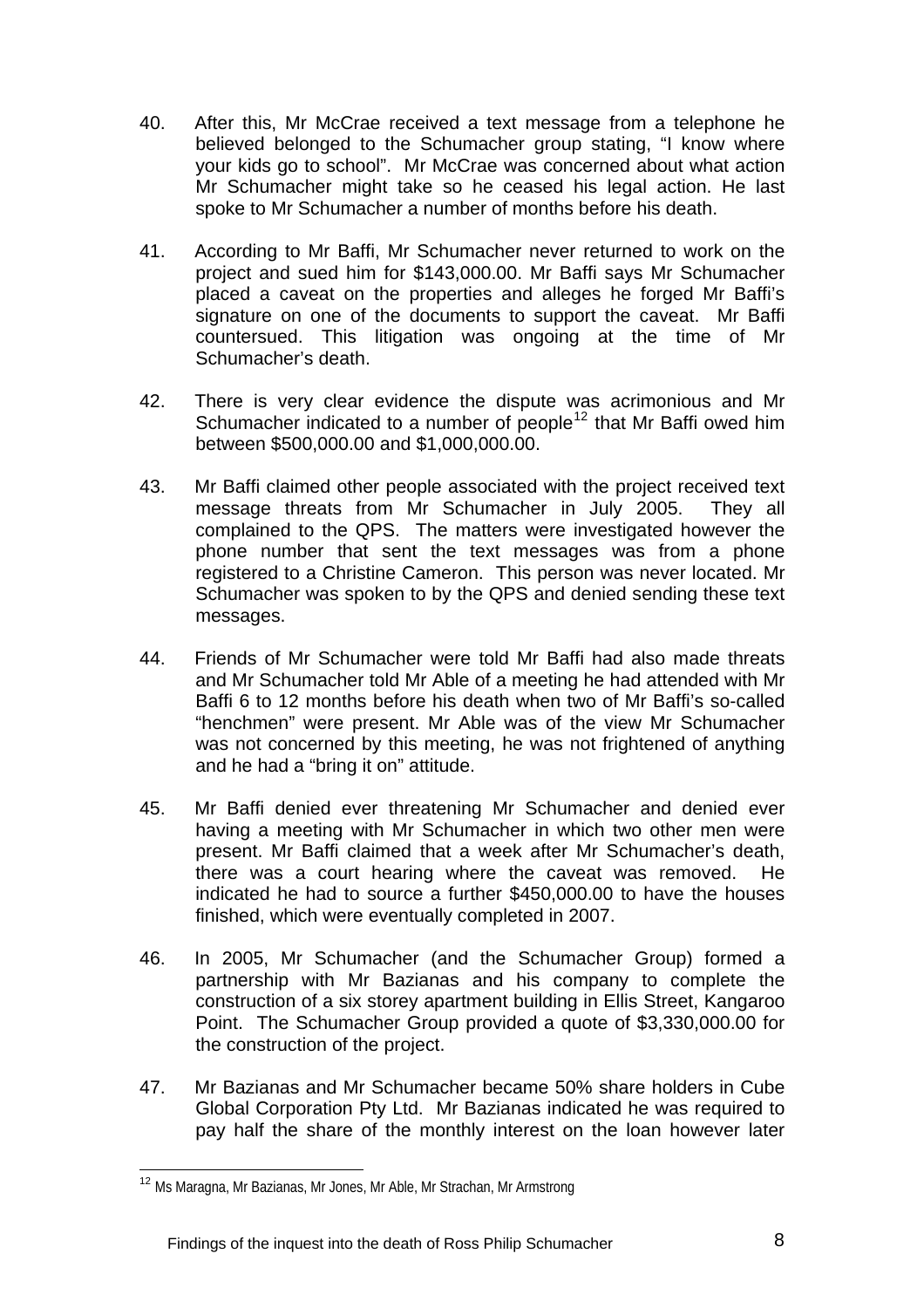<span id="page-9-0"></span>indicated the Schumacher Group was to pay all bills associated with the project whilst Cube Global Corporation serviced the loan.

- 48. Mr Bazianas recalled early in the project, lending Mr Schumacher \$60,000.00 so Mr Schumacher could pay his legal fees in relation to his dispute with Mr Baffi. There is evidence corroborating transactions of that nature and some of that money was owing at the time of his death.
- 49. Mr Bazianas gave evidence about a similar pattern of subcontractors on his project not being paid by Mr Schumacher. He also discovered Mr Schumacher was using money from this project to pay subcontractors from previous jobs. When Mr Bazianas queried Mr Schumacher about these issues, Mr Schumacher told him to mind his own business and became angry and abusive.
- 50. Mr Armstrong, who was Mr Schumacher's accountant, gave evidence that when he was assisting Mr Bazianas after Mr Schumacher's death, it became apparent Mr Schumacher had claimed building costs before they should have been claimed.
- 51. Mr Bazianas stated during evidence that regardless of these issues, he needed Mr Schumacher to finish the project, whatever the cost, which had blown out substantially (after Mr Schumacher's death, he discovered the project was approximately \$400,000.00 over budget).
- 52. Mr Bazianas was of the opinion the project was 90% complete at the time of Mr Schumacher's death. Mr Schumacher had told Ms Maragna the project was six weeks to three months from completion.
- 53. Mr Bazianas claimed that following Mr Schumacher's death he had to use \$800,000.00 of his own funds to finish the project with a new builder and he lost approximately \$150,000.00 as a result.

## **Use of firearms**

- 54. Mr Able, Mr Strachan and Ms Maragna all became aware Mr Schumacher was carrying a gun for his protection about the time of the dispute with Mr Baffi. Mr Schumacher told Mr Strachan he was carrying guns because he had a business deal that went bad, which involved a large amount of money. He said it would end in a legal battle and the people he was dealing with were serious bad guys. Mr Schumacher showed Mr Strachan the weapons he had. Mr Strachan was of the opinion Mr Schumacher was flippant towards the handling of the guns.
- 55. Mr Schumacher also told Mr Bazianas in July 2005 that Mr Baffi had threatened his life and as a result he carried a gun in his briefcase. Mr Bazianas recalled Mr Schumacher showing him a rifle in the boot of his car in broad daylight and waving the gun around. It was Mr Bazianas' opinion that Mr Schumacher did not adopt a cautious or safety-minded approach to handling the weapon.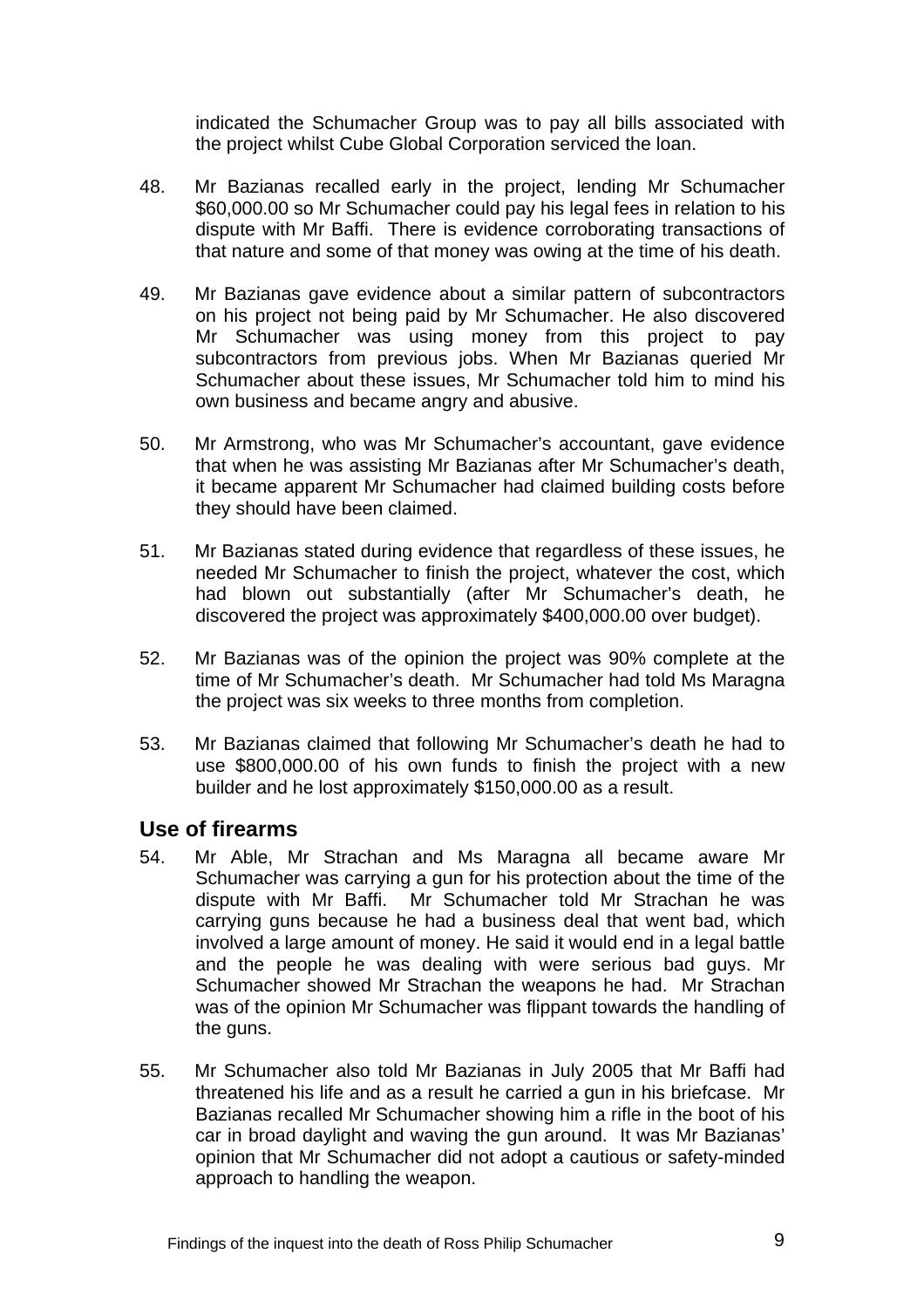- 56. Mr Schumacher was known to frequent Caxton Street regularly, particularly Gambaro's Seafood Restaurant and the Velvet Cigar (a strip club). He was relatively close to Mr Gambaro and Mr Xanthopoulous (the owner of the Velvet Cigar).
- 57. Mr Able indicated in one of his statements that Mr Schumacher had a reputation as a "go to guy", someone who could get things done either legitimately or not quite above board. Mr Able believed Mr Schumacher sourced guns and drugs for other individuals. Mr Strachan also described Mr Schumacher as a "go to man".
- 58. Mr Gambaro had on one occasion wanted a vicious guard dog because teenagers had been breaking into his storeroom. Mr Schumacher obtained an ex police dog for Mr Gambaro.
- 59. DS Eyears, who was a friend of Mr Schumacher when they were younger, indicated Mr Schumacher had called him on two occasions a few months before his death wanting to obtain OC (capsicum) spray for Mr Gambaro. DS Eyears refused.
- 60. There is very clear evidence that on a number of occasions Mr Schumacher discharged weapons in the house, consistent with the number of bullet holes found in the house by Police.
- 61. Ms Murphy recalled when Mr Schumacher first purchased a .45 pistol in early 2005, he accidentally discharged the weapon in the house.
- 62. Mr Gambaro claimed approximately 18 months prior to Mr Schumacher's death, they had attended an event at City Hall however Mr Schumacher was refused entry because he had two guns with him. Mr Xanthopoulous (the owner of the Velvet Cigar night club) recalled in mid 2005, Mr Schumacher had offered to sell him a gun however Mr Xanthopoulous had refused.
- 63. In June or July 2005 Mr Gambaro and Mr Xanthopoulous attended at Mr Schumacher's house allegedly to collect a dilapidation report Mr Schumacher had prepared. Other evidence suggests it was in relation to gun purchases. It is not clear what is the correct version.
- 64. What is clear is that two gun shots were discharged. On one version of Mr Gambaro Mr Schumacher came in carrying two long barrelled guns and discharged them. In evidence, Mr Gambaro changed his version, stating whilst he and Mr Xanthopoulous were downstairs they heard two blasts from the gun. Mr Gambaro claimed he never saw any guns.
- 65. Mr Xanthopoulous indicated in his statement and evidence that whilst he and Mr Gambaro were waiting downstairs, Mr Schumacher went upstairs and he heard a loud bang like a starter's pistol. Mr Xanthopoulous never saw any weapon. Both Mr Gambaro and Mr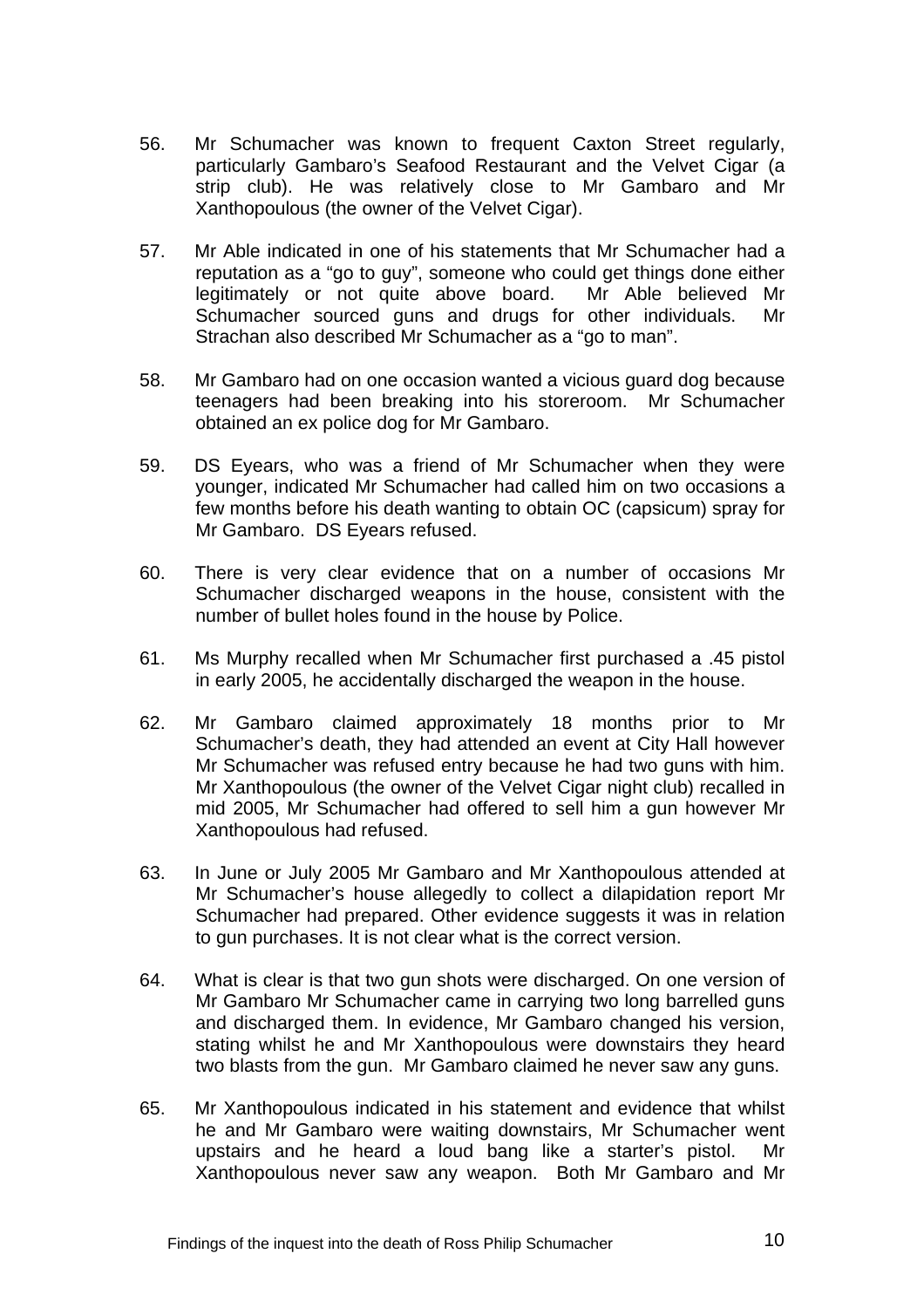Xanthopoulous asked what was going on and Mr Schumacher stated it was alright because the neighbours were used to it.

- 66. Ms Murphy was present at the house on this occasion. Ms Murphy was later told Mr Gambaro and Mr Xanthopoulous had attended the house to purchase a gun but only Mr Xanthopoulous purchased one. Ms Murphy heard two gun shots from inside the house, she believed from the upstairs area.
- 67. Mr Bryden, a neighbour heard two gun shots, and asked Ms Murphy what had happened and she told him a toaster had broken. Mr Bryden confirms the event and the reason given.
- 68. Mr Strachan and Mr Able believes Mr Schumacher told them each separately about this occasion and the reasons for the visit was he had obtained a gun for Mr Gambaro and Mr Xanthopoulous. Mr Schumacher told Mr Ball he had sold a gun to either Michael Gambaro or his son John Gambaro for \$5,000.00.
- 69. Mr Gambaro indicated in his statement to the QPS that Mr Schumacher had once shown him a machine gun he had in his car. Mr Gambaro changed his version in evidence, claiming Mr Schumacher had never shown him a machine gun, Mr Schumacher had just told him he had a machine gun.
- 70. Ms Maragna was aware Mr Schumacher kept the guns in his gun safe.
- 71. Ms Maragna recalled around September or October 2004, Mr Schumacher started sleeping with a handgun in his bedside draw however in the six months prior to his death, he had kept the handgun locked in the safe.
- 72. Ms Murphy also recalled Mr Schumacher sleeping with a .45 handgun in his bedside draw and approximately four to six weeks prior to his death she was told by Mr Schumacher he had accidentally cocked the gun in his sleep and discharged it not realising it was loaded. It is clear Mr Bryden heard this discharge and Mr Schumacher told him his guitar amp had exploded. Mr Bryden did not believe Mr Schumacher but did not challenge him.
- 73. Ms Murphy also indicated in her second statement that approximately two weeks before his death, Mr Schumacher got his gun from the Mercedes and found the top slide back. Mr Schumacher was very concerned because he could have killed someone.
- 74. Ms Murphy claimed in her second statement to the QPS that Mr Schumacher liked to carry a gun around the house and she would hear him racking the gun and clicking the trigger. Mr Schumacher also told Ms Murphy he would play with the guns in the house pointing them around the house and pulling the trigger believing there was no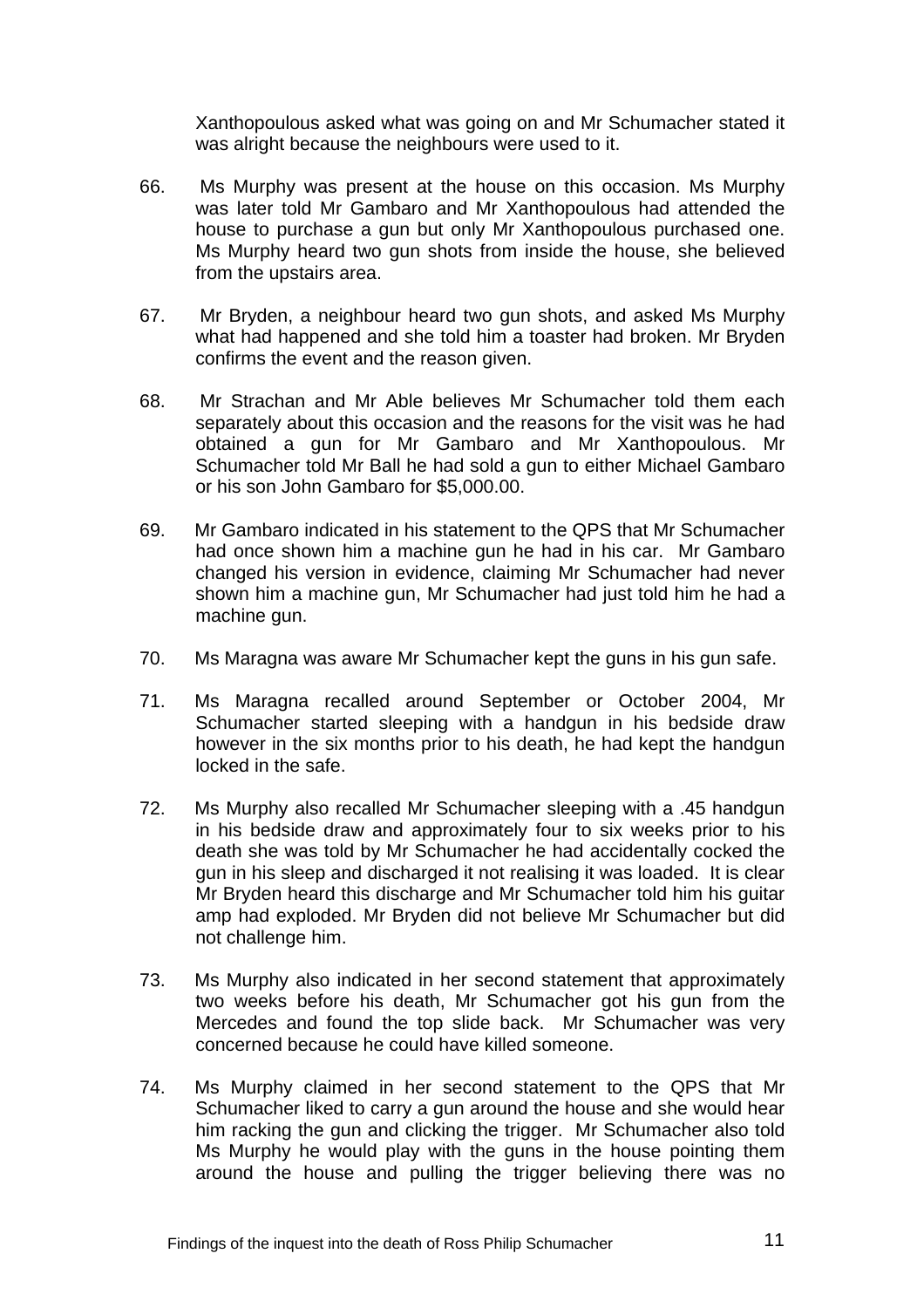<span id="page-12-0"></span>ammunition in the guns. Ms Murphy indicated this behaviour had ceased approximately two weeks prior to Mr Schumacher's death, because Mr Schumacher was becoming concerned he might have been doing things in his sleep.

#### **Other threats to and from other persons**

- 75. Other than within business conflicts there is only one other known incident involving alleged threats either to or from Mr Schumacher.
- 76. In 2005 a woman who worked as a stripper showed up at Mr Schumacher's residence. The evidence from a number of sources makes it clear this was Trista Goodacre (stage name Bonnie). Mr Schumacher told Ms Maragna the woman was having some problems and he was helping her out. Mr Schumacher told Ms Murphy she had an abusive boyfriend who had just got out of jail and who was beating her up. Mr Schumacher stated he would sort the boyfriend out.
- 77. Although Ms Goodacre denies she was in any sexual relationship with Mr Schumacher, Mr Schumacher mentioned to Mr Able that he was in a relationship with a dancer from the Velvet Cigar, that her boyfriend was in jail and that he made threats to Mr Schumacher to stay away from her.
- 78. Ms Goodacre was involved in an on/off relationship with Mr Nathan Hill. Soon after Mr Hill was released from prison he found Mr Schumacher's business card and they had an argument. Mr Hill did not believe her denial about the nature of the relationship and allegedly said he would kill Mr Schumacher. Ms Goodacre claimed Mr Hill and Mr Schumacher "had words". After the argument, Ms Goodacre found her tyres had been slashed and believed Mr Hill had done this. Mr Hill admitted in evidence that he had.
- 79. Ms Goodacre informed Mr Schumacher of this and he told her he would deal with Mr Hill and sought information about where Mr Hill resided. She told him in Gailes. This is where Mr Hill admits he had lived. Ms Goodacre did not hear from Mr Hill for a long time so she assumed Mr Schumacher had sent his friends to speak to Mr Hill.
- 80. Mr Hill admitted he contacted Mr Schumacher and advised him Ms Goodacre was his girlfriend and he had to stay away from her. Mr Hill claimed he did not threaten Mr Schumacher and he was never threatened by Mr Schumacher.
- 81. Mr Wiki, a friend of Mr Schumacher, and Mr Ball indicated they had been approached by Mr Schumacher to "soften" up a man who had just got out of prison and had threatened Mr Schumacher because he was having a sexual relationship with Ms Goodacre. Mr Wiki refused to assist.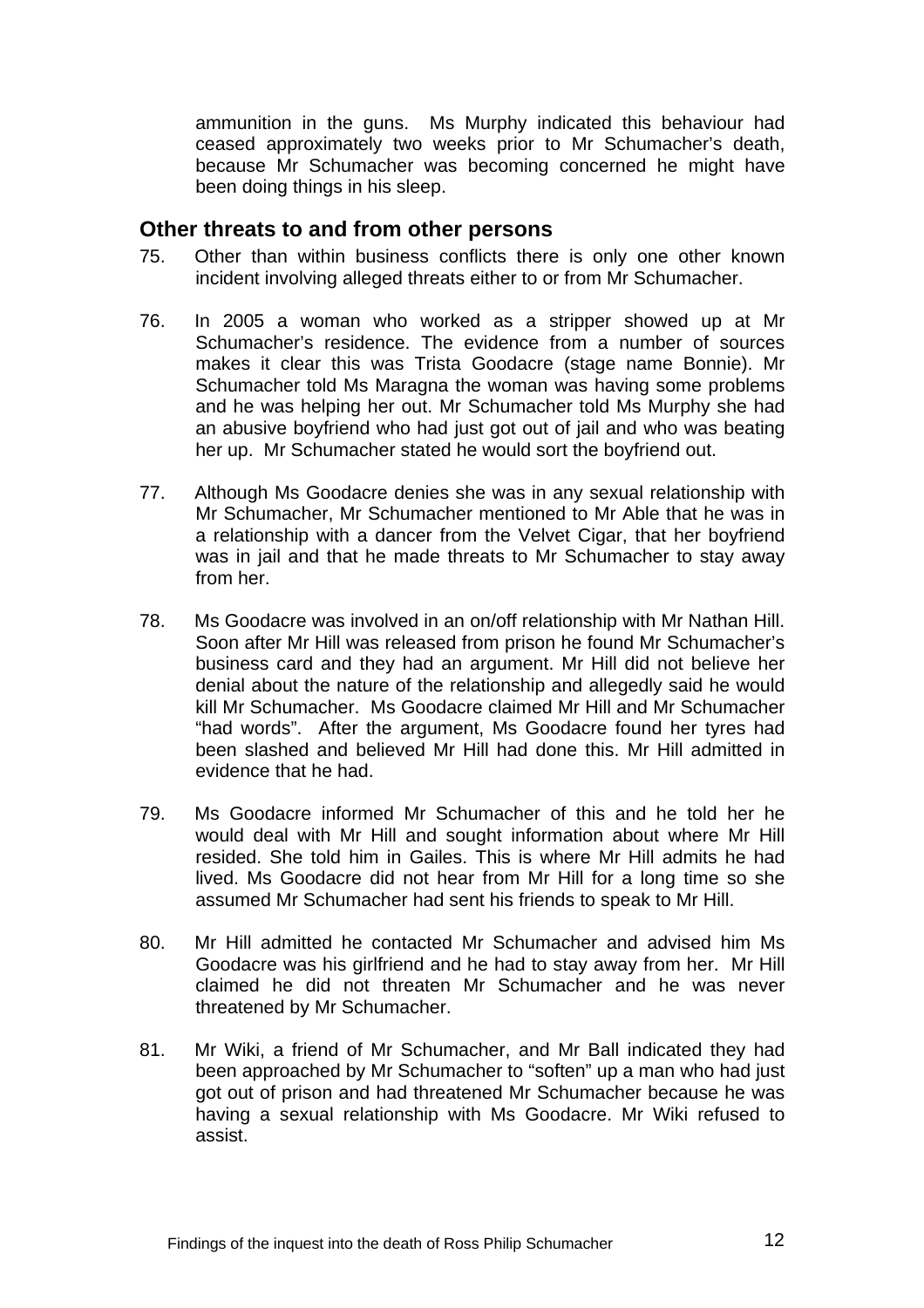- <span id="page-13-0"></span>82. Mr Ball later observed a gun in Mr Schumacher's pocket which he said he carried for protection. Later that day when they were at the Schumacher Group office, Mr Schumacher gave Mr Ball a piece of paper with the word Joel and an address (he now only recalls the number 39 and suburb Gailes). Mr Schumacher put two bullets in a gun and gave the weapon to Mr Ball. Mr Schumacher stated "I can help you". Mr Ball assumed Mr Schumacher wanted him to kill Joel.
- 83. The extent you can accept the evidence about killing the person in its totality is unclear, as I was not overly impressed with how Mr Ball gave his evidence, but there are certainly aspects of the evidence corroborated by a number of sources which support that a series of threats were made.

## **Financial Position**

- 84. Many of Mr Schumacher's friends, family and business associates were asked about Mr Schumacher's financial position. In 2005, Mr Schumacher owned his residence at 115 Gregory Street, Auchenflower and the block of land behind this house on Realm Street, subject to a mortgage.
- 85. Ms Maragna lent Mr Schumacher a total of \$80,000.00 in late 2004 and early 2005. At the time of Mr Schumacher's death, approximately \$20,000.00 had been repaid. In early 2005, Mr Schumacher borrowed \$50,000.00 from his sister and brother-in-law. This was paid back prior to his death. It is clear Mr Schumacher was by this time having some financial difficulties.
- 86. In late 2005, Mr Schumacher was charged and convicted of an assault occasioning bodily harm in relation to an incident where a debt collector had attempted to serve Mr Schumacher with court documents and Mr Schumacher had punched the debt collector.
- 87. Mr Schumacher contacted a real estate agent in late September 2005 about selling some of his properties. As a result the property at 115 Gregory Street and land at 9 Realm Street were listed for sale.
- 88. In October 2005, Mr Schumacher applied for and was granted a loan with La Trobe Home Loans for the amount of \$231,000.00 using the Realm Street property as security.
- 89. Mr Schumacher was anxious for the sales to proceed. He turned down an offer of \$540,000.00 for the land at 9 Realm Street in January 2006 but in early April, Mr Schumacher entered into a contract for the sale of 115 Gregory Street for the price of \$540,000.00. The settlement date was 30 June 2006.
- 90. Mr Able, Ms Maragna and Ms Murphy were all of the view Mr Schumacher sold his property at 115 Gregory Street to improve his cash flow until the Ellis Street project had been finalised. The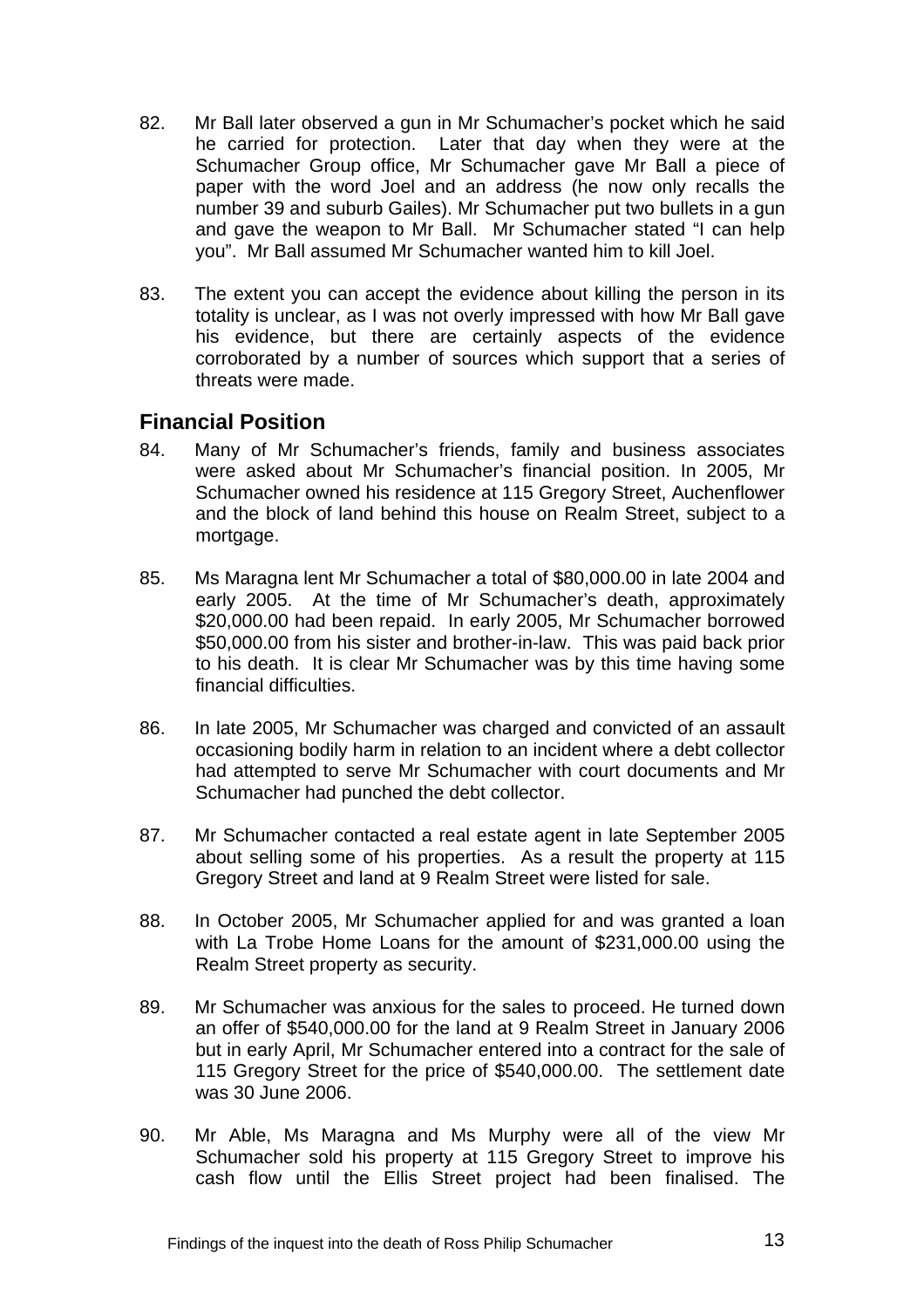expectation was that when the Ellis Street project was completed Mr Schumacher intended to reside in one of the apartments.

- 91. Ms Murphy stated at the time of Mr Schumacher's death, his financial situation was dire because he had to borrow money to pay for his living expenses and wages. He did not have any income other than the payments being made for the Ellis Street project.
- 92. It would seem at the same time Mr Schumacher approached a bank manager at Westpac, Mr Carlson about selling his properties and building another house and Mr Carlson was in the process of ascertaining Mr Schumacher's financial position at the time of his death. After Mr Schumacher's death, the sale proceeds of Gregory Street was \$60,000.00 less than the mortgage held by Westpac. Westpac attempted to recover the \$60,000 however was unable to do so.
- 93. Mr Armstrong, the accountant, was aware the Schumacher Group had cash flow problems stemming from the dispute with Mr Baffi. The Building Services Authority were going to withdraw his building licence because the Schumacher Group had not paid a bill issued by Scaffolding Australia and Mr Armstrong was assisting the Schumacher Group prove it was solvent.
- 94. Mr Armstrong stated prior to Mr Schumacher's death, the Schumacher Group was being audited by the Australian Taxation Office (ATO) in relation to alleged duplication of GST credits claimed by the Schumacher Group for the Wardilla Street project. The ATO issued a tax invoice to the Schumacher Group for \$200,000.00. The response to the ATO was due on 11 May 2006.
- 95. Mr Schumacher had not provided the information to Mr Armstrong to enable him to respond however Mr Armstrong was of the view the Schumacher Group would be in a position to explain a significant part of the GST tax credits. According to Mr Armstrong, Mr Schumacher was not concerned by the audit.
- 96. Ms Maragna stated Mr Schumacher was concerned by the ATO audit and was under the impression Mr Schumacher was going to receive some sort of fine.
- 97. Mr Armstrong recalls Mr Schumacher was not concerned about long term cash flow problems because he was of the view he would win his court case against Mr Baffi and recover \$750,000.00.
- 98. An examination of the accounts of Mr Schumacher and the Schumacher Group completed in 2009 revealed Mr Schumacher had a Westpac Altitude Gold credit card with a limit of \$20,000.00 with a closing balance of \$18,395.00 at the time of his death. Mr Schumacher also had a Virgin Mastercard credit card with a limit of \$7,000.00 with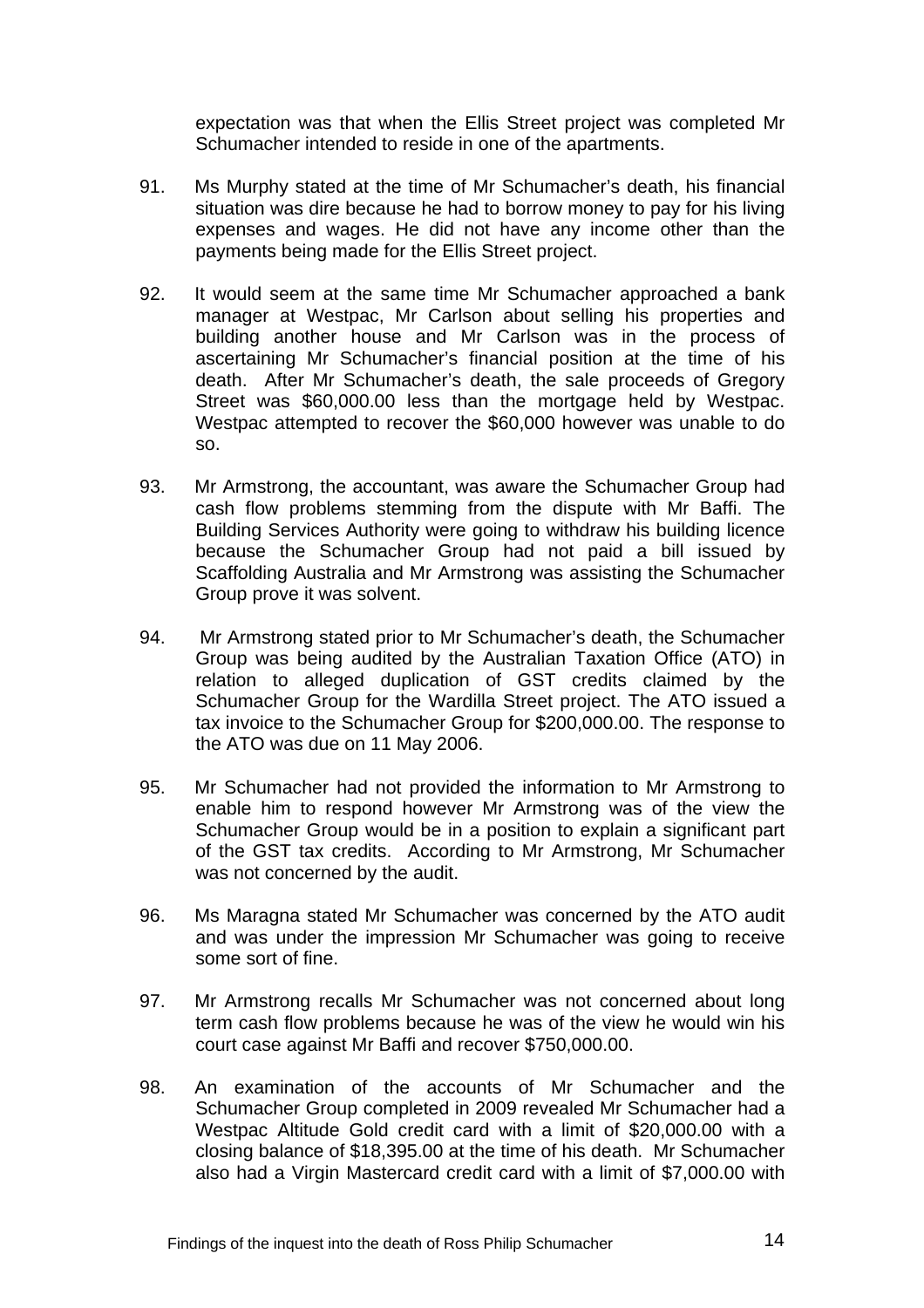<span id="page-15-0"></span>only \$300.00 available credit, an investment loan with Westpac of \$324,700.00 and the loan with La Trobe.

99. The Schumacher Group had a Westpac business cheque account. In the period leading up to and just following Mr Schumacher's death, this account had an opening balance of \$19,604.00, with credits totalling \$507,773.00 and debits \$528,532.00. The final balance of this account was -\$1,154.67. The Schumacher Group also had a business loan for \$200,000.00. Following Mr Schumacher's death, \$10,866.00 was withdrawn from the cheque account but it is not clear by whom.

## **Mr Schumacher's frame of mind around the time of death**

- 100. Mr Bazianas was of the view Mr Schumacher suffered mood swings as a result of his cancer and the dispute with Mr Baffi however in the two weeks prior to his death he had been happy because the scaffolding at the Ellis Street project was due to come down. That was also the view of Mr Able, Ms Maragna, and Ms Murphy.
- 101. Mr Schumacher told Mr Bazianas he had told Ms Maragna he wanted to have a child and Ms Maragna confirmed they had spoken about having a baby.
- 102. Mr Able, Ms Murphy and Ms Maragna also said he was talking positively of building a new home and operating out of the penthouse of Ellis Street.
- 103. Mr Schumacher's last journal entry on 6 April 2006 indicated he was sad and happy about the sale of 115 Gregory Street.
- 104. Ms Murphy believed Ms Maragna wanted to move in with Mr Schumacher and live alone however Mr Schumacher had told Ms Murphy she was going to continue living with him. Mr Able and Mr Strachan recalled some sort of disagreement about the potential living arrangements once the property at 115 Gregory Street had been sold.
- 105. Both Mr Able and Mr Strachan saw Mr Schumacher on 6 May 2006. Both believed Mr Schumacher was tired and this was as a result of the Ellis Street project. Mr Strachan believed Mr Schumacher had been going fairly hard and needed a break. Mr Able believed Mr Schumacher had been relatively reflective of late, likely as a result of turning 40 that year, an issue also raised by Ms Murphy.
- 106. Mr Strachan spoke to Mr Schumacher on 9 and 10 May. He believed Mr Schumacher's mood had improved and he was positive about the future.
- 107. Mr Able, Mr Strachan, Ms Maragna and Ms Murphy had all reflected on events leading up to Mr Schumacher's death and all were of the view there was nothing indicating Mr Schumacher might take his own life.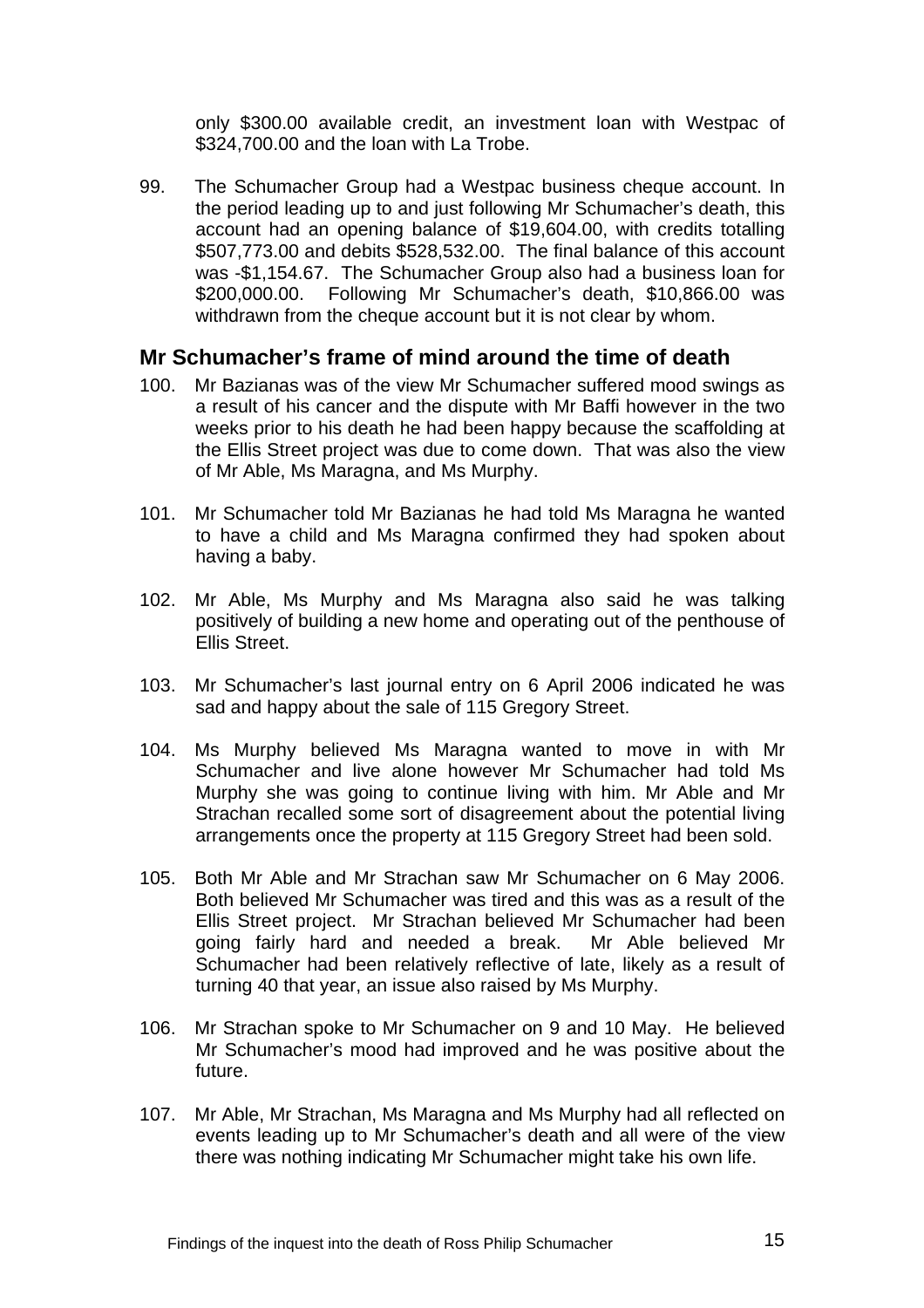## <span id="page-16-0"></span>**EVENTS OF 11 MAY 2006**

- 108. Ms Maragna stayed at Mr Schumacher's residence on the evening of 10 May 2006. She was not aware of any gun being present in the bedroom. Ms Maragna had coffee with Mr Schumacher before Mr Schumacher drove Ms Maragna to work at 7am.
- 109. At approximately 0710, Mr Schumacher phoned Ms Murphy and requested she pay his lawyers a portion of his legal bill with his Amex card. Mr Schumacher had a legal bill of \$80,000.00 and an arrangement had been made for him to pay \$6,000.00 per month. Ms Murphy recalled that Mr Schumacher wanted to see if there was any money on his credit cards to put into the Schumacher Group account so he would not give the impression he was struggling financially. Mr Schumacher also asked Ms Murphy to call the banks to see if he could withdraw \$10,000.00 to \$15,000.00 in cash. It was not unusual for Mr Schumacher to request this amount of cash.
- 110. Mr Schumacher also spoke to Jozef Gasperak at 0710 and 0954. Mr Bazianas believed Mr Gasperak was a plasterer Mr Schumacher owed around \$20,000.00 to \$30,000.00.
- 111. Ms Murphy claims Mr Schumacher called her approximately 5 minutes after the first phone call and asked why Ms Murphy sounded upset. Ms Murphy stated she had lost another tooth (she had been losing teeth whilst on the methadone program). Mr Schumacher told Ms Murphy to go to the dentist as "we" had enough money. Ms Murphy gave evidence there had been discussions for some time about getting Ms Murphy's teeth fixed and it had not occurred before this time because they had not got around to it.
- 112. Mr Peter Maguire, Mr Schumacher's neighbour, overheard Schumacher on the phone at approximately 0900 or 0930 saying "*no I don't want anyone to know about that money, I'm trying to hide it from the tax department*". Mr Maguire Snr indicated Mr Schumacher sounded like his normal self.
- 113. Ms Murphy recalled that Mr Schumacher had called her at 0930 and they had discussed a cheque for JTM Lining for \$10,000.00. The photographs taken of the scene indicate that one cheque for \$10,000.00, unsigned was in the downstairs area where Ms Murphy worked and a signed cheque for \$10,000.00 was located upstairs in Mr Schumacher's study. There was some indication Mr Schumacher had changed his instructions regarding whether this cheque was to be written or made out to cash.
- 114. Ms Murphy confirmed the writing on both cheques was hers. She confirmed Mr Schumacher would, on some occasions sign blank cheques and she was also able to forge Mr Schumacher's signature. Ms Murphy believes Mr Schumacher signed this cheque because he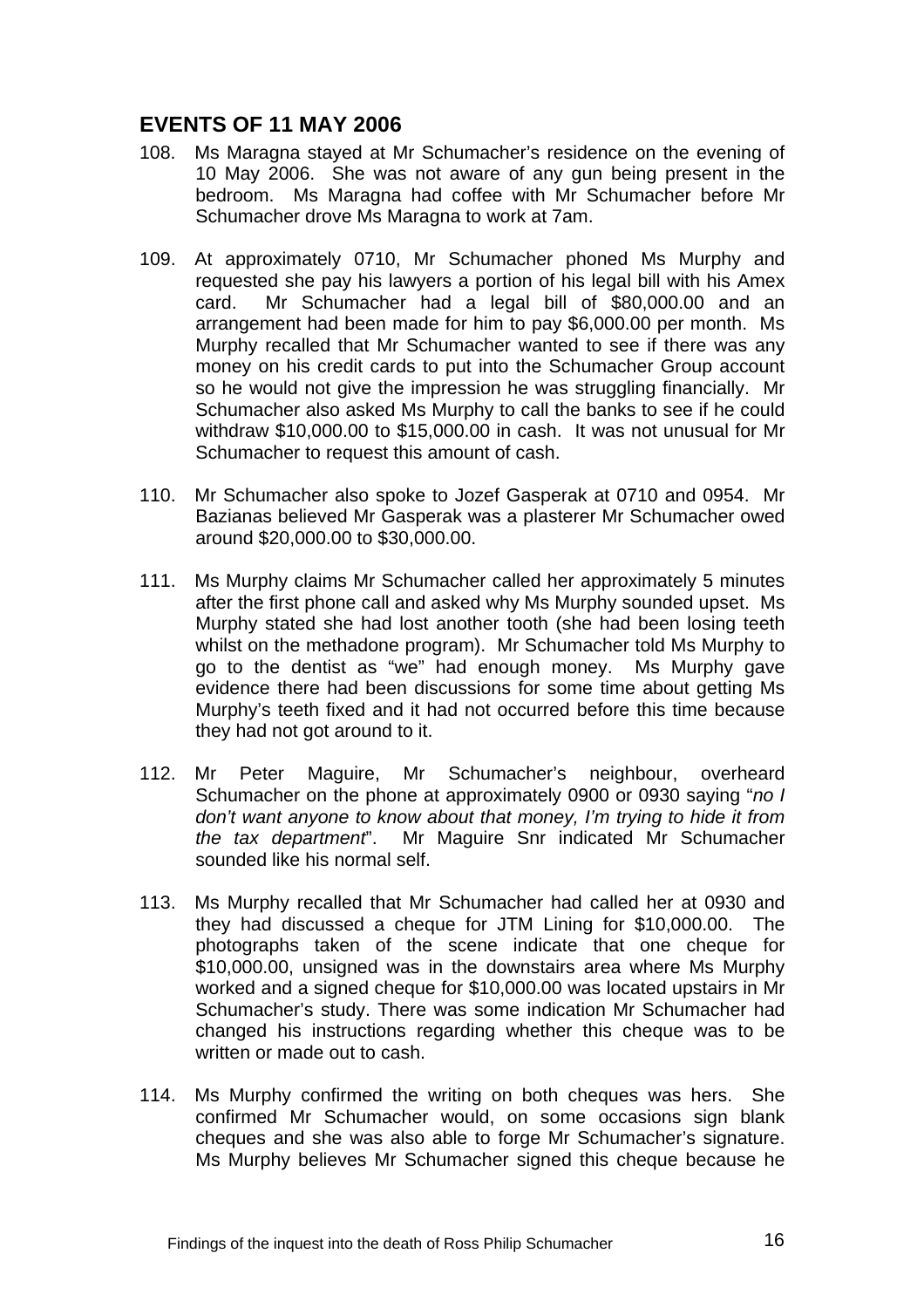had asked her to prepare the cheque. This would appear to indicate Mr Schumacher signed the cheque when he returned home.

- 115. During the call Mr Schumacher also instructed Ms Murphy to withdraw \$5,000.00 for her dental work and to cash a cheque for \$1238.50.
- 116. During the day Mr Schumacher spoke several times with Mike Wiggington from Brisbane Mirror Company who had the contract for the Ellis Street project. Mr Wiggington indicated there was nothing unusual with these phone calls and they were just normal business phone calls.
- 117. Throughout the morning, there were numerous calls between Mr Schumacher's mobile phone and a phone registered to the Schumacher Group project manager. These phone calls occurred at 0809, 0907, 0913, 0915, 0917, 0929, 1051, 1056, 1059, 1101 and 1148. The identity of the person using this phone remains unknown to this day. At the time of Mr Schumacher's death, no person was fulfilling the role of "project manager" for the Schumacher Group. In evidence, Ms Murphy indicated it was possible an apprentice, Mr Wesley Cardy was using this phone.
- 118. Mr Bazianas met with Mr Schumacher at the construction site at Ellis Street at 1000. He recalls Mr Schumacher being in good spirits. Mr Bazianas left the site at 1010 and returned to his clothing business. He finished working at his business at 1445 to play golf.
- 119. Mr Schumacher then called Ms Murphy at 1030 to advise he was on his way home. Ms Murphy indicated in her statement that Mr Schumacher had told her not to be home for a while as he had a business deal and this would not take too long. Ms Murphy gave evidence that on two previous occasions she had been asked by Mr Schumacher to wait outside (one of these occasions was the incident with Mr Gambaro and Mr Xanthopoulous) and on one other occasion she had been requested not to be home.
- 120. John William Pascoe called Mr Schumacher at 1035.
- 121. Between 1030 and 1100, Ms Murphy cashed a cheque for \$1,238.50 at Westpac Toowong. Bank records confirm a cheque in the amount of \$1,238.50 was cashed from the Schumacher Group cheque account. She believed she used a blank cheque signed by Mr Schumacher or she signed the cheque herself. She returned to the house and left \$1,238.50 cash in the study next to the computer and a note on a post it note to Mr Schumacher advising she was going to the bank and post office and for him to call her when he got home. This was the last occasion Ms Murphy says she was in the study.
- 122. Ms Murphy was shown photographs taken of the study after Mr Schumacher's death. She indicated that whilst it was usual for folders to be out, it was unusual for them to be on the floor. Ms Murphy gave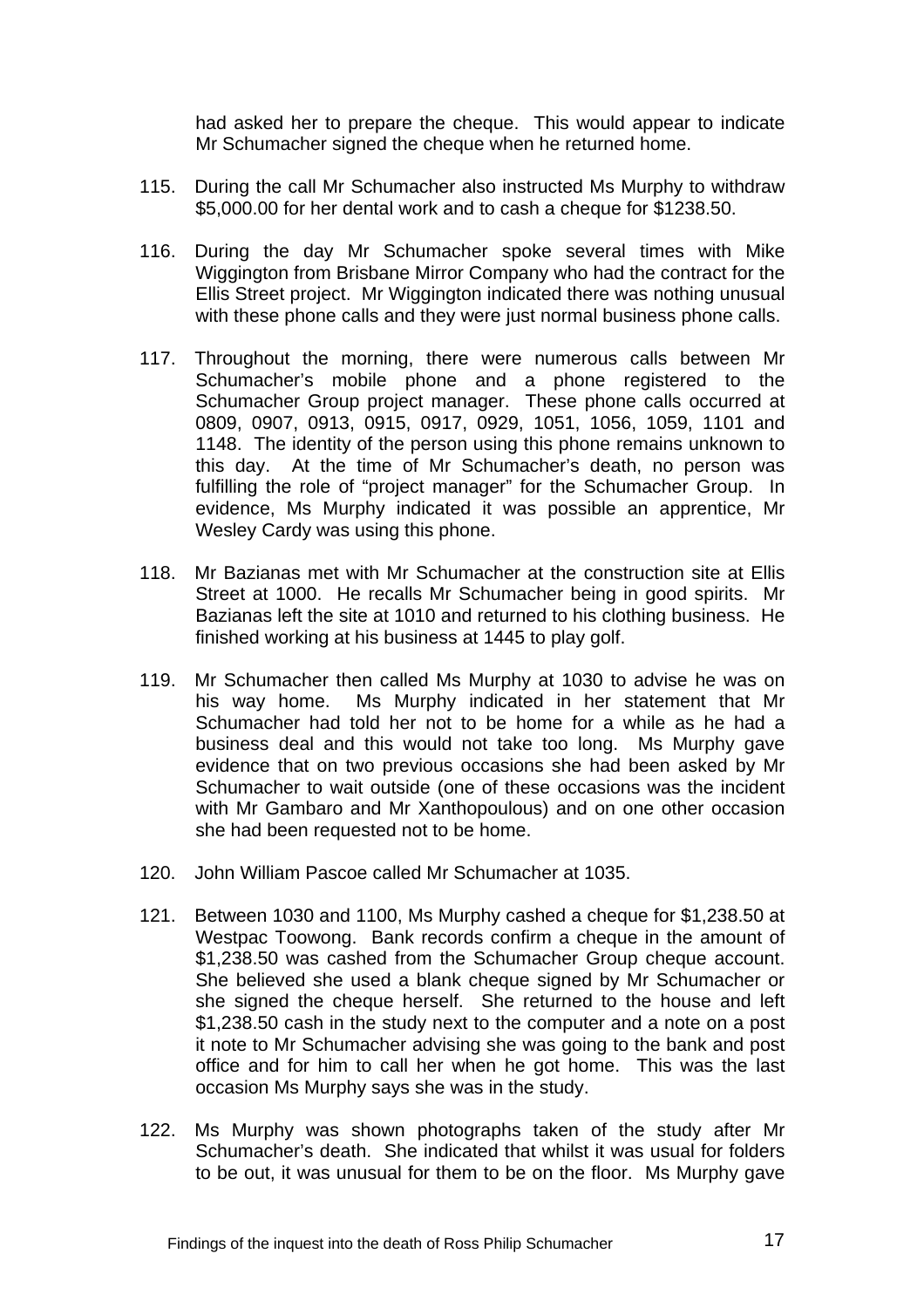evidence that when she left the study that morning, it was not in the messy state depicted in the photographs.

- 123. At approximately 1100, Peter-Scott Maguire left his family's residence to purchase cigarettes. When he was leaving, Mr Schumacher was in the carport finishing a conversation on his mobile phone. Mr Maguire Jr could not recall what cars were present. He recalled exchanging pleasantries with Mr Schumacher. When Mr Maguire returned home from this errand, his family were not home.
- 124. At 1100 Ms Murphy says she left the house and went to the post office. She made contact with her drug dealer, Mr Harding to purchase marijuana. Ms Murphy met Mr Harding at the Greenslopes bowling alley to pay for her purchase. Mr Harding was due to call Ms Murphy when the marijuana was ready to be collected. Ms Murphy indicated she was unaware of the amount of marijuana located in her bedroom following Mr Schumacher's death. She stated if she had been aware she had this much marijuana she would not have arranged to purchase more that day.
- 125. Mr Maguire Snr and his wife left their house at approximately 1130 or 1200 to collect their daughter from work as she was sick. They observed Mr Schumacher at the rear of his green Landrover on his mobile phone looking for something in his vehicle. Mr Schumacher smiled and waved at Mr Maguire Snr. Mr Maguire does not recall the white utility driven by Ms Murphy being present at this time.
- 126. Ms Murphy sent Mr Schumacher a SMS text detailing the amount of money in his accounts. Mr Schumacher called Ms Murphy (possibly at 1138) and advised her to withdraw \$700.00 from his Westpac Visa debit card. Ms Murphy asked Mr Schumacher to let her know when she could return home. Ms Murphy drove down to Westpac Rosalie and withdrew \$700.00. After this she drove past the house and says Mr Schumacher's Landrover was present but there were no other cars. Ms Murphy did not stop or go into the house because she was told by Mr Schumacher not to. Ms Murphy then went to the physiotherapist for 20 minutes.
- 127. Mr and Mrs Maguire left and collected their daughter from Spring Hill. When they arrived home, they realised they had not eaten lunch so left the house again. Mr Maguire does not recall seeing either Ms Murphy's or Ms Maragna's vehicle at Mr Schumacher's.
- 128. Ms Eleison, who could observe 115 Gregory Street from her residence, arrived home at approximately 1215. She observed Mr Schumacher outside in his front yard talking on the phone. There was nothing unusual about this phone call.
- 129. Ms Maragna believed she called Mr Schumacher between 1215 and 1230 to let him know she was heading back to the office. The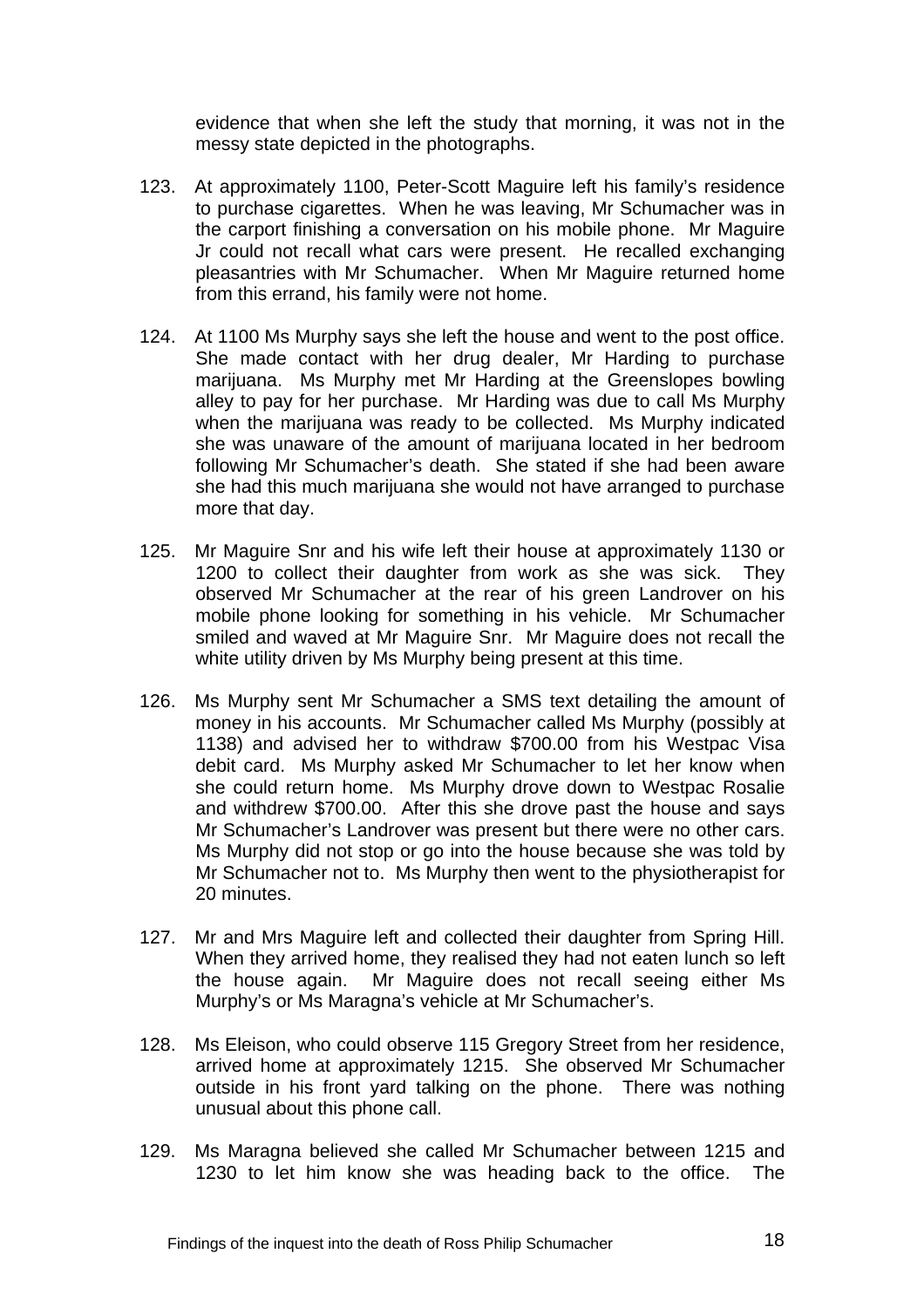telephone records reveal this telephone call occurred at 1226. Ms Maragna asked him how his day was going and he stated his day was not going well and a lot of things were going wrong. Ms Maragna said Mr Schumacher was angry and upset, however this was not unusual, he was often angry and upset, and this indicated a typical work day. The telephone records reveal this was the last phone call answered by Mr Schumacher. All telephone calls after this were diverted to Mr Schumacher's voicemail.

- 130. At approximately 1230, Mr Maguire Jr left the house to meet a friend for lunch. He could not recall what cars were present at Mr Schumacher's. Mr Maguire Jr observed someone who appeared to be a meter reader walking down Gregory Street from Munro Street. He made this assumption because this person was wearing Energex style clothes. This man had a goatee beard or similar and wore a light blue coloured work shirt, king gee dark pants, a dark coloured wide-brimmed hat and black boots. Mr Maguire Jr indicated in his statement that this person was not carrying a clipboard or meter reader however in evidence he stated this person was carrying a clipboard. As Mr Maguire drove up Gregory Street he observed this person walk into Mr Schumacher's carport or yard.
- 131. Michael Toppin, a neighbour of Mr Schumacher, told the police during their doorknock following Mr Schumacher's death that at approximately 1230, he was reversing from his property and noticed a black jeep Cherokee parked on the same side of the street as 115 Gregory Street. This car was in the same position at 1310 and 1420. He recalls the car because it was parked on the road, quite a distance from the gutter which made it difficult for him to get in and out of his driveway. In 2009, when Mr Toppin's statement was obtained, he reviewed video footage taken of the scene and identified Mr Schumacher's green Landrover as the car he thought was the black jeep Cherokee however he believes this vehicle was parked further out from the gutter than the photograph and video footage depicted. He denied that Ms Maragna's vehicle was the vehicle he had observed on 11 May 2006. During evidence, Mr Toppin indicated he still believes he saw a black jeep Cherokee; however he believes he saw an older model. I have concluded the vehicle he identified was Mr Schumacher's Landrover.
- 132. At approximately 1240, Ms Elesion heard a very loud bang like a car backfiring. She could not see any vehicle driving in Gregory Street and could not hear any car driving away.
- 133. At 1244 Ms Murphy sent a text message to Mr Schumacher, *"I got 700 out of west visa. 5 mins away from indro 2 get 5000. I appreciate that as my teeth r killing me. I don't need other 5000 so don't b silly. Ta". And another at 1254, "Your othas where mazed. I checked paper work".* This text message and the text messages sent soon after were not read by Mr Schumacher. Bank records reveal \$700.00 was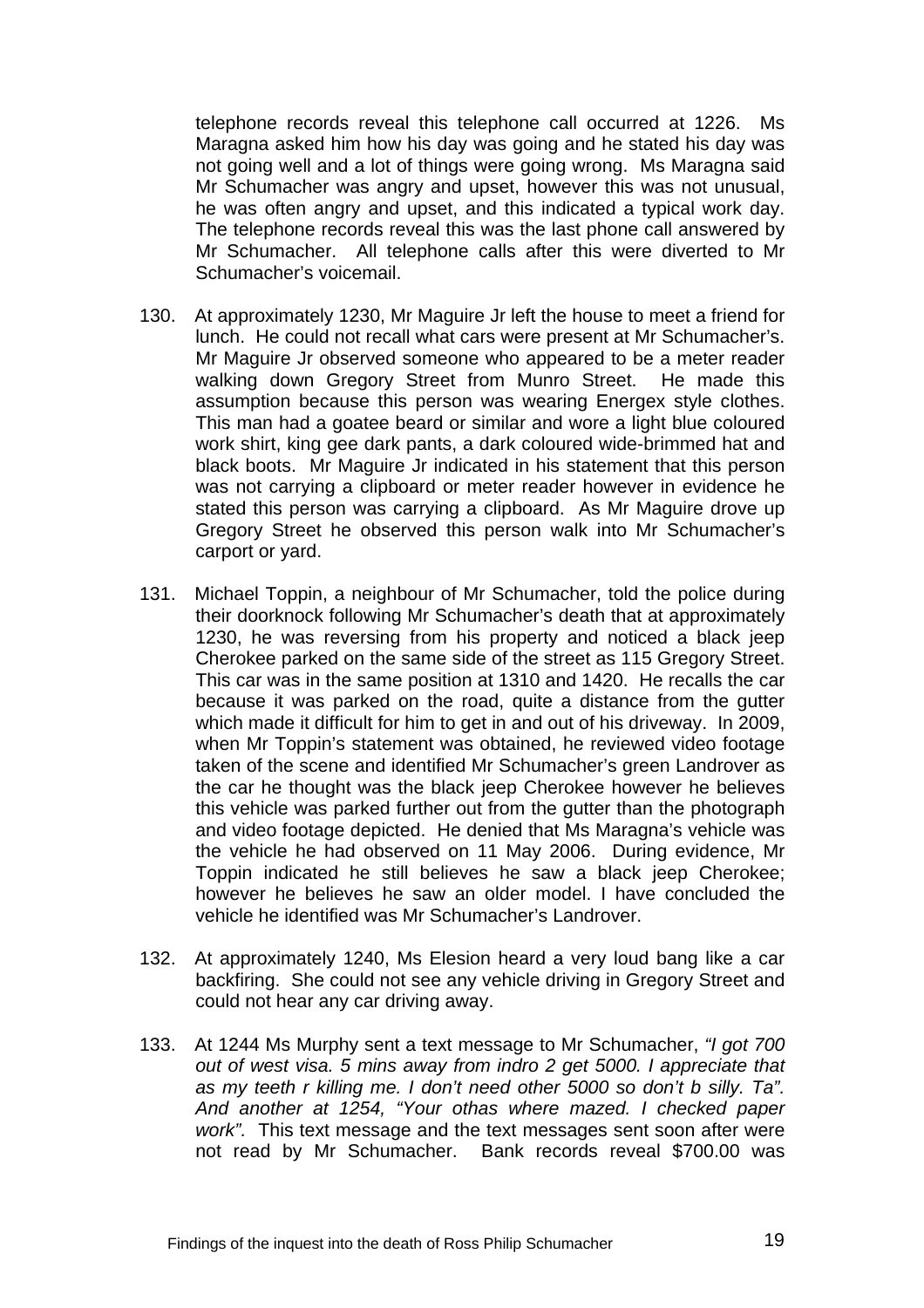withdrawn from Mr Schumacher's Westpac Altitude credit card from Suncorp Metway at Rosalie.

- 134. Ms Murphy then withdrew \$5,000.00 cash from Westpac Indooroopilly at about approximately 1300. Bank records confirm a cheque for \$5,000.00 was cashed from the Schumacher Group cheque account. She believes she sent Mr Schumacher a text asking if this money could be kept in the safe as she did not want to put the money into her account because of the effect it might have on her Centrelink payments (the records indicate this text message was sent at 1330). Ms Murphy then drove towards the residence. She parked the utility on Realm Street and walked down the back stairs and around the side of the house. Ms Murphy parked in Realm Street so Mr Schumacher would not see her. Ms Murphy was able to see Mr Schumacher's car and she realised Mr Schumacher still did not want her home so she left and drove to BP Milton. Ms Murphy did not see any other cars present however she indicated there was a slight hill so there may have been other cars present. Ms Murphy's receipt indicates she purchased fuel from BP at 1324.
- 135. At approximately 1315, Mr Maguire Jr returned home. Again no one was home at his house. In his statement he indicated the Mercedes was in Mr Schumacher's carport but neither Ms Maragna's nor Ms Murphy's vehicle was at the residence. Unsurprisingly given the lapse of time, when he gave evidence, Mr Maguire Jr could not recall what cars were present when he returned home.
- 136. At 1319 Justin Willis tried to call Mr Schumacher and was diverted to voicemail.
- 137. Ms Murphy sent the following text message to Mr Schumacher at 1330, "*Got money. Prob get robbed since its mine. I don't wanna put it in my bank so I was hoping you could keep in safe. Getting fuel & will come home & clean DESK up" and then this text message at 1331, "sop at some real estates 4 lists. Thanks 4 half day off but my tooths much better. Call me if u need anything. Ta".* When Ms Murphy gave evidence she claimed not to have been given a half day off and the only explanation she could offer was that this was perhaps a reference to a half day off the next day.
- 138. Ms Murphy then drove to West End to get shoe laces and travelled to the Ellis Street project because she said she had nothing else to do.
- 139. At approximately 1345, Mr Antcliff, a postal worker with Australia Post, delivered two items to Mr Schumacher's residence. These items were placed in the letterbox. When he was at the residence he observed a white utility parked on the right hand side of the carport. The utility had a logo on it saying "Schumacher". There was also a dark late model sedan parked in the left hand side of the carport.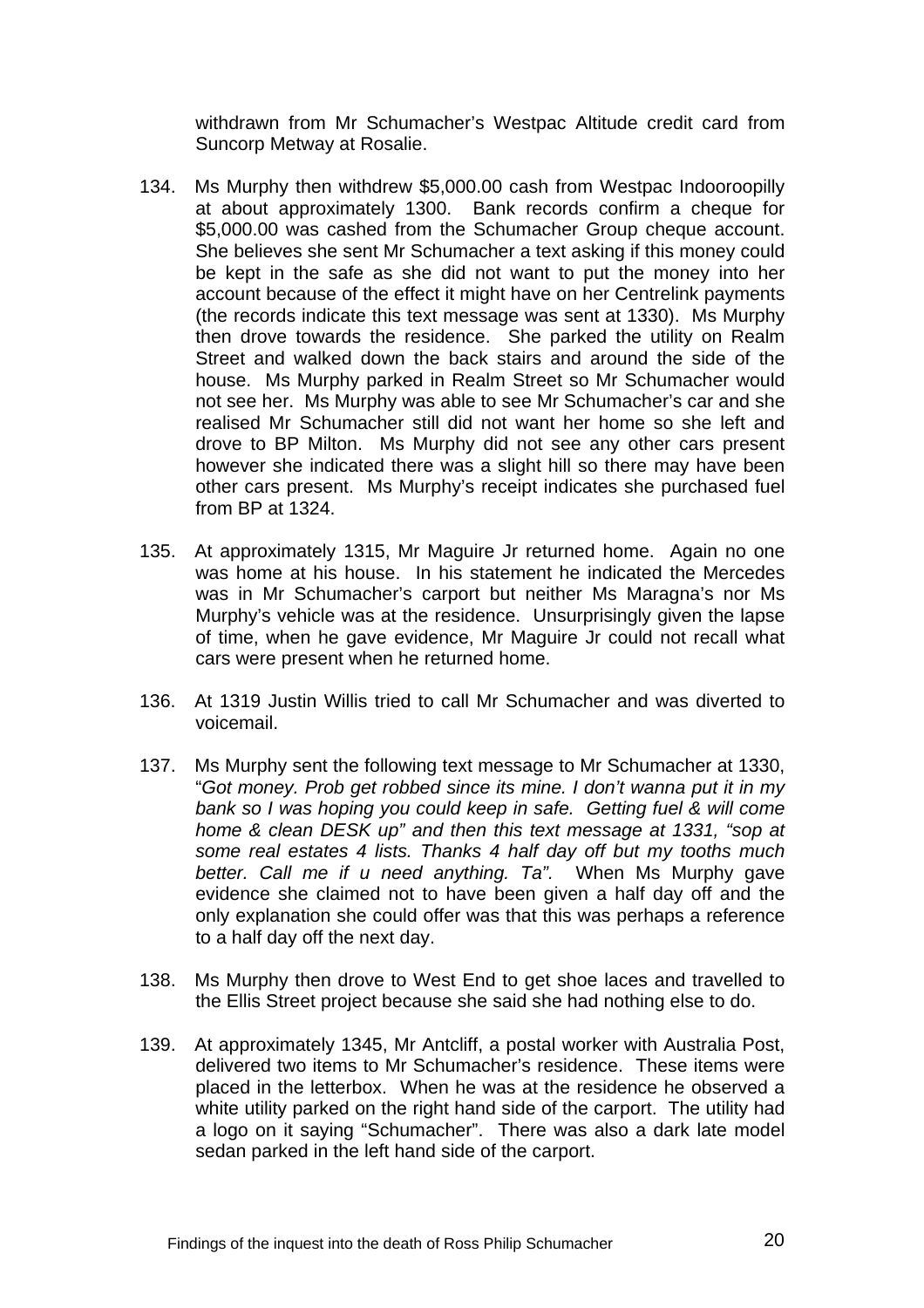- 140. In his statement to the police the next day, Mr Antcliff was confident of the time he was at Mr Schumacher's house because he finished work at 1411 and the rest of his run from Mr Schumacher's house would have taken 20 minutes. During evidence, Antcliff indicated the second half of Gregory Street takes between 8 - 10 minutes. This would have placed him in Gregory Street between 1340 and 1350. The area around 115 Gregory Street was in the middle of this run which is why he was able to indicate he was present at 1345. In evidence, he indicated the earliest he could have delivered the mail to Gregory Street was an hour earlier but did not think this occurred on 11 May because he provided his statement the very next day and was confident of the times. Mr Antcliff did not recall seeing a 4 wheel drive or any electricity or meter readers working in the area.
- 141. Ms Murphy gave evidence she was not at Mr Schumacher's residence at 1345, nor did she park her car in the carport at any time after leaving the house at 1100. She also stated from this time until after Mr Schumacher was found deceased, she never went into the house.
- 142. Ms Murphy tried to call Mr Schumacher at 1353 (left voicemail) and 1425. At 1403, she sent the following text message, "*Pls answa me. Im driving in circles. Also do u want me 2 deposit that 500 citibank."*
- 143. Ms Maragna indicated she left work at 1410pm and drove to Mr Schumacher's residence. Vicky Benn, who worked with Ms Maragna, recalled Ms Maragna left work between 1400 and 1500.
- 144. At 1412, the mobile phone registered to the Schumacher Group project manager attempted to call Mr Schumacher.
- 145. At about 1415, Ms Murphy then drove to Greenslopes Bowling Alley to collect the marijuana however Mr Harding advised it was not ready. Ms Murphy believed she waited for Mr Harding for 20 minutes. Ms Murphy's phone records confirm calls were made by Ms Murphy to Mr Harding throughout the day at 1020, 1115, 1125, 1331, 1424 and 1436. Mr Harding confirmed he met Ms Murphy at either the Schumacher Group office at Wickham Terrace or Greenslopes Bowling Alley. Ms Murphy sent Mr Harding a text message the evening following Mr Schumacher's death *"my flatmate is dead, cops are involved, get a new number. Either Darren or I will be in touch."* Mr Harding believes this text message was sent to avoid him getting in trouble for selling marijuana.
- 146. Following this, Ms Murphy started to head towards Mr Schumacher's residence when she received a call from Ms Maragna who was hysterical. Ms Murphy continued to return home, collecting her methadone dose on the way at a chemist in Auchenflower.
- 147. At 1428 and 1437 Jozef Gasperak tries to call Mr Schumacher.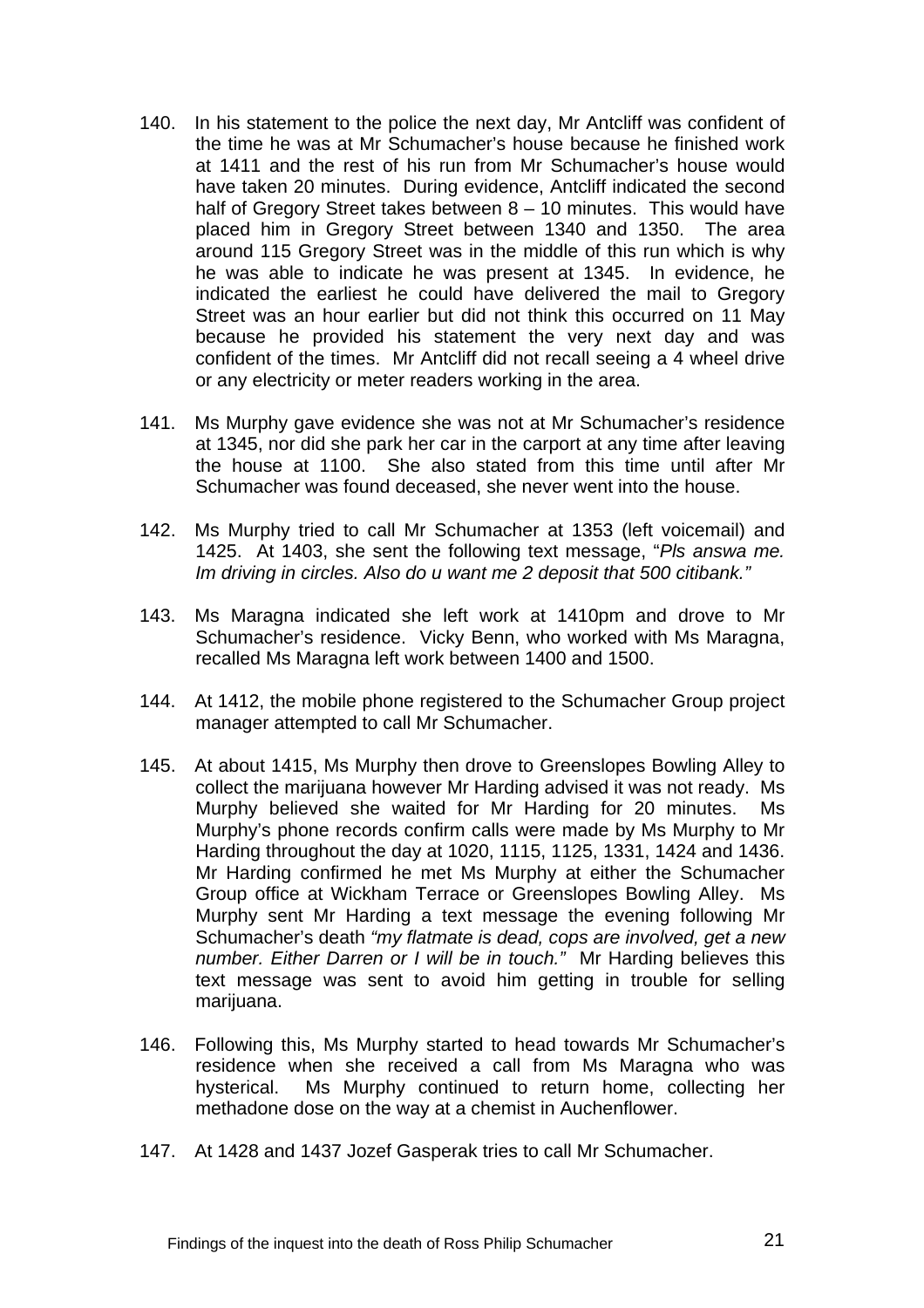- 148. Following Mr Schumacher's death, enquiries were made by police regarding Mr Baffi's whereabouts. DSC Burdis spoke with Mr Pittman who advised Mr Baffi had an appointment with him on 11 May 2006 but no statement was taken from Mr Pittman. Mr Baffi gave evidence he was at Mr Pittman's office from 1000 until 1900. He denied attending Mr Schumacher's residence on 11 May 2006 or arranging for anyone else to attend Mr Schumacher's residence.
- 149. Between 1430 and 1440 Dr Knox was travelling along Gregory Street. He observed a female approximately 40 years old with shoulder length dark hair wearing a dark pants suit. She was crossing the road near Mr Schumacher's residence carrying native flowers. This clearly is Ms Maragna. Dr Knox did not see anyone else in the street.
- 150. When Ms Maragna returned to Mr Schumacher's residence she was surprised to see Mr Schumacher's green range rover because she did not expect him to be home. Ms Murphy's white utility was not present. Ms Maragna parked her car across from the house and crossed the road carrying a bunch of wild flowers. She went up the stairs to the front door. Ms Maragna could see the study light and computer on but could not see Mr Schumacher.
- 151. The front door was locked so Ms Maragna unlocked the door, entered the house and checked the alarm system. Ms Maragna indicated the front door was normally locked. The alarm system had a green light indicating the alarm system was off. The alarm system was generally switched off whenever people were present at the residence. Ms Maragna walked into the dining room and everything appeared normal. She indicated in her statement to police that she must "have taken my shoes and jacket off at some time but I cannot recall exactly when. I remember putting my jacket on one of the dining room chairs." During her re-enactment with police, she indicated she took her jacket off in the dining room. During evidence Ms Maragna could not recall what she did with her jacket however she believed she placed it on the dining room chair.
- 152. Ms Maragna went into the study and observed Mr Schumacher slumped in the corner against the wall. Mr Schumacher was half sitting on an old fashioned wooden chair with his head and body facing towards the computer. Mr Schumacher was half seated on the chair as the chair was slightly leaning towards the wall. Ms Maragna indicated the chair was on an angle, with some of the legs of the chair on the floor and some off the floor. His head and left shoulder were leaning against the wall directly under the air conditioner. Mr Schumacher's left arm was lying over his lap and his right arm was hanging down beside him. There was blood coming out of Mr Schumacher's ear, mouth and nose.
- 153. Ms Maragna indicated during evidence that she does not recall whether Mr Schumacher was on the wastebasket when she discovered him.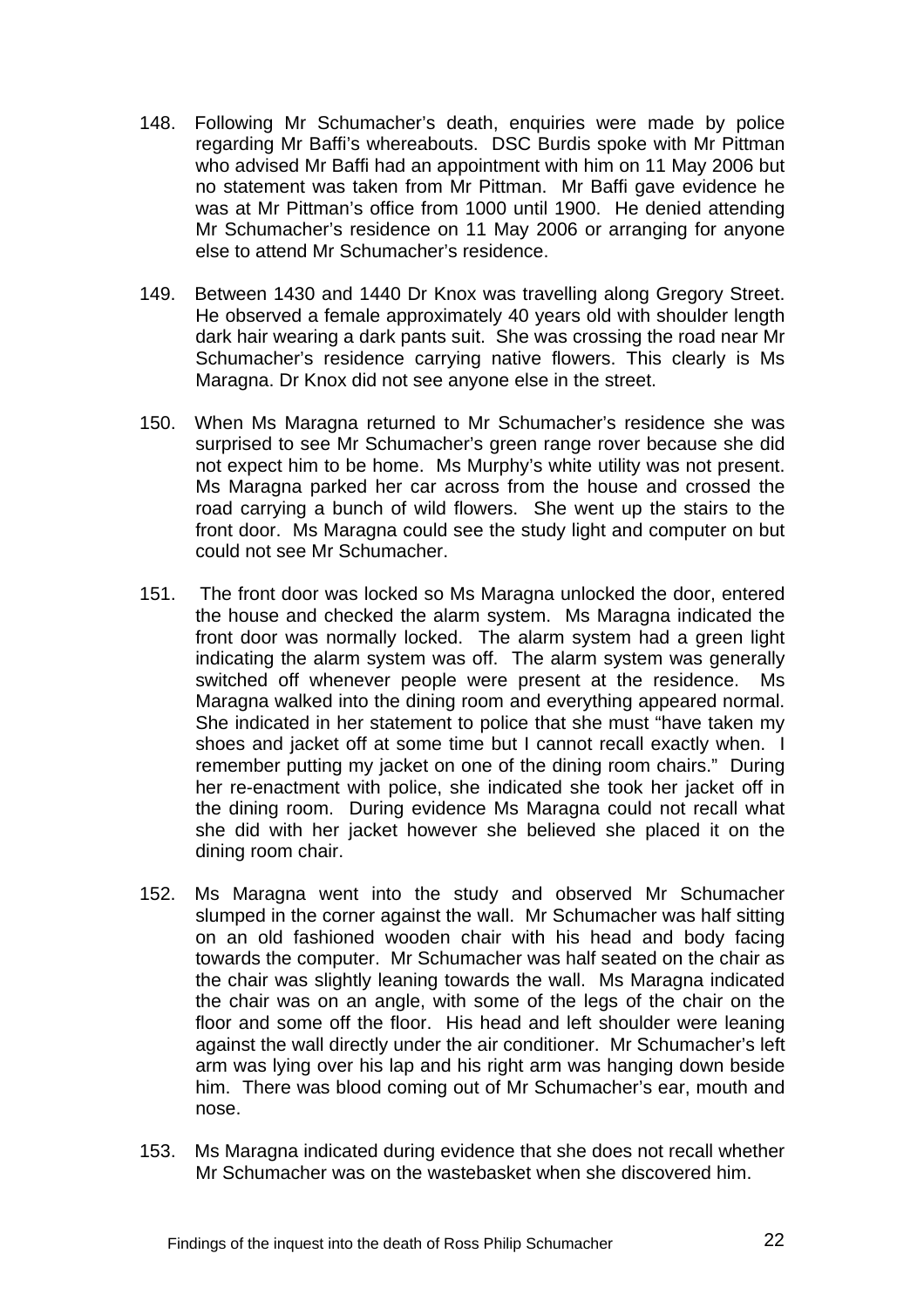- <span id="page-23-0"></span>154. Ms Maragna observed that the computer was on and Mr Schumacher's email was open with a warning message box. There was a mobile phone beside the computer. She did not notice anything out of the ordinary or see any photos or items that had been moved. When Mr Schumacher worked in the study he would have papers all over the place but when he finished he would clean them up.
- 155. Ms Maragna grabbed the cordless phone and called 000. QAS records indicate Ms Maragna's call was received at 1443.14. Ms Maragna told the 000 call operator *"I don't know I just walked in and found my partner on the floor I think he's dead*". When Ms Maragna was queried about the positioning of Mr Schumacher she was adamant she did not find Mr Schumacher lying on the floor. She was not able to offer an explanation as to why she gave the 000 call operator this information, other than she was in shock. Ms Maragna was given assistance by the 000 call operator to try and ascertain Mr Schumacher's pulse and perform CPR. The 000 advice given by the call operator was: *"lay him on his back and look into his mouth for any food or vomit".* Due to the nature of the incident, QPS and QAS were dispatched to the address.
- 156. Ms Maragna indicated in her statement that when she laid Mr Schumacher down to perform CPR she saw a gun on the floor near a folder divider and the little chest of draws under the air conditioner. The muzzle of the gun was pointing towards the left wall of the study and the handle pointing towards the computer desk. Ms Maragna had not seen the gun until this time. Ms Maragna told Constable Anderson when she first went into the study she saw the gun next to Mr Schumacher's elbow. During evidence, Ms Maragna indicated at one point that when she laid Mr Schumacher down the gun was near Mr Schumacher's left hip however later she indicated the gun was near Mr Schumacher's legs. Ms Maragna used her right hand to push the gun away towards the wall where the air conditioner was. During the reenactment she indicated she only moved the gun a few centimetres.
- 157. Ms Maragna did not recall seeing cash in the amount of approximately \$1,200.00 in the study.

## **Events of 11 May 2006 and response of QAS and QPS**

- 158. Section 8.4.1 of the Operational Procedures Manual for QPS provides that the responsibility for investigating and reporting deaths in cases of suspicious deaths of adults is the officer assigned to take charge of the investigation. Section 8.5.1 states where an officer attends a death that is an apparent suicide, the matter should be treated as a suspicious death until such time as investigations clearly indicate the deceased met with death without the intervention or assistance of another person.
- 159. After Ms Maragna's 000 call, QAS and QPS personnel were dispatched to Mr Schumacher's residence.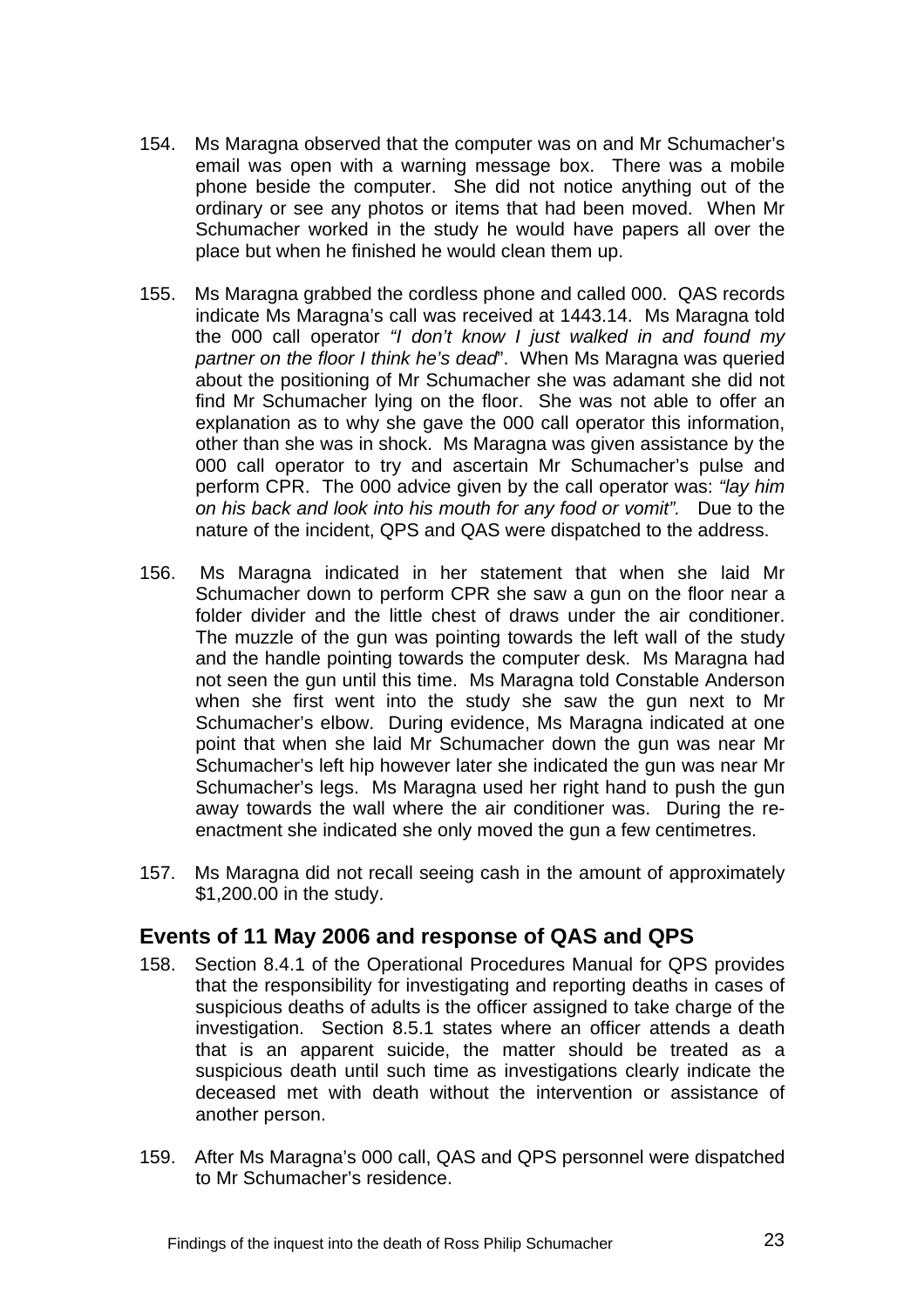- 160. The evidence suggests that QAS and QPS vehicles all arrived at the same time from between 1450 to 1454.
- 161. It is fair to say that as more officers and emergency personnel attended there was some confusion as to who was in charge and at times too many police officers where within the "crime scene", potentially impacting on the security and preservation of the evidence. Resuscitation efforts required the body to be moved and the firearm was also moved. There were good reasons to do that although it did compromise to some extent an effective forensic examination of the scene.
- 162. It is not intended to detail all the events that followed. They are set out in Ms Marten's submissions.
- 163. When the first response officers Senior Constable (SC) Denton and Constable Seymour arrived Ms Maragna was observed on the balcony on the second storey. She was wearing a black singlet top and black pants. The evidence from a number of witnesses suggests she was not at this stage wearing her jacket.
- 164. Ms Maragna directed the police officers to the study where Mr Schumacher was located. The police entered the residence first and went straight to the study. It is possible, but not certain that one of the officers checked the rest of the house to see if anyone else was present.
- 165. Mr Schumacher was observed lying on his back on the floor of the study with a black semi automatic hand gun underneath the left elbow of Mr Schumacher. Its exact location was not photographed and because it may have still been loaded a decision was made by the officers to move the weapon for safety reasons as the QAS officers would be working on Mr Schumacher. Although the officers were aware of their responsibility to preserve evidence not unreasonably they also considered their paramount duty was to ensure the safety of themselves and the QAS officers. The weapon was placed under a cabinet in the dining room area but not rendered safe.
- 166. The QAS officers were then advised it was safe to enter which they did. Mr Schumacher was unconscious with blood in his mouth, his eyes were fixed open and pupils dilated. Mr Schumacher was also cyanosed. Unless the death is obvious QAS officers always attempt to treat the patient until they confirm the patient is deceased.
- 167. A decision was made to move Mr Schumacher given the confined space of the study and they dragged Mr Schumacher into an area near the dining table. Police officers assisted by moving furniture in the dining room. It is believed this process did not disturb any items in the study.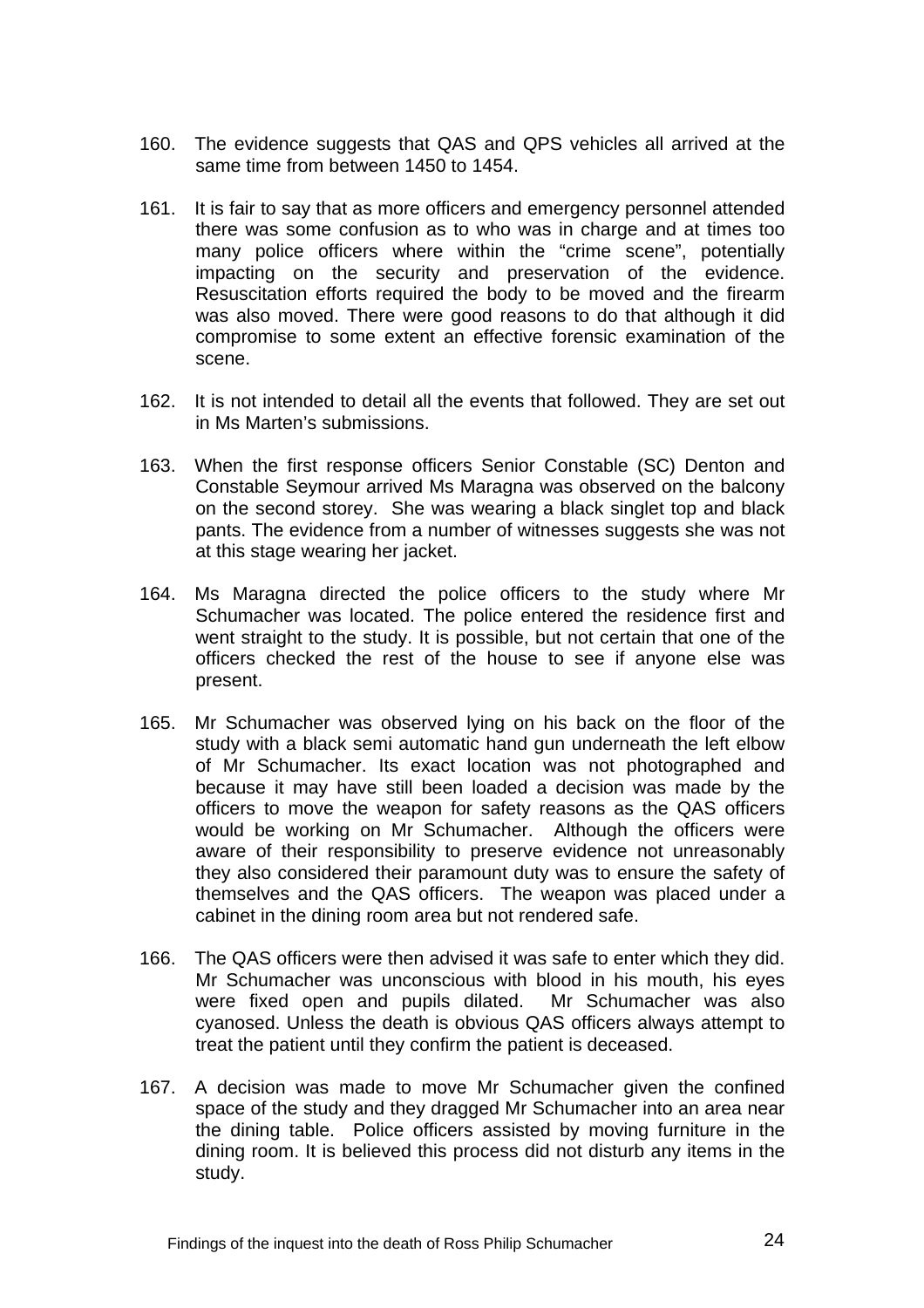- 168. Whilst QAS officers worked on Schumacher, SC Denton went into the study and observed a document on the computer screen that appeared to be a business report relating to an amount of money around \$650,000.00 which related to construction. SC Denton did not locate any suicide note. SC Denton also observed a shell casing in the study. He did not recall where this was located but agreed it was possibly in the position as photographed by scenes of crime.
- 169. When Constable Seymour was opening the left hand side glass door to the study he observed a shell casing lying on the floor in the corner of the room near the door entry.
- 170. Constable Anderson also entered the study and observed the computer monitor screen which was not in screen saver mode. She only saw what appeared to be work related material. She did not locate a suicide note. Constable Anderson also saw there was a mobile phone with 1 missed call.
- 171. CPR was discontinued with evidence there were no obvious signs of life. During the process of examining Mr Schumacher, a wound was identified to the back of his head.
- 172. At least two QAS officers wiped away congealed blood at the base of Mr Schumacher's skull or around the hole to try and identify a bullet wound. After wiping away the blood a small penetrating wound was identified.
- 173. An examination was made inside the mouth by possibly two QAS officers however everything was intact.
- 174. Senior Sergeant Christopher Peters who was performing the role of District Duty Officer, arrived at the scene. He asked the QAS officers for some information and they rolled Mr Schumacher onto his side, wiped the base of Mr Schumacher's skull and Senior Sergeant Peters observed a round wound that appeared to be a gunshot wound.
- 175. Because the injury was a gunshot wound, the Senior Sergeant asked one of the constables if they had cleared the house. As the constable indicated the house had not been secured, Senior Sergeant Peters decided to clear the entire house.
- 176. Senior Sergeant Peters gave instructions to Constable Seymour to establish a cordon at the front of the doorway in an expectation that persons would not enter the area.
- 177. Senior Sergeant Peters then conducted a check of the entire residence. When he returned upstairs to where Mr Schumacher was located, he observed  $8 - 10$  police officers including some detectives and did not believe so many persons should have been at the scene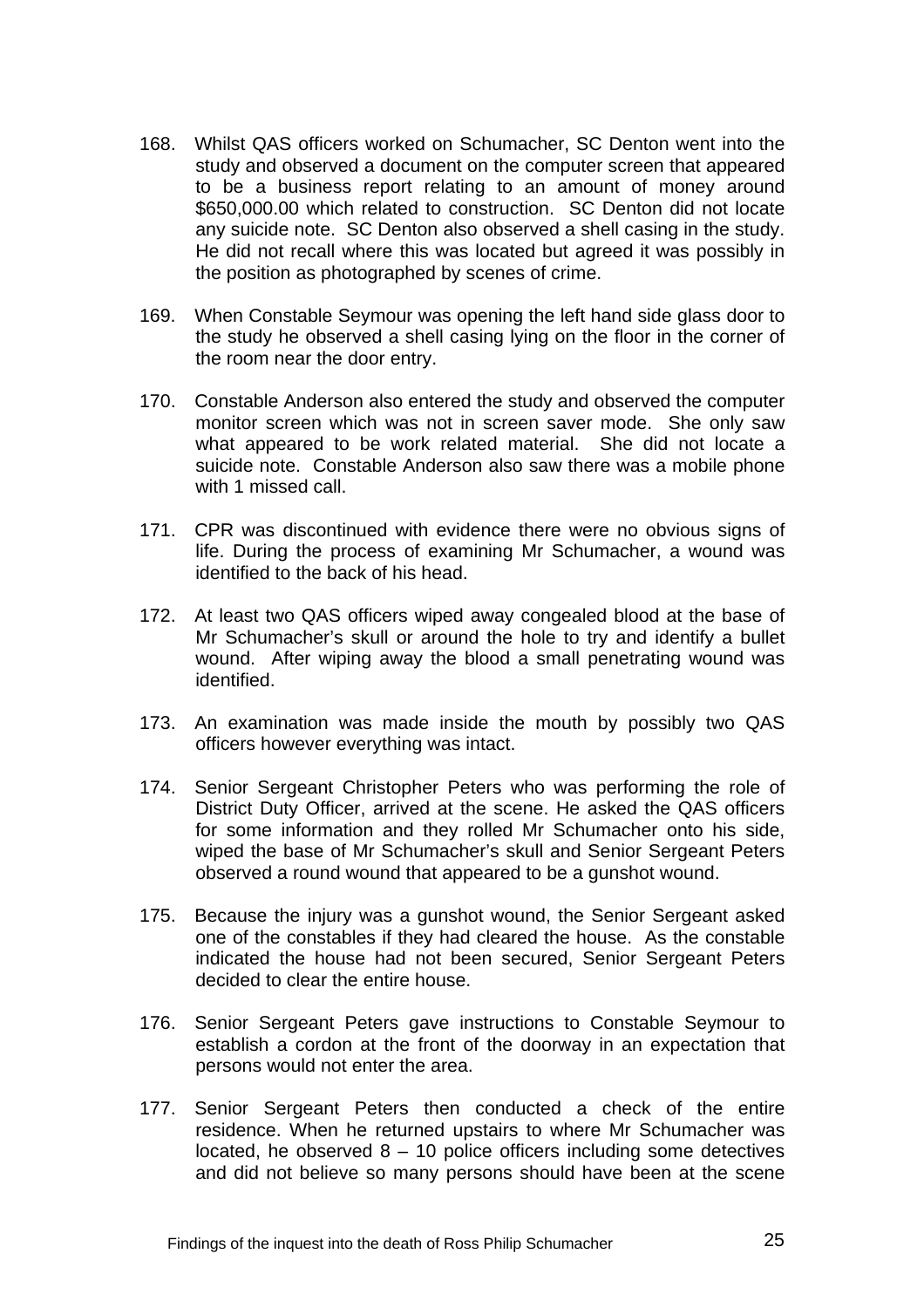and was annoyed so many had entered. Senior Sergeant Peters believes this contaminated the crime scene.

- 178. Ms Murphy arrived home at some point. The Maguires and a number of police officers overhead conversations between Ms Maragna and Ms Murphy. Ms Maragna, who was distraught, was overheard screaming at Ms Murphy *"what the fuck have you done now?*" One police officer overhead Ms Maragna ask Ms Murphy, *"where have you been? You should have been here."* Ms Maragna indicated she may have even slapped Ms Murphy. Ms Maragna was unable to offer any explanation for her behaviour, other than she was in shock. Ms Murphy advised Ms Maragna that Mr Schumacher had asked her to leave the house.
- 179. When Ms Murphy arrived she had Mr Schumacher's wallet. She believes the \$700.00 she had withdrawn was in the wallet. Ms Murphy believes the \$5,000.00 that was withdrawn was either in Mr Schumacher's wallet or in the centre console of the white utility. Ms Murphy gave Ms Maragna the wallet. Ms Maragna did not recall whether there was any money in Mr Schumacher's wallet. Ms Maragna subsequently provided Mr Schumacher's wallet to police prior to departing the scene.
- 180. Both Ms Maragna and Ms Murphy gave evidence they were in sufficiently close proximity for Ms Murphy to have come into contact with Ms Maragna's clothing.
- 181. Ms Murphy told police she was in a sexual relationship with Mr Schumacher however Ms Maragna was not aware of this. Ms Murphy advised she was supposed to organise a \$10,000.00 or \$15,000.00 cheque for Mr Schumacher. She also said there were several handguns inside the house including a sawn off rifle and silencer. She stated Mr Schumacher had at various times fired shots into the walls of the house causing holes in the walls. Ms Murphy said the weapons were in the safe. She also indicated Mr Schumacher had told her to get her teeth fixed that day and he would pay for it. Ms Murphy indicated when she last heard from Mr Schumacher, he had advised her he was coming home for business and did not want her there when he arrived. Ms Murphy advised the last time she heard from Mr Schumacher was 1151 however later indicated she last heard from Mr Schumacher at either 1000 or 1030.
- 182. Ms Murphy also told the police Mr Schumacher had been having problems with money lately. She said he had been ripped off by an Italian guy and was in a lot of debt. Ms Murphy stated she was on the methadone program and that Mr Schumacher used recreational drugs, *"nothing heavy"*.
- 183. Student Paramedic Barrass overhead the two woman talking Ms Murphy state "I'm going to tell them everything, I'm going to tell them about the drugs and everything."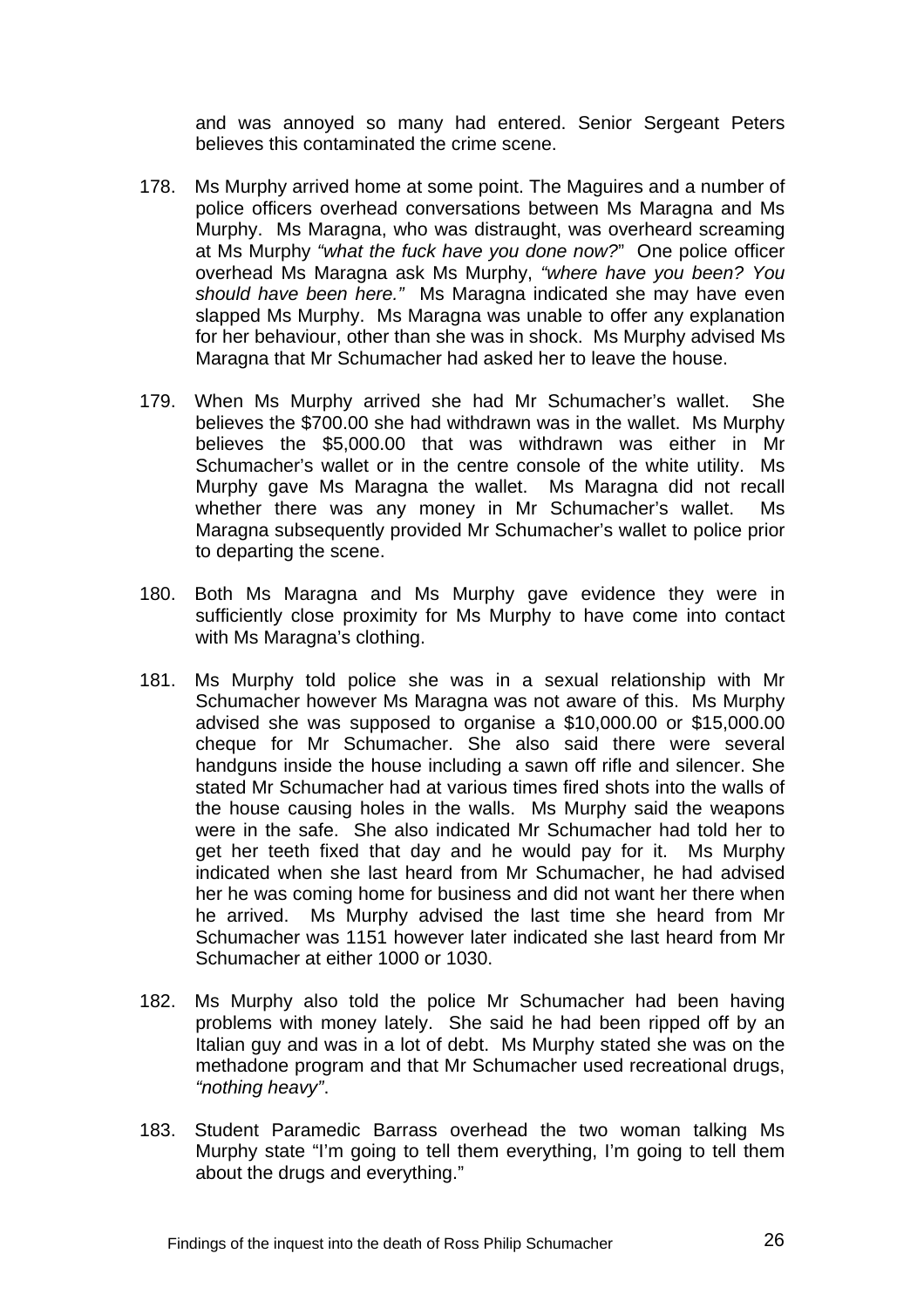- 184. Scenes of Crime officers, SC Harrod-Eagles and SC McWilliam, attended the scene at 1531. They both noted the unusual number of persons inside given the preference was for general duties officers who first attend the scene to restrict access and call Scenes of Crime.
- 185. At this point it is apparent Ms Maragna had come up the internal stairs, possibly having identified Mr Schumacher's gun safe to another police officer when requested. A number of police officers stated that having civilians in the crime scene should be avoided if possible.
- 186. SC McWilliam was told that it was thought Mr Schumacher had put a gun in his mouth and shot himself but she also observed Mr Schumacher having a bruised left eye which did not fit with this scenario. Her immediate reaction was to clear the room and call a crime scene.
- 187. SC McWilliam spoke to the Regional Forensic Services Co-ordinator, Senior Sergeant Sargood because it was considered a full crime scene examination was warranted. The police scientific section was called to request the attendance of a ballistics expert. Senior Sergeant Sargood arrived at the scene and was of the view the crime scene was to be treated as suspicious.
- 188. SOC officers both observed blood splatter in the study and recorded it but it was not analysed by anyone until 2010 at the request of Ms Martens.
- 189. Video and photographic evidence of the scene was taken and a security check of all the windows and doors revealed no signs of forced entry.
- 190. The ballistics expert Sergeant Clark arrived at the scene at 1645pm. Sergeant Clark observed a white latex glove on the ground and to the right-hand side of the carport as he was entering the residence. He arranged for the glove to be photographed and collected. Sergeant Clark observed the weapon found with Mr Schumacher (a 9mm Parabellum calibre Beretta model 92 FS Centurion self-loading pistol). He also took gunshot residue ("GSR") swabs from Mr Schumacher.
- 191. Sergeant Clark observed the gunshot wound to Mr Schumacher's head but he could not determine if it was a close contact, intermediate or distance wound and only one wound could be observed, i.e., a second wound could not be located which would indicate an entrance and exit wound. A Forensic Pathologist was called to attend.
- 192. Sergeant Clark observed a discharged cartridge on the floor of the study towards the front right-hand side corner of the room and took measurements.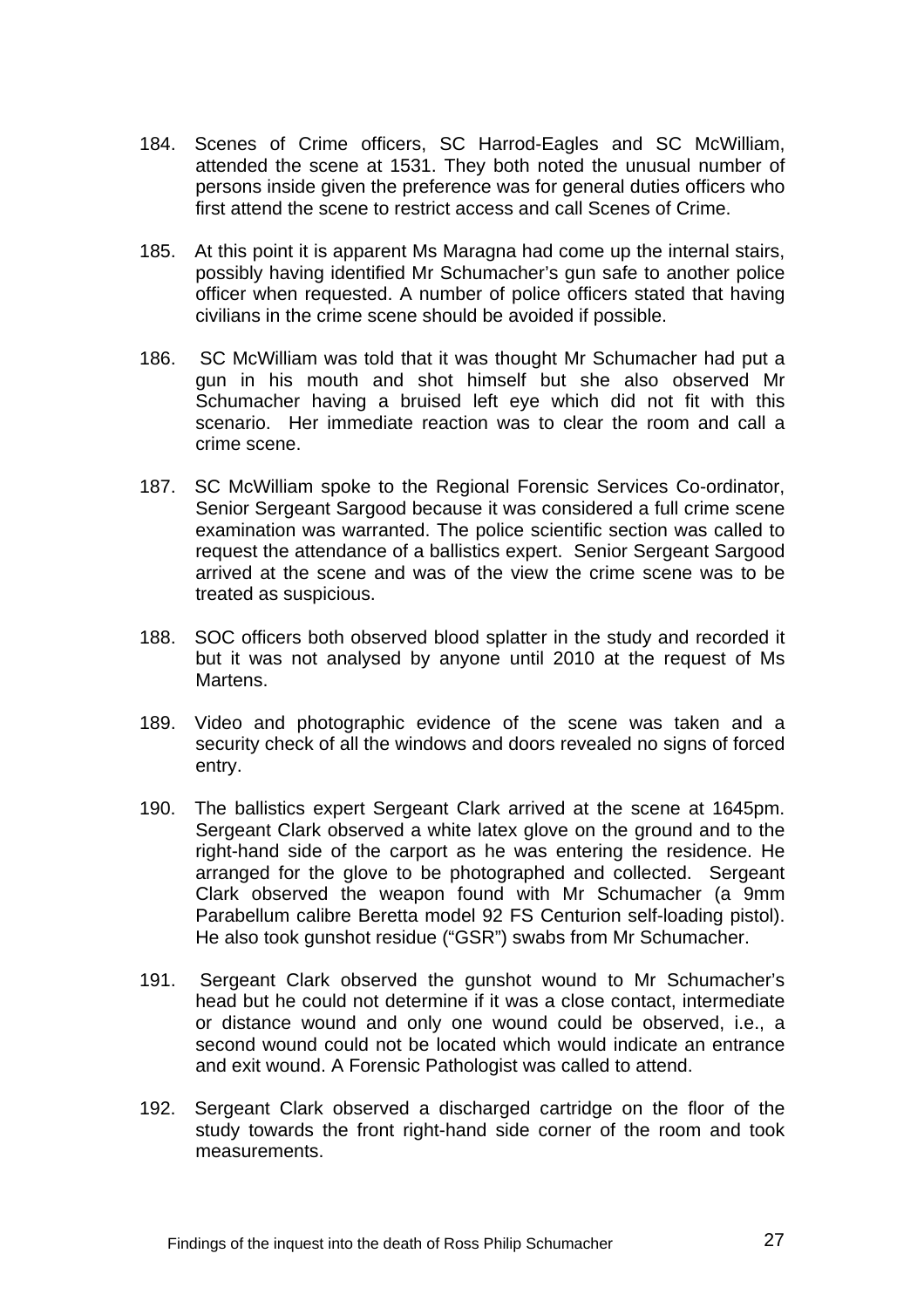- 193. That afternoon and evening, a door knock occurred in the area nearby. Neighbours were spoken to and some of the information they provided was contained in the running logs. It is clear that although a number were spoken to it was not until 2009 that formal statements were taken. This occurred with many other witnesses in this case.
- 194. DSC Chris Howard was instructed by Detective Inspector Ainsworth to take Ms Maragna and Ms Murphy to the Indooroopilly Police Station to obtain statements. Ms Murphy subsequently provided a relatively comprehensive statement. Ms Maragna attempted to provide a statement however it was suspended due to her emotional state. She went to a friend's house and had a shower.
- 195. Sometime after 1900 the Forensic Pathologist Dr Ong attended. Relevantly Dr Ong observed an apparent gunshot wound to the back of Mr Schumacher's head which he confirmed to be the entry gunshot wound. Dr Ong was unable at this time to conclude whether the gunshot wound was a contact or close contact wound however no stippling or soot staining was observed. No exit wound was observed.
- 196. It was not until around 2040 that a decision was made to obtain GSR swabs from Ms Maragna and Ms Murphy. Swabs are obtained from the back and front of both hands and a control sample in case there is any contamination. Ms Maragna was at her home and had showered prior to the sample being taken. GSR samples from Ms Murphy were taken at the Indooroopilly police station after 2145. Neither of them objected
- 197. Later around 2150 Ms Maragna returned to Mr Schumacher's residence requesting personal property. In particular, Ms Maragna requested her jacket. Ms Maragna stated she had taken her jacket off when she entered the house and before she had any contact with Mr Schumacher. When the jacket was observed it appeared to have blood stains no attempt was made to seek any explanation from Ms Maragna in relation to the obvious conflict. That was only explored when she gave evidence at the inquest in 2011. In evidence, Ms Maragna stated she must have been wearing the jacket when she was trying to help Mr Schumacher. I accept this was the case.
- 198. Detective Inspector Ainsworth requested officers from the Homicide Unit be deployed to assist with the establishment of a Major Incident Room ("MIR") and the setup and training in the IMAC case management computer system which was a new system being adopted for MIRs. Members of the Homicide Unit were deployed because Mr Schumacher's death was suspicious enough for their involvement. The IMAC system allows police officers to be tasked via email with instructions. The person tasked performs the task and then reports back, providing the information, statement and/or document to the MIR and the information is contained in a job log.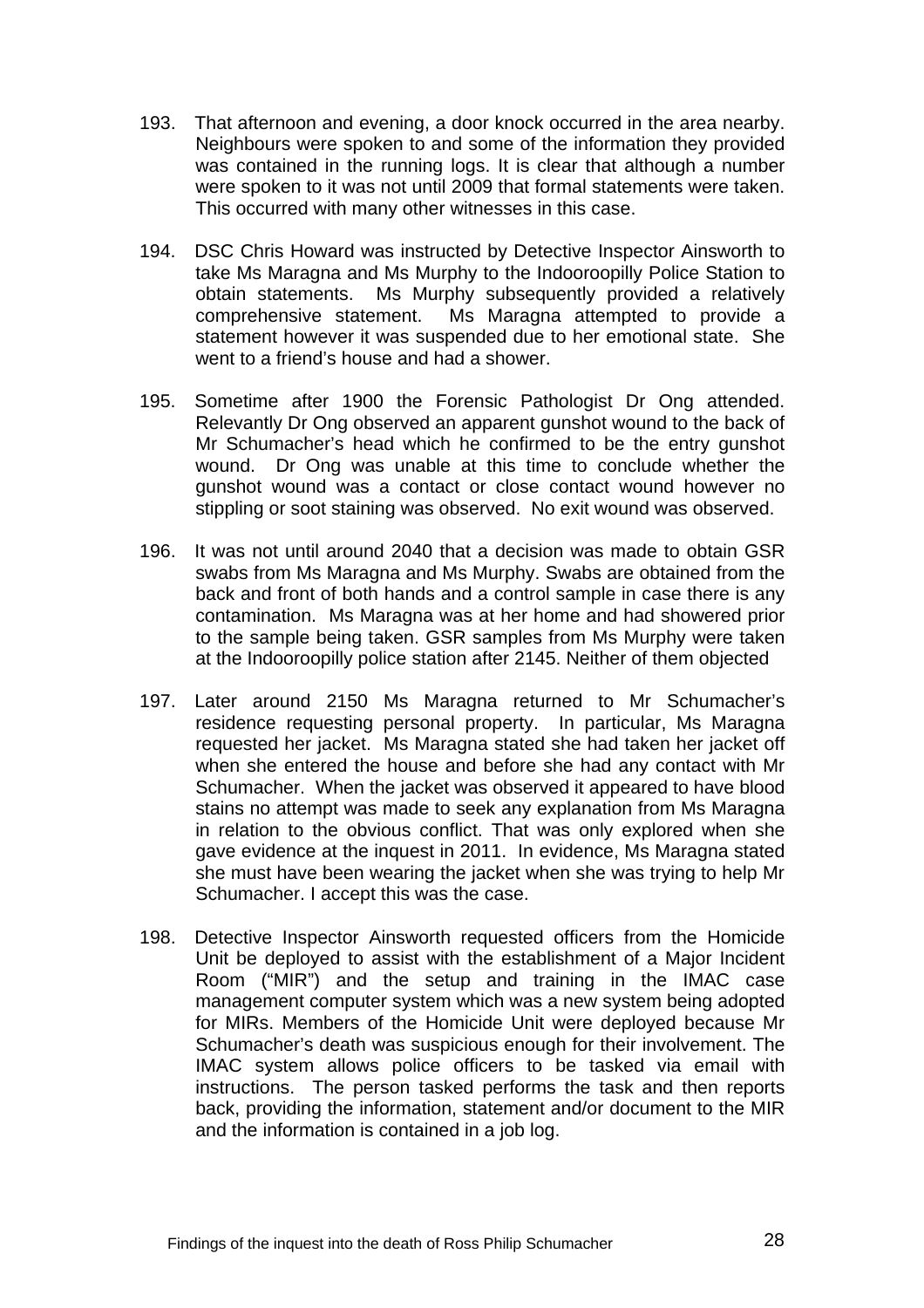- <span id="page-29-0"></span>199. On 11 May 2006, a document called a State Crime Operations Command Special Occurrence directed to Assistant Commissioner, State Crime Operations Command was prepared. DSS Blanchfield indicated he either prepared or supervised the production of this document. He indicated the majority of the information contained in this document would have come from the significant events messaging system within the QPS.
- 200. In particular, the Special Occurrence noted "Indooroopilly CIB officers attended and a Crime Scene established. Forensic and ballistics officers attended and an examination was made of the scene and initial examinations concluded that the male had committed suicide using the pistol located." DSS Blanchfield gave evidence he did not have any direct knowledge of this and the significant messaging system did not mention suicide. He did not recall where this information came from, however it was possibly an assumption he made because the weapon had been found at the scene. He says that regardless, the fact he and others were deployed indicated the matter was still considered suspicious.
- 201. SCs Harrod-Eagles and McWilliam, Sergeant Clark, Senior Sergeant Sargood, DSS Byram and Detective Ainsworth all gave evidence that at the time of finishing at the scene that evening, the death was still considered suspicious and no-one had formed the view as detailed in the Special Occurrence.
- 202. That evening, DSS Byram established the MIR at Indooroopilly police station. The personnel structure was produced overnight through consultation. It is apparent QPS did consider the death suspicious and provided appropriate resources in personnel at that time.
- 203. However it is also apparent that over the next few days the involvement of a number of personnel ceased and the important position of Reader, although appointed was never utilised. There appeared to be a lack of clarity as to who was recording and analysing information.

#### **Investigation on 12 May 2006**

- 204. By this time the investigating team was aware of the scene contamination, Mr Schumacher's romantic relationship with Ms Maragna and Ms Murphy, that Mr Schumacher owed a large sum or money and was in financial difficulty, Dr Ong's indication the wound to the back of Mr Schumacher's head was an entry wound and a shell case had been located behind the study door.
- 205. There was a MIR briefing and the following was discussed:
	- Has been carrying a handgun
	- Acrimonious civil matter in the building industry
	- Has contact with crime person valley strip clubs
	- Possible dealing with guns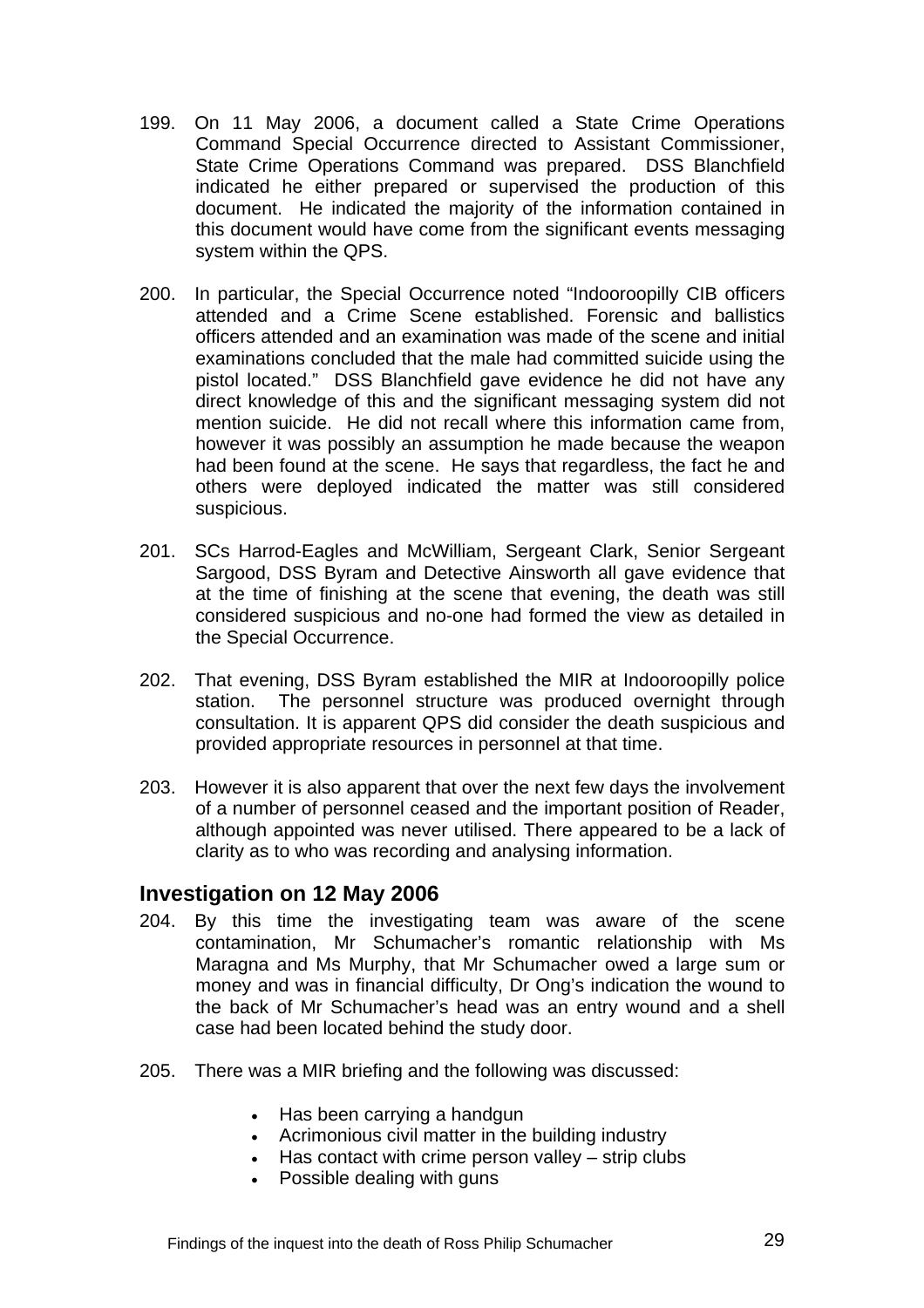- User of pills
- Maybe suffering cancer
- 206. It is apparent that steps were being considered to:
	- Identify people who had seen Mr Schumacher carrying guns around;
	- Query the comments made by Ms Maragna and that the jacket was a priority by Scenes of Crime/Scientific
	- Enquiries had been made with the Greenslopes Hospital and the GP that he was not being treated for cancer
- 207. DS Heath was requested to undertake financial and civil litigation enquiries regarding Mr Schumacher. He requested a search be undertaken to identify all bank accounts associated with Mr Schumacher and spoke with Mr Schumacher's lawyer from McCullough Robertson;
- 208. Further examinations by Scenes of Crime and scientific officers were undertaken. Computers located in the residence were seized for further examination. Although Sergeant Clark indicated he observed bloodstains in varying places he did not make a determination of where Mr Schumacher was at the time the gun was discharged because he was not satisfied the blood he observed was back spatter.
- 209. It is apparent Police were interested in the relationship with Mr Baffi and were advised of the outcome of the financial enquiries and the lodgement of a caveat on Mr Baffis' property but the effect of Mr Schumacher's death on the caveat was unknown. Mr Baffi was not spoken to by police until 2009.
- 210. Dr Ong performed an autopsy on Mr Schumacher at approximately 1400. SCs McWilliam and Harrod-Eagles and Sergeant Piper were present during the autopsy. DSC Burdis was also present in the viewing area. The information communicated to DSC Burdis became relatively important because it would appear (at least from the opinion of DSC Burdis and Detective Inspector Hytch<sup>[13](#page-30-0)</sup>) decisions regarding the investigation were made as a result of this information.
- 211. It was not until he gave evidence on 5 November 2010 that DSC Burdis produced what he claimed to be contemporaneous notes of his attendance at the post mortem. These notes were not contained in any notebook or diary issued by the QPS. Unfortunately these notes were not detailed and did not document the information Dr Ong provided regarding the distance of the gunshot wound.

 $\overline{a}$ 

<span id="page-30-0"></span><sup>&</sup>lt;sup>13</sup> Detective Inspector Hytch indicated in his memo to the Regional Crime Coordinator in October 2010 that "preliminary verbal advice was provided by the examining pathologist on 13 May 2006 to the initial investigative team indicated the injury sustained by the deceased was 'self-inflicted'"...and "I am informed that the management of the initial investigation, based upon this pathology advice, formed the opinion that the death of Mr Schumacher was considered not to be suspicious. As a result of the investigation being considered non suspicious, I informed that the intensity of the police investigation was scaled down from a full Major Incident Room investigation involving a team of investigators to a sole investigator."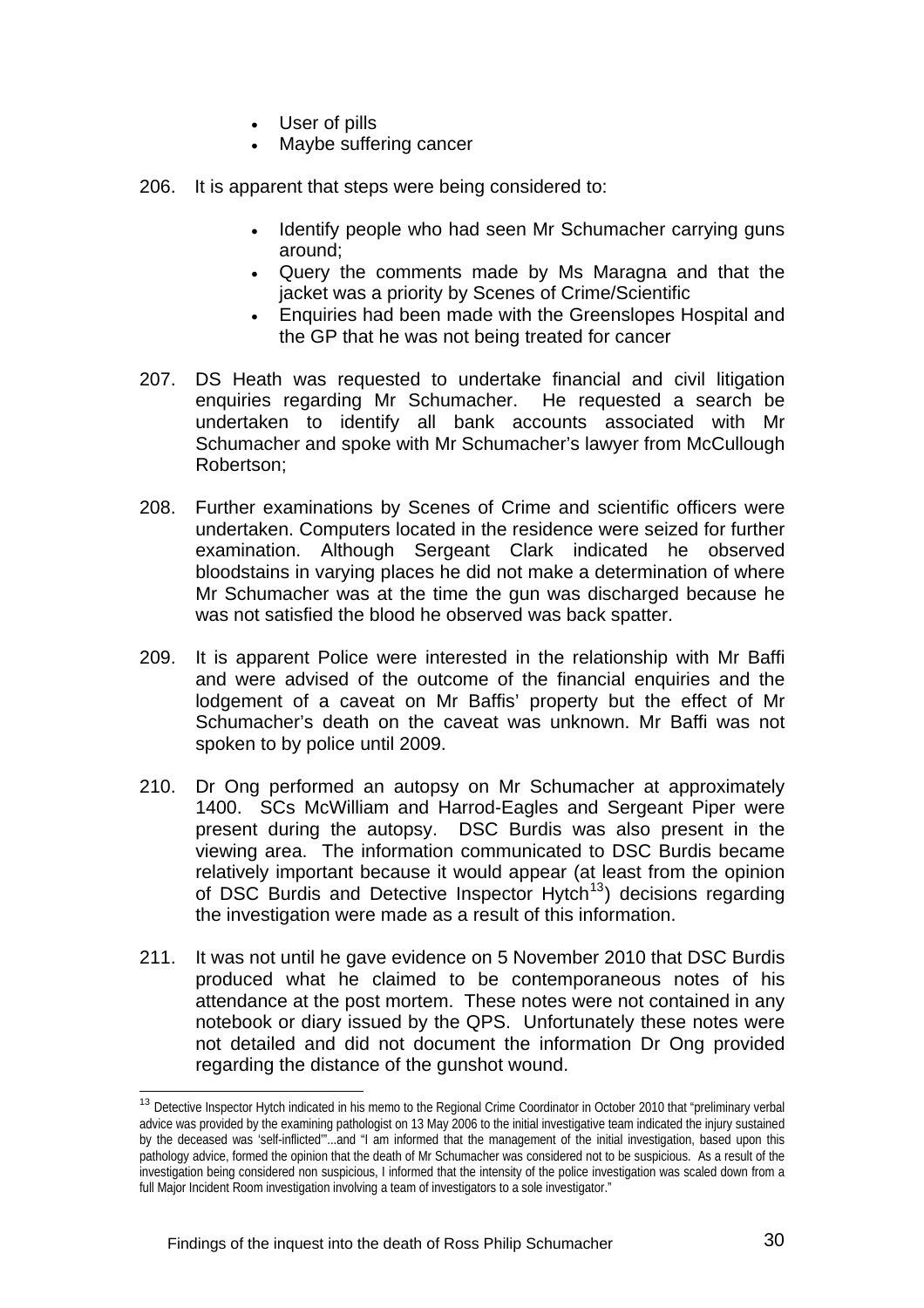- 212. DSC Burdis recalls Dr Ong indicated the wound was not a contact wound. He could not recall what information, if any, Dr Ong provided regarding any stippling or tattooing.
- 213. Other than DSC Burdis' notes, the first time he recorded the information provided by Dr Ong was in his statement dated August 2008. He indicated in this statement that Dr Ong told him Mr Schumacher died of a gun shot wound to the head and it was possible to have been self-inflicted. The report to the coroner prepared by DSC Burdis in August 2008 notes Dr Ong indicated the gunshot wound was probably self-inflicted.
- 214. During evidence, DSC Burdis stated Dr Ong either said it was "possible" or "probable" the gun shot wound was self-inflicted. He could not recall what exactly was said, however he leant towards "possible". He conceded it was important to know what the pathologist's preliminary view is however the final report should be waited for.
- 215. Dr Ong indicated during evidence he was of the opinion at the post mortem that the gun shot wound was a distant gun shot wound. He could not recall what information was given to the police officers in attendance however he believed he advised the gun shot wound was consistent with a distant gun shot wound and would be unusual for selfinfliction. He believed he was questioned a few times whether the wound could have been self-inflicted/suicide and Dr Ong was confident he would not have said Mr Schumacher's death was a suicide but that self-infliction could not be ruled out. Dr Ong denied ever saying he believed the findings strongly indicated a self-inflicted gun shot wound. Dr Ong did not provide any information regarding GSR results.
- 216. Neither SCs McWilliam nor Harrod-Eagles recalled Dr Ong providing an opinion about whether the gunshot wound was self-inflicted or not while they were present. SC Harrod-Eagles indicated that if Dr Ong stated the wound was self-inflicted, she would have recorded this in her notes.
- 217. Senior Sergeant Piper attended the post mortem. He advised Sergeant Clark that no residues, stippling or tattooing had been observed at the post mortem which may have indicated a distance wound. As a result, this prompted Sergeant Clark to conduct further examinations because the death was still suspicious or undetermined.
- 218. Senior Sergeant Sargood recalled receiving a briefing about the post mortem from either SC McWilliam or Harrod-Eagles. He was told the findings were inconclusive because of the angle of the wound and it could have been possibly self-inflicted.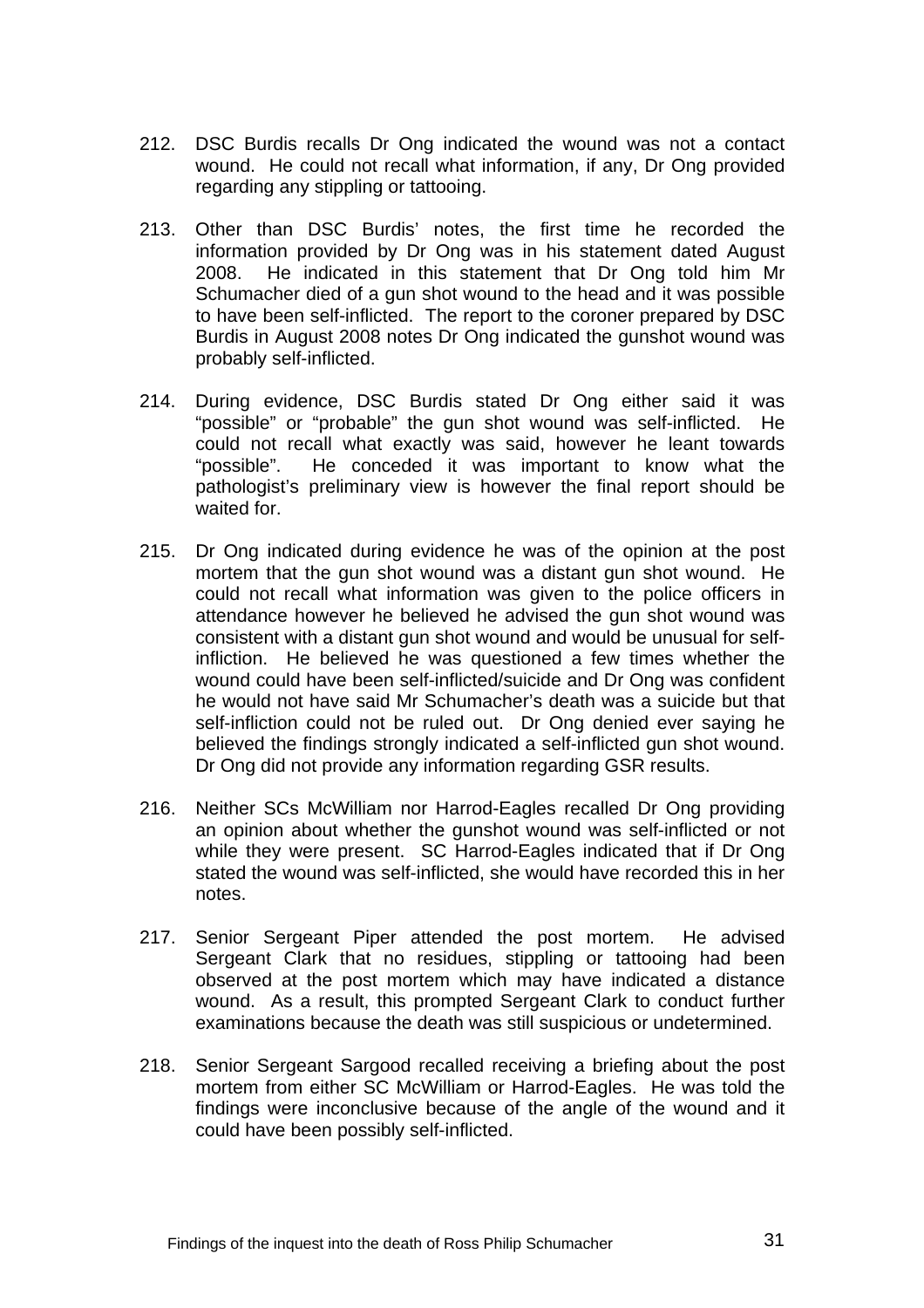- 219. DSS Blanchfield's notes record at 1500 "advice received from PM". It is apparent this was by Detective Burdis over the telephone to the MIR. According to the notes, the following information was provided:
	- Injuries to right hand bruising to thumb and fingers and abrasion to fingers consistent with self-inflicted
	- GSR on right hand
	- Entry wound to right of centre and trajectory up and towards left
	- All indicates strongly self inflicted.
- 220. DSC Burdis initially gave evidence he did not provide information about the GSR however later indicated it was possible he communicated this information.
- 221. DSC Burdis was unable to confirm what information he provided however accepted it was possible he provided the information as detailed in DSS Blanchfield's notes with the exception of the comment "all indicates strongly self-inflicted". DSC Burdis denied the use of the word "strongly", he believes he advised that Dr Ong's findings were that the gun shot wound was possibly self-inflicted.
- 222. There was then a briefing involving DSSs Byram and Blanchfield. DSS Byram recalled being advised by DS Blanchfield of the outcome of the post mortem examination, that the bullet was located, a quantity of GSR was identified on Mr Schumacher's hand consistent with Mr Schumacher having recently shot a firearm with that hand and that Mr Schumacher had minor injuries to his hand consistent with firing a weapon. He was advised Dr Ong believed the fatal injury was most likely self inflicted.
- 223. It is from this point that it seems that although there was still an active investigation to be completed and it was not considered conclusive the gun shot wound was self-inflicted, and enquiries were to still to be conducted over a period of time, there was a winding down of the investigation and some police were requested to cease undertaking any further enquiries.
- 224. A further State Crime Operations Command Special Occurrence was prepared on 12 May 2006. The document noted the findings communicated by DSC Burdis to DSS Blanchfield and included information that a large amount of GSR had been located on the right hand of Mr Schumacher and the pathologist had indicated he would strongly believe the injury to be self-inflicted. The document notes further enquiries to be finalised on 13 May 2006. The document finally notes there "are several issues relating to what has lead the deceased to take his own life". DSS Blanchfield indicated in evidence that the conclusion reached at that stage was the evidence indicated the gun shot wound was self-inflicted however there was no reason for Mr Schumacher to have committed suicide so the investigation was ongoing.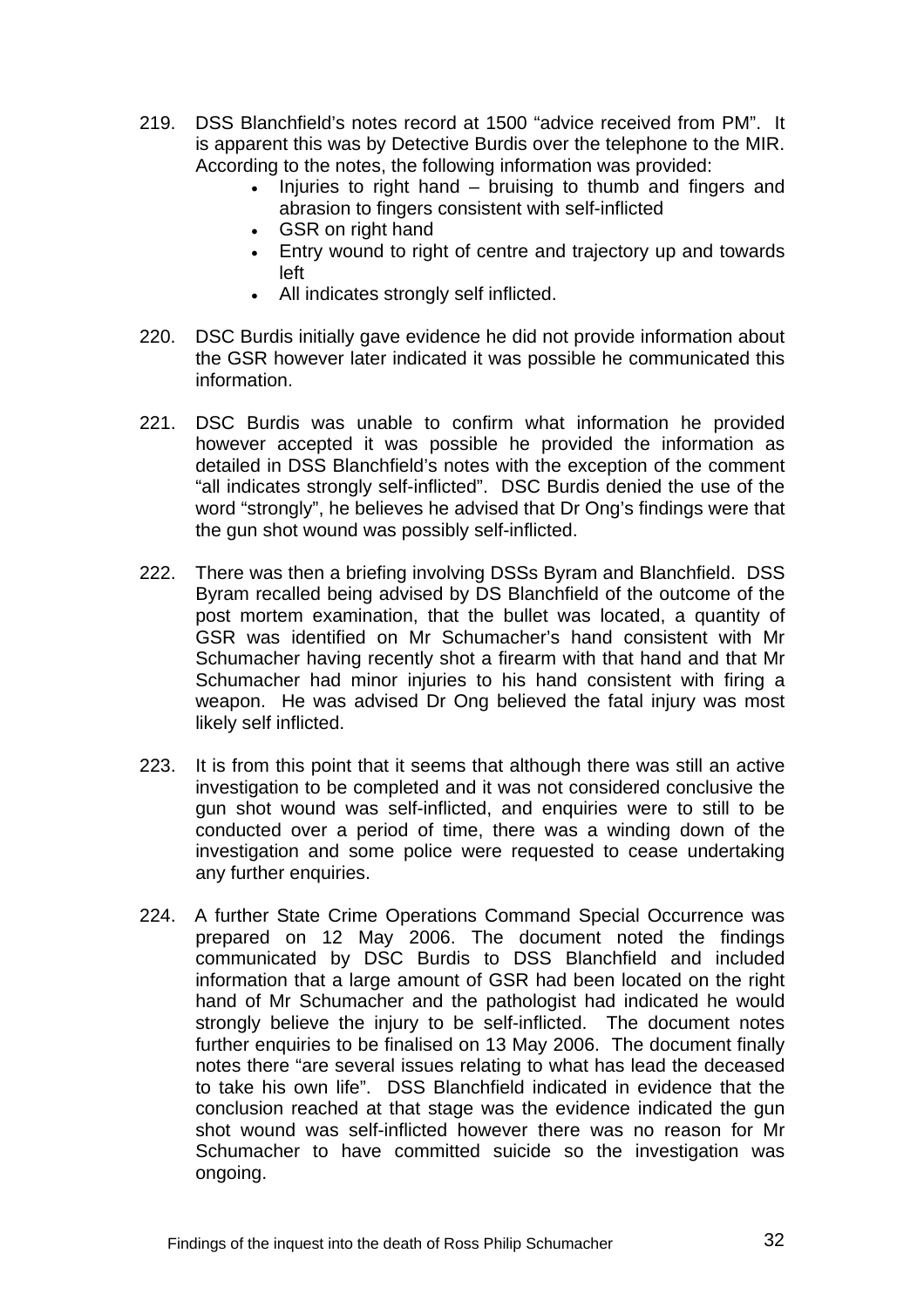## <span id="page-33-0"></span>**Investigation on 13 May 2006**

- 225. It is evident in that a full search of Mr Schumacher's residence was conducted on 13 May 2006. A number of weapons were located in the residence. A .45 handgun was located underneath the bed sheets in the bedroom belonging to Mr Schumacher, a .22 rifle with a silencer was located in a draw at the bottom of the internal stairs and a .45 handgun and ammunition were located in Mr Schumacher's safe. A will was also located in Mr Schumacher's safe.
- 226. A large clip seal bag of green leafy material ("GLM") was located in the draw of the hutch in Ms Murphy's bedroom, a small clip seal back of GLM was located in a box sitting on top of draws in Ms Murphy's bedroom and a clip seal bag of GLM was located on the bookshelf in Ms Maragna's bedroom.
- 227. There is no record of any cash being located during the examination of the house.
- 228. A final State Crime Operations Command Special Occurrence was prepared on 13 May 2006 and indicated there were a number of job logs to be detailed and completed with further investigation required before the matter could be finalised and strong indications the injuries were self inflicted.
- 229. There may have been an expectation by a number of senior officers that these tasks would be completed, and possibly for a report to the coroner but there does not appear to be anyone at that stage taking control of the investigation.

#### **Investigation on 15 and 16 May 2006**

- 230. On 15 May 2006 DSC Burdis commenced a two week training course. Subsequently a decision was made that he would be tasked as the investigator.
- 231. A number of ballistics investigations were conducted and holes were located within Mr Schumacher's residence consistent with a firearm having been discharged within the house.
- 232. By this time the homicide squad disengaged. A number of senior officers thought the matter was a suicide and it is accepted there were a number of factors pointing to that fact particularly if this included the misreported opinion of Dr Ong. Nonetheless further investigations were being completed.
- 233. Within the first few days of Mr Schumacher's death, some unusual or suspicious information was available either within the MIR job logs or contained within statements provided by witnesses. The difficulty seems to be that senior officers were not aware of some of these developments possibly because the MIR was scaling down and no-one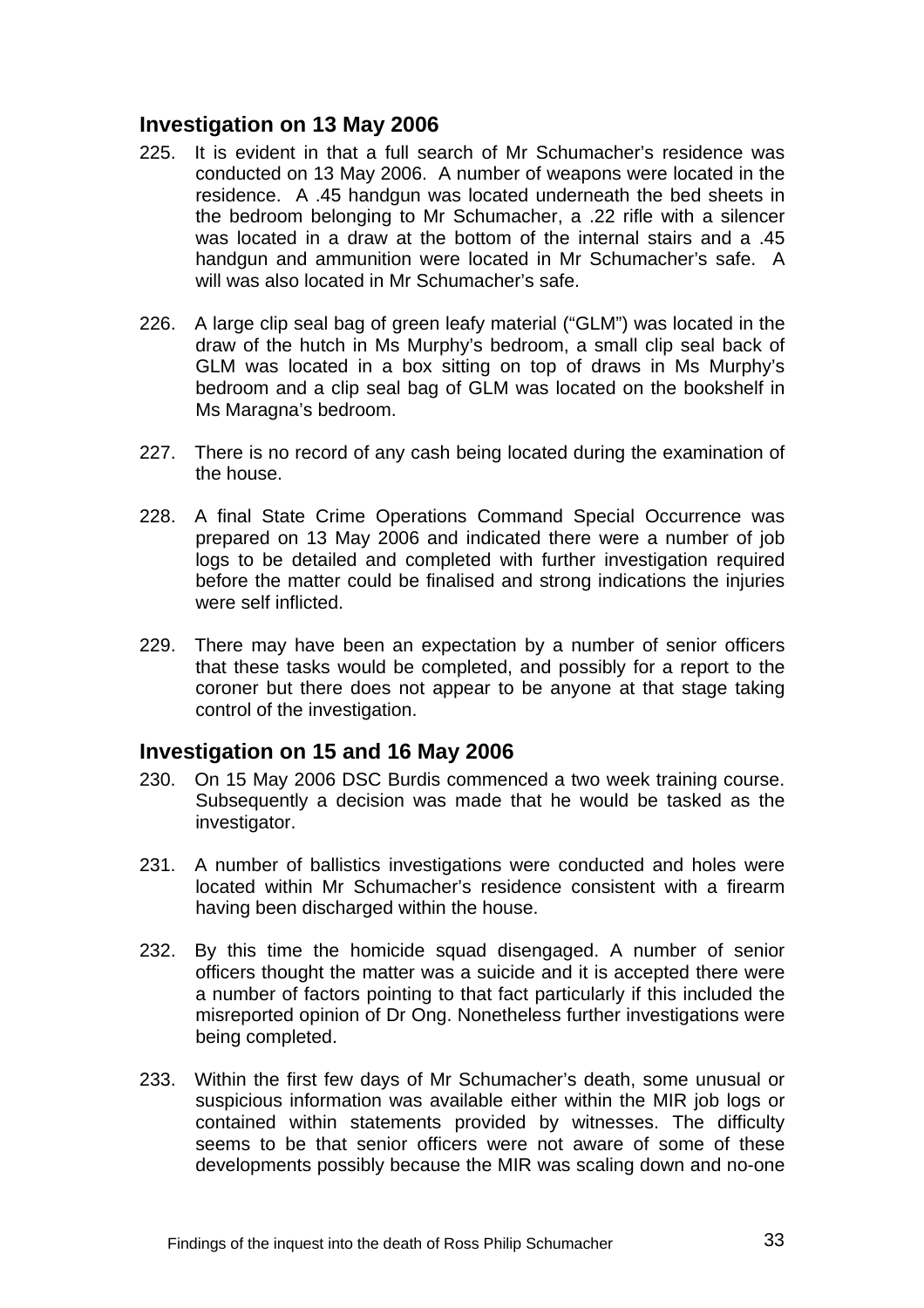<span id="page-34-0"></span>was taking control or responsibility for the investigation. The information includes:

- Ms Murphy was told by Mr Schumacher to leave the house for a period of time.
- Whether an amount of \$1,238.50 had been located (as according to Ms Murphy this money had been left in the study)
- Ms Murphy had withdrawn \$5,700.00 that day
- A neighbour had observed someone in Mr Schumacher's yard at 1430
- Ms Murphy's car had been observed at the residence when she claimed not to have been there;
- A car possibly matching the description of that owned by Ms Maragna had been observed at the house at 1310 and  $1420.<sup>14</sup>$  $1420.<sup>14</sup>$
- A white glove had been located at the scene. DSS Blanchfield was aware of this and believed enquiries were being conducted to determine if either a QPS or QAS officer had left the glove at the scene. Other officers were not aware of this.
- Ms Maragna had provided different versions about how she had found Mr Schumacher
- Mr Schumacher had asked his friends to "soften" someone up.
- Mr Schumacher was carrying a gun for protection/safety although DSS Byram was aware Mr Schumacher was carrying a gun.
- Mr Schumacher was allegedly supplying persons with guns. Detective Inspector Ainsworth was not aware of this. DSS Blanchfield's notes have this information recorded in them. DSS Byram was aware of this but was not sure when he became aware of this information
- Mr Schumacher was involved in a financial dispute with Mr Baffi. It would seem from the briefing notes that officers were aware of this and assumed there would have been further enquiries to find out what the situation was. Mr Baffi was not spoken to until 2009.

# **The investigation by DSC Burdis**

234. As at May 2006, Detective Senior Constable (DSC) Burdis had been a police officer for 19 years although prior to this matter he had been the responsible investigating officer for one other suspicious death. It was considered he had the requisite experience and skills to carry out the investigation, and given his seniority that was a reasonable position to take.

<span id="page-34-1"></span>l  $14$  It is acknowledged that later investigations revealed Ms Maragna's car was not at the residence at this time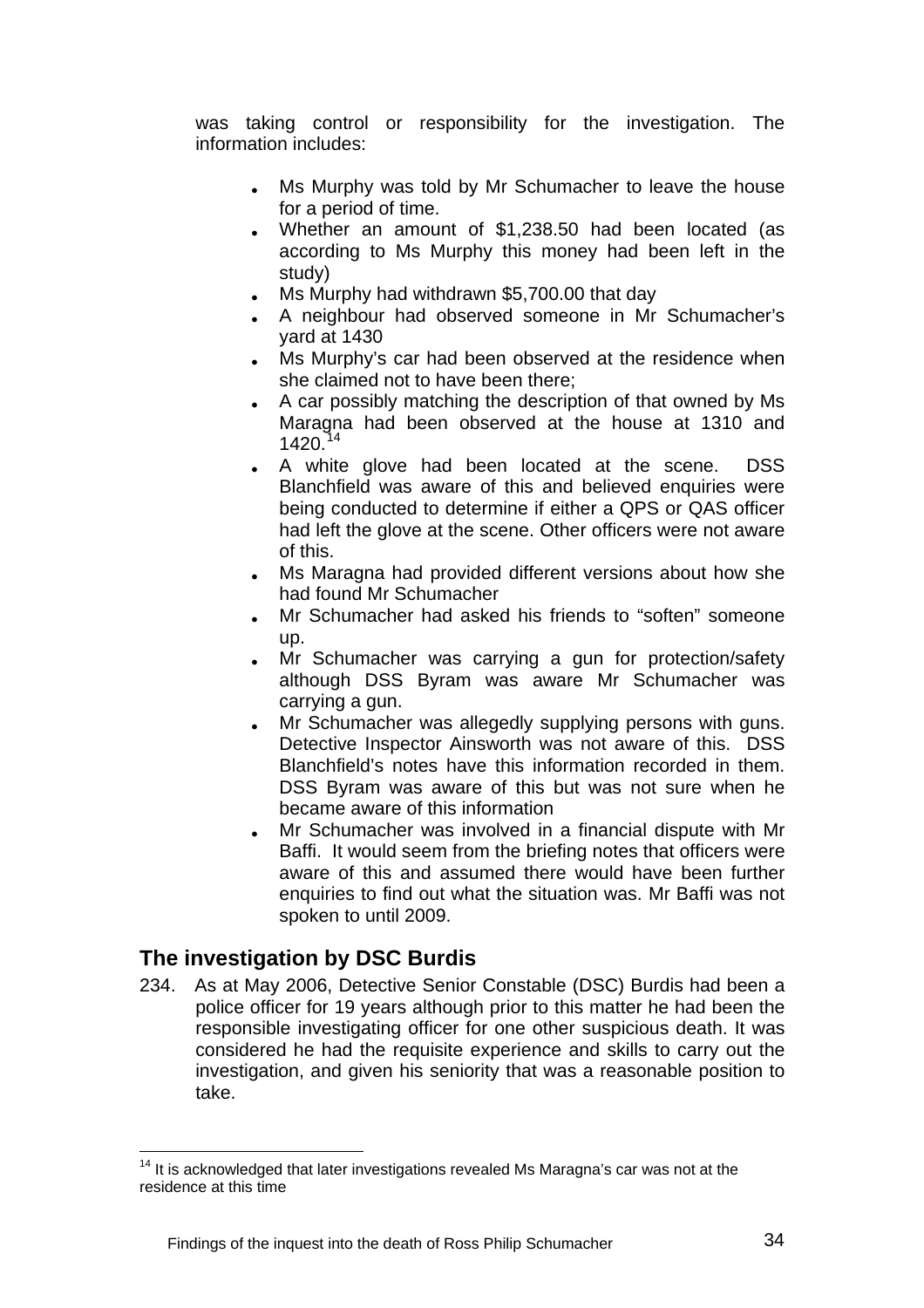- 235. DSC Burdis gave evidence that when he returned from his course all the statements and information had been placed in a box on his desk. He recalled being told by DSS Byram to prepare a report to the Coroner. He conceded in evidence that he was not specifically told the investigation was over however the fact he had been told to prepare a report to the Coroner indicated to him the investigation was over.
- 236. DSC Burdis did not consider it was part of his role of preparing the report, to conduct a review or follow up on any outstanding information. He also indicated it was his impression (which he conceded during evidence was an incorrect impression) that reports to the Coroner were of a low priority
- 237. It is unclear what form of briefing or handover of the case was given to DSC Burdis. It was probably not an extensive briefing given it would have been communicated that the cause of death was more than likely self-inflicted but the case still needed the investigation to be completed.
- 238. Given there were still outstanding tests and statements being arranged it should have been clear to DSC Burdis the investigation was not closed. Given his seniority it was a reasonable expectation that he did not need to be told how to complete an investigation. There was evidence given that if DSC Burdis required additional assistance he could have requested this and resources could have been sourced from outside the station if necessary.
- 239. There were a number of changes of the Officer in Charge at Indooroopilly Station during the investigation. The evidence suggests the various OICs followed up about the status of the investigation and its completion at times and were reliant on the report back from DSC Burdis. It may be questioned as to whether more supervision and review by the OIC was necessary, and in hindsight that may have been the case, but again DSC Burdis was a senior police officer who should have known what to do and it is accepted this may have lured his senior officers into some complacency. They were also reliant on his assessment the death was non-suspicious.
- 240. DSC Burdis, Acting DSS Maxwell, Sergeant Clark and Dr Ong attended ballistics testing on pig skin on 6 September 2006 to determine the distance between the muzzle and the back of the head of the Mr Schumacher. Sergeant Clark indicated this testing occurred because he maintained the view the death was suspicious and DSC Burdis agreed this suggested to him the range had not been determined.
- 241. Sergeant Clark's opinion following this testing was the results were still inconclusive.
- 242. Acting DSS Maxwell recalls that Dr Ong came to the conclusion the shot fired into Mr Schumacher came from a distance of approximately 20 cm.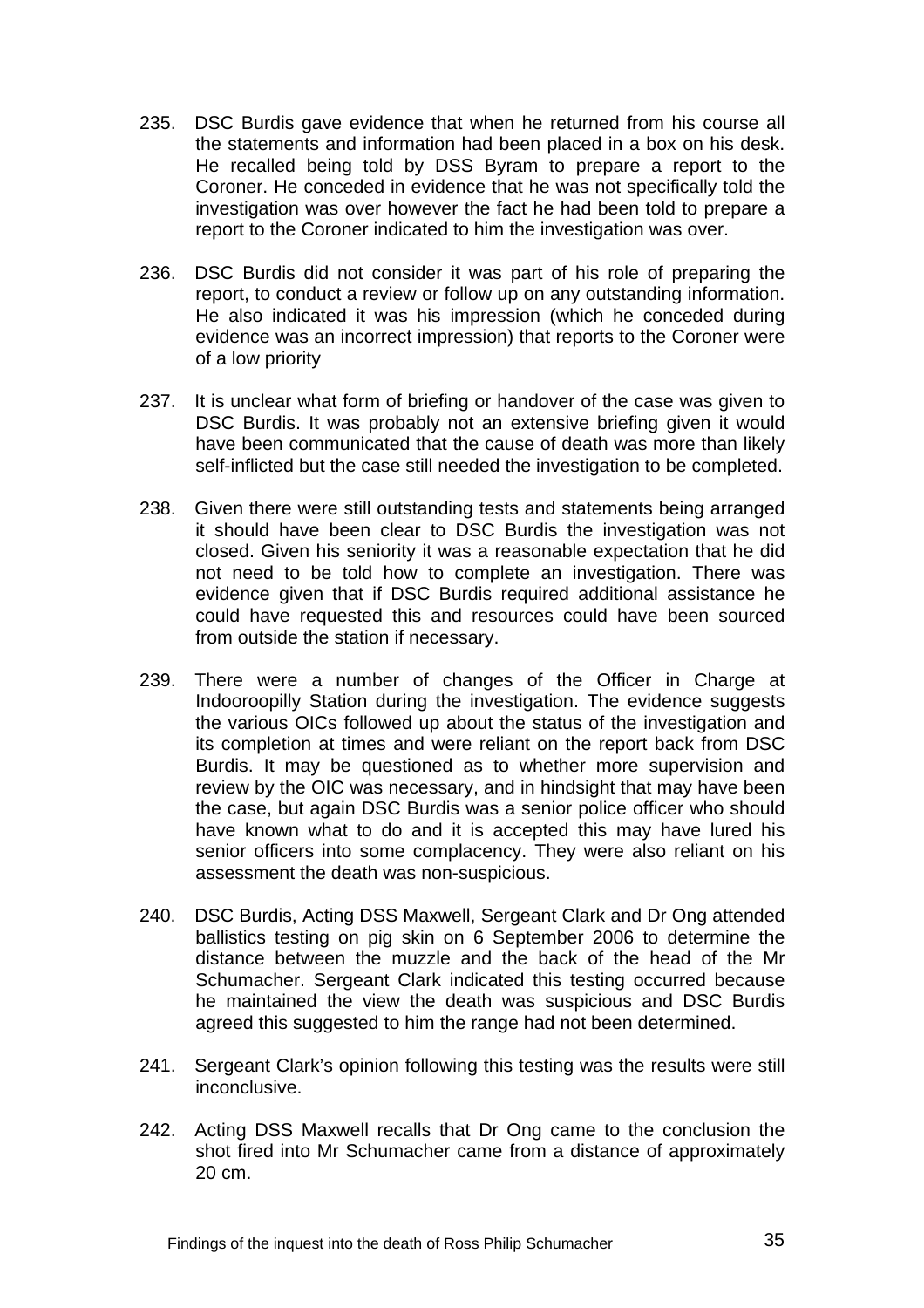- 243. As Acting DSS Maxwell was of a similar physical build to Mr Schumacher he undertook the task of attempting to position himself with the gun to be able to fire the shot into the back of his head. Acting DSS Maxwell was able to place the firearm behind his head to a distance of 30 cm.
- 244. DSC Burdis says he did not notify his superiors of the findings of the ballistic testing because Acting DSS Maxwell had been present at the testing. He stated during evidence that the gun shot wound could still have been self-inflicted because Acting DSS Maxwell was able to place himself in a position to inflict the injury. DSC Burdis conceded the other possibility was the gun shot wound was not self-inflicted but he did not take any further steps to investigate this.
- 245. On 5 October 2006, Dr Ong completed his autopsy report. He noted an entry gunshot wound was observed on the back of Mr Schumacher's head. This wound was located in the occipital region, immediately to the right of midline and 171cm above the head. The trajectory of the gunshot was to the front, slightly to the left (about 15 degrees to the sagittal plane) and slightly downward.
- 246. In paragraph 4 of Dr Ong's summary and interpretation he noted "the features of the gunshot wound were consistent with a distance gunshot wound where the muzzle of the gun is distant enough not to cause any stippling to the wound. In general it is usually a distance of 20 to 30 cm but contingent on the type of firearm and ammunition. Hence, test firing of the alleged weapon is required. Due to the distance between the muzzle of the weapon and the back of head, it would be unlikely the injury was intentionally self-inflicted."
- 247. For some reason Dr Ong's first autopsy report did not contain information regarding the test firing that had occurred on 6 September 2006.
- 248. On 16 October 2006, an email from Detective Inspector Aspinall of the Coronial Support Unit was sent to DSC Burdis and the email address for Indooroopilly OIC. The email noted the autopsy report had just been faxed and that paragraph 4 in the summary and interpretation section raised cause for concern. The email also noted as a result, the Deputy State Coroner required a full investigation into the circumstances of this matter. Acting DSS Maxwell does not recall receiving this email however he was at that stage filling in for the role of OIC. He also indicated he never saw the autopsy report.
- 249. DSC Burdis recalled receiving the autopsy report however he did not consider it warranted further investigation. He stated during evidence he could not be certain he was not the only person receiving this information. DSC Burdis could not recall receiving the email from Detective Inspector Aspinall.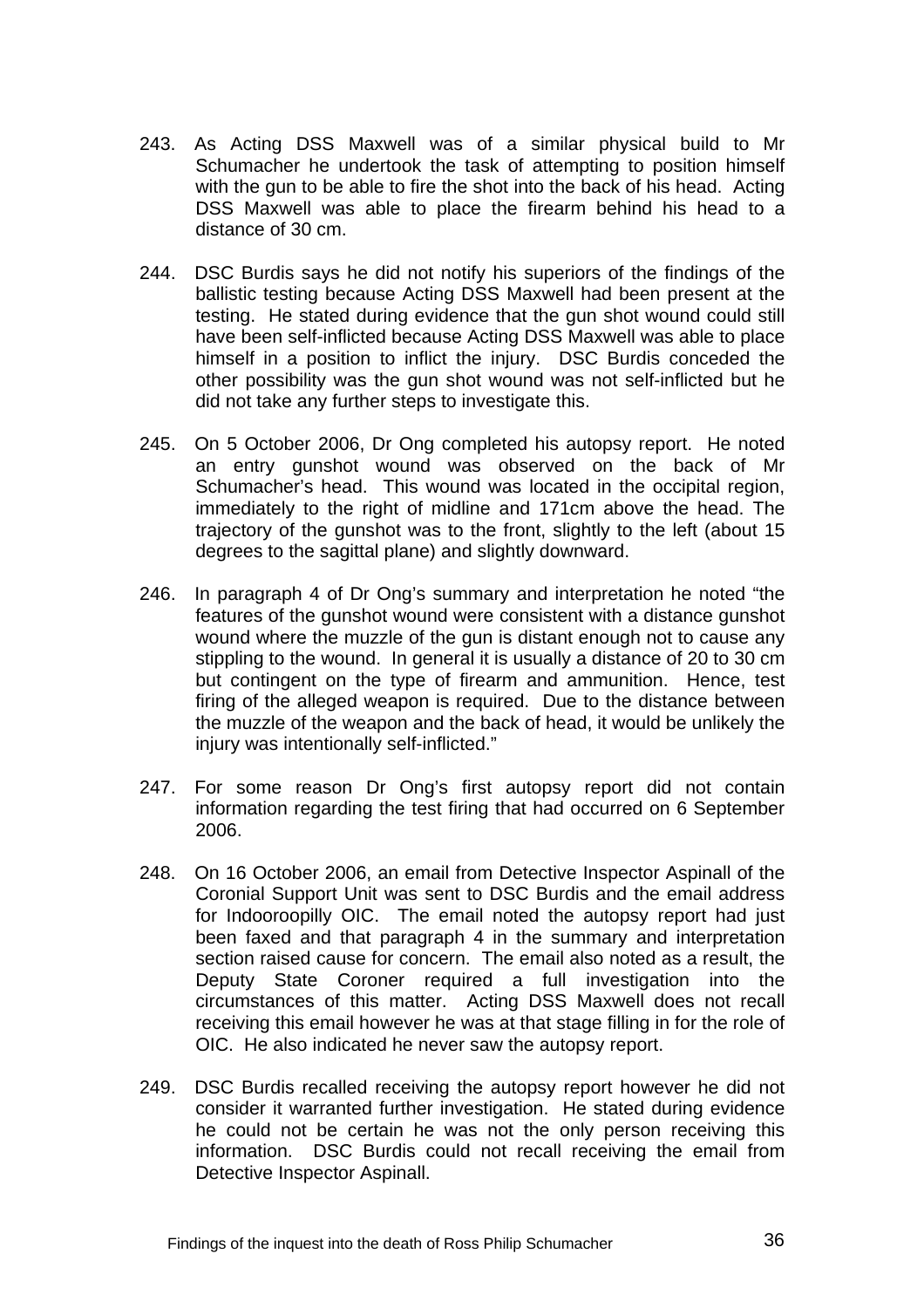- 250. On 3 November 2006 an email was sent from Acting Inspector Corey Allen to DSC Burdis (Acting DSS Maxwell was also a recipient of this email). The email indicated Mrs Lee-See, who owned the house in Toowong rented by Ms Murphy, Mr Quinn Collingwood, Mr Ricardo Castillo and Ms Nicola Stamos was worried because she believed the tenants had been involved in a murder. Mrs Lee-See apparently stated Ms Stamos had told her he had overhead Ms Murphy and Mr Castillo discuss how they had "knocked off" a man.
- 251. Acting DSS Maxwell recalls receiving this email and he spoke with DSC Burdis about this. Acting DSS Maxwell's expectation was that DSC Burdis would investigate the contents of the email, which should have included speaking to people named in the email.
- 252. DSC Burdis also confirmed receiving this email. He had already spoken to Mr Castillo in relation to another matter and determined Mr Castillo had not become involved with Ms Murphy until after Mr Schumacher's death. DSC Burdis also had some knowledge of Ms Stamos and Mr Collingwood from previous dealings and in his view they were "grubs" and were not to be believed because of their use of drugs. He had no knowledge of Ms Lee-See's reliability or credibility. DSC Burdis took no action as a result of the email from Acting Inspector Allen.
- 253. Nothing further happened on the file over the following months during which time there was a change in OIC at Indooroopilly. Neither OIC personally reviewed the file, given DSC Burdis's experience.
- 254. In June 2007, Mr Asmussen, a forensic scientist employed by the QPS, provided a statement regarding the outcome of the GSR testing indicating the presence of GSR on Mr Schumacher's right hand and right hands of Ms Maragna and Ms Murphy.
- 255. In September 2007, a statement regarding the DNA examination was provided. A partial swab from the gun found in the study matched the profile of Mr Schumacher and the blood found on Ms Maragna's jacket matched the DNA profile of Mr Schumacher
- 256. DSS Lehmann first became aware of the investigation into Mr Schumacher's death in March 2008 when he received a report from the District Office outlining outstanding coronial matters. For some reason the status of the investigation on QPrime was shown as closed and did not appear on monthly bring ups for pending investigations assigned to the Indooroopilly CIB.
- 257. DSS Lehmann then met with DSC Burdis. DSC Burdis indicated he was awaiting several police statements and a statement from the pathologist before the report could be completed, however the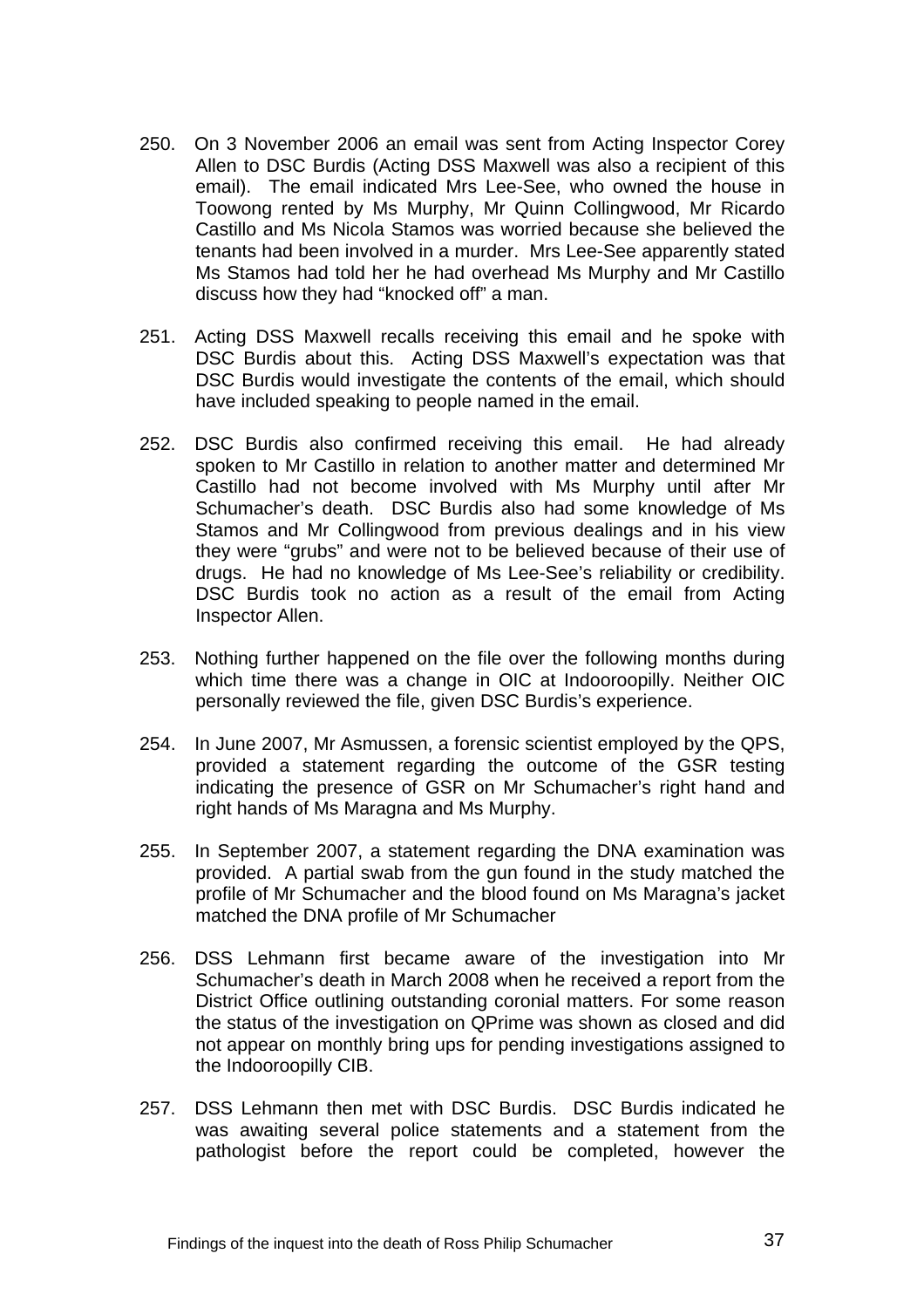investigation was complete. DSC Burdis was of the opinion Mr Schumacher's death was as a result of an accidental shooting.

- 258. DSS Lehmann requested DSC Burdis finalise his report to the Coroner as soon as possible. There was some conflict in evidence as to whether DSC Burdis was provided with a print out of the Operational Procedures Manual (OPM) dealing with suspicious deaths. Whether he was or not all like any police officer he had access to the OPM in any case.
- 259. DSC Burdis accepted he was aware a death is to be treated as suspicious until it is certain the death is not. DSC Burdis indicated he was aware that responsibility for investigating and reporting reportable deaths is the responsibility of the officer who is assigned to take charge of the investigation however he did not believe he had been assigned to investigate.
- 260. DSC Burdis would have expected there would be some questioning of his role in this investigation at the inquest, but it was not surprising that he admitted he had still not read the relevant section of the OPM by the time he appeared.
- 261. DSC Burdis suffered a mild heart attack in early 2008 after which he took a period of leave and was then on office duties or non operational for two months. DSC Burdis claimed this medical illness was a significant factor in his inability to prepare the report to the coroner.
- 262. During the time DSC Burdis was on office duties, DSS Lehmann attempted to have DSC Burdis complete his report and took a more active supervision role.
- 263. The report was submitted on 20 August 2008 for review by the OIC. The report to the coroner ("the report") noted the cause of death was a gun shot wound and that the "pathologist has originally indicated that the gun shot wound was probably self inflicted". The report did not attach Dr Ong's Autopsy Report so anyone reading DSC Burdis' report would be unaware Dr Ong was of the view that due "to distance between the muzzle of the weapon and the back of head, it would be unlikely that the injury was intentionally self-inflicted."
- 264. The report noted that shots had been fired into pig skin to determine the distance when no GSR or stippling was observed and a distance of 20 to 30 cm was agreed upon.
- 265. The report set out the balances of Mr Schumacher's and the Schumacher Group's financial accounts however no statements or records were attached to confirm these amounts.
- 266. The report noted GSR had been located on Mr Schumacher, Ms Maragna and Ms Murphy however there was no explanation as to what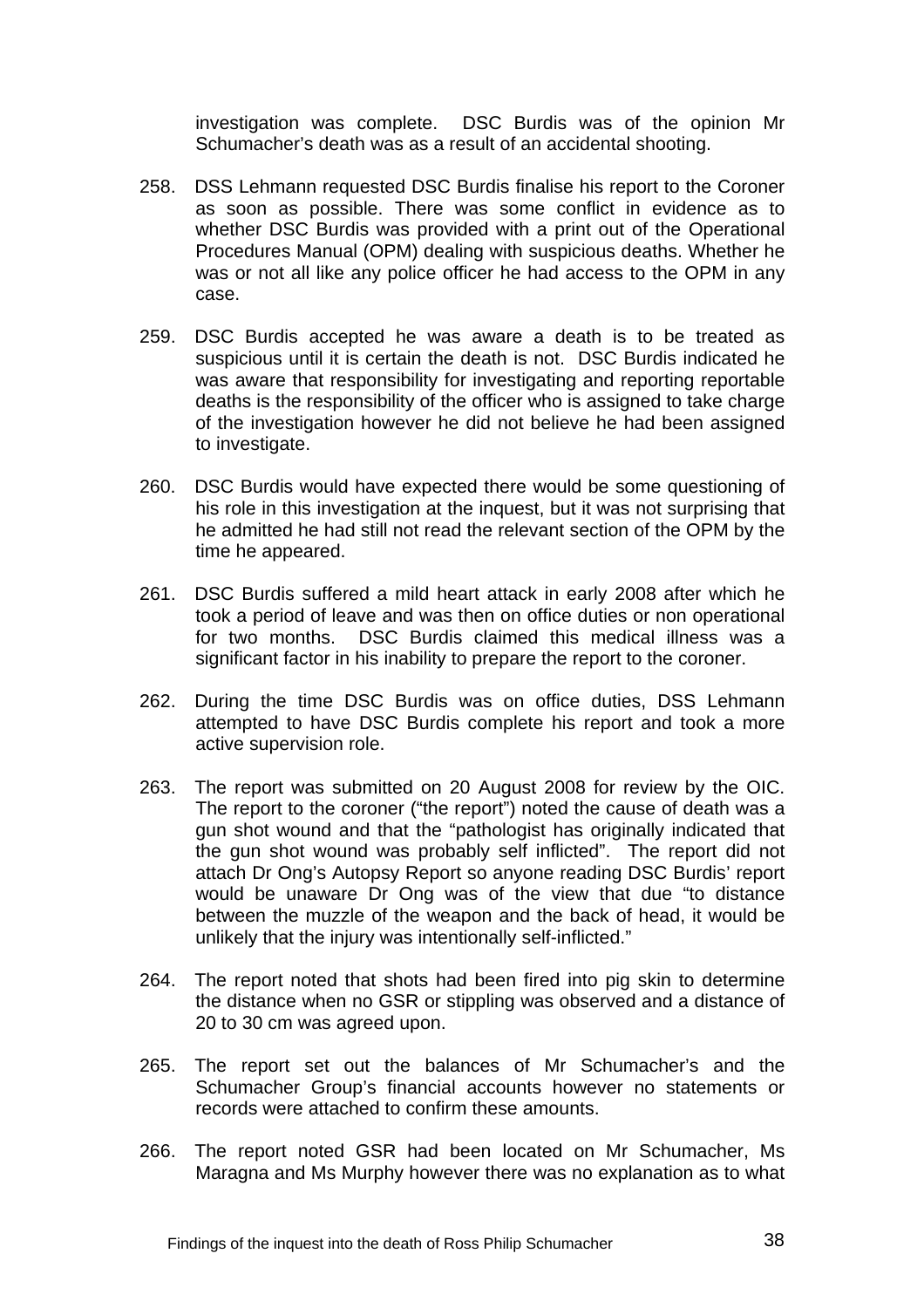investigation, if any, had been conducted to explain the GSR located on Ms Maragna and Ms Murphy.

- 267. The report attached a number of statements all but 9 of which were obtained in the first week. No explanation was provided as to why it took DSC Burdis some 27 months to obtain 9 statements and complete his report.
- 268. DSC Burdis listed the following findings in his report:
	- Mr Schumacher was known as a 'would be gangster' who had some form of infatuation with firearms;
	- He had discharged weapons in the house previously;
	- He had told friends and relatives he had cancer when he did not;
	- He had ongoing civil matters; and
	- GSR had been located on his hand.
- 269. The report concluded that no suspicious circumstances existed based on the following facts:
	- The weapon had been located in the study;
	- The DNA on the weapon was from Mr Schumacher;
	- Mr Schumacher had GSR;
	- Mr Schumacher was known to discharge firearms;
	- A loaded firearm was located under the doona;
	- The doors and windows of the residence were locked; and
	- There was no other evidence available which would indicate another person being involved.
- 270. The report noted it was DSC Burdis' opinion Mr Schumacher had died accidentally as a result of mishandling the weapon.
- 271. During evidence DSC Burdis was questioned regarding some of the unusual and/or potentially suspicious circumstances of the matter. He stated he did not believe he had to perform his own assessment or review of the material to determine whether the conclusion he believed had been reached (i.e., self-inflicted) previously was an appropriate conclusion to draw based on the material. He also stated it was not his role to conduct his own investigation.
- 272. In his evidence DSC Burdis confirmed he had not considered further investigations over a range of issues which clearly warranted some thought as to whether there should be further enquiries made.
- 273. On 20 October 2008, DSS Lehmann commenced reviewing the report and he identified the file was not up to standard and numerous enquiries were required. He identified Dr Ong's statement was missing and there was no evidence relating to the ballistics testing carried out in 2006.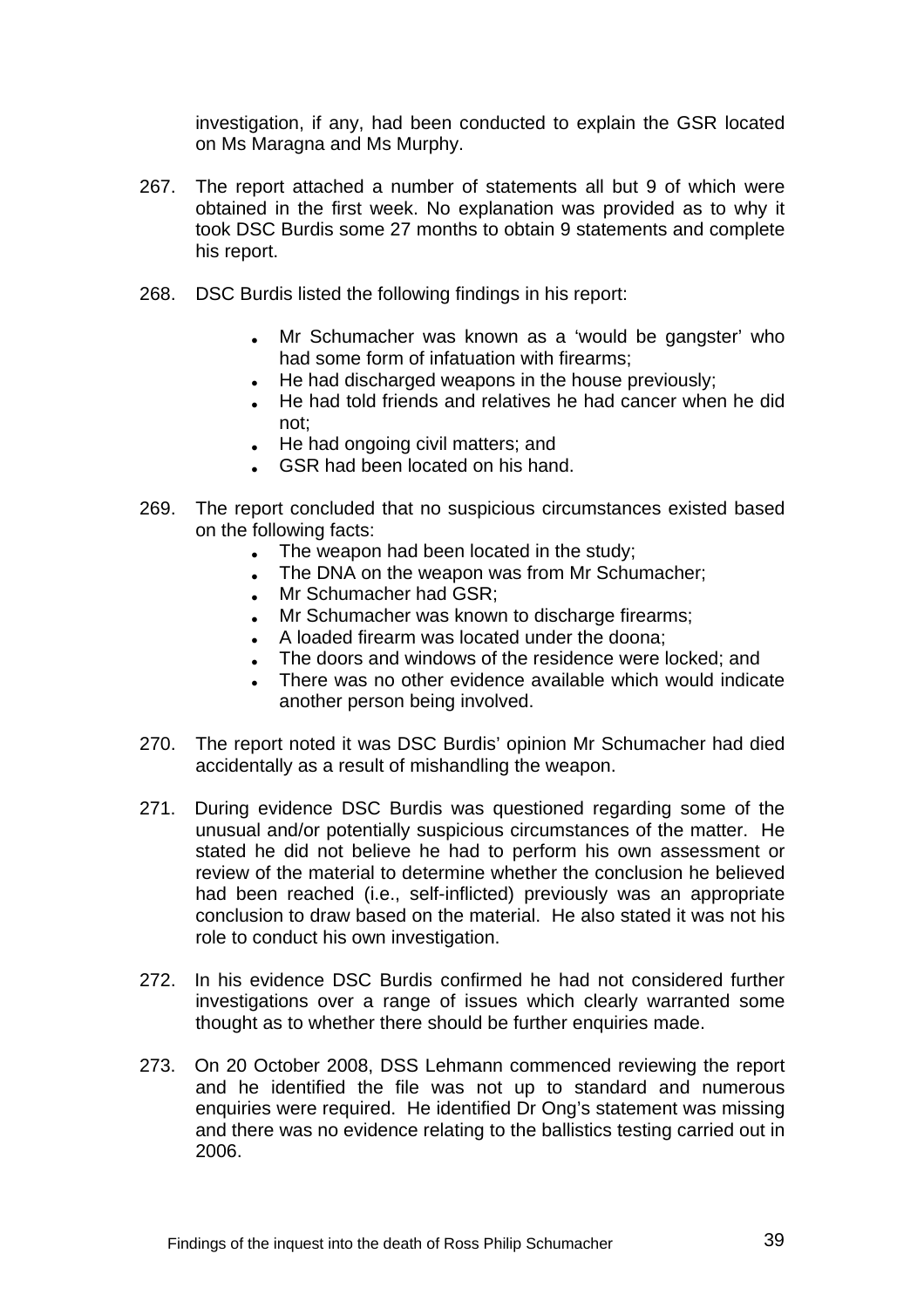- <span id="page-40-0"></span>274. On 27 November 2008, DSS Lehmann claims he sent a lengthy email to DSC Burdis outlining the areas of investigation that were incomplete and statements that were outstanding which included further information regarding Mr Schumacher's financial disputes.
- 275. There is some dispute as to whether this email was sent but I accept it was, given its content is reflected somewhat in a memo he sent on 16 December 2008 to the Detective Inspector of the Brisbane West District with a follow up memo dated 3 January 2009.
- 276. The report to the coroner was forwarded to the Office of the State Coroner on approximately 8 January 2009.
- 277. No further enquiries were made by any police officer until after a request was made from the Office of the State Coroner in mid 2009.
- 278. DSC Burdis gave evidence that following the provision of his report in August 2008 he did not hear any further in relation to this matter until he was contacted by the Office of the State Coroner. He denied receiving any email from DSS Lehmann. A review conducted by Detective Inspector Hytch in 2010 revealed the memo from DSS Lehmann had not been forwarded to DSC Burdis for follow up.

## **INVESTIGATION CONDUCTED FOLLOWING REVIEW BY THE OFFICE OF THE STATE CORONER**

- 279. Following provision of the report to the coroner, Counsel Assisting the Inquest, Ms Martens requested DSC Burdis, as the investigating officer, conduct a number of enquiries including, but not limited to, obtaining statements from numerous people, provide the call charge history of Mr Schumacher's phone, make enquiries with Energex and conduct enquiries with financial institutions regarding the money withdrawn by Ms Murphy.
- 280. DSC Burdis advised that information was obtained from Energex stating no Energex workers or meter readers were in Gregory Street on 11 May 2006.
- 281. DSC Burdis reviewed the documents seized from Mr Schumacher's house and workplace, Mr Schumacher's personal journal and the four compact discs containing the information downloaded from the computers located in the residence. He found nothing that could assist with the investigation.

#### **Additional autopsy report from Dr Ong**

282. On 20 July 2009, Dr Ong provided a second autopsy report which provided further information following his attendance at the ballistics testing on 6 September 2006. He noted no soot or stippling was noted on the pig skin when the weapon was approximately 20 cm away. The appearance of this 'test' wound was similar to the gunshot wound of Mr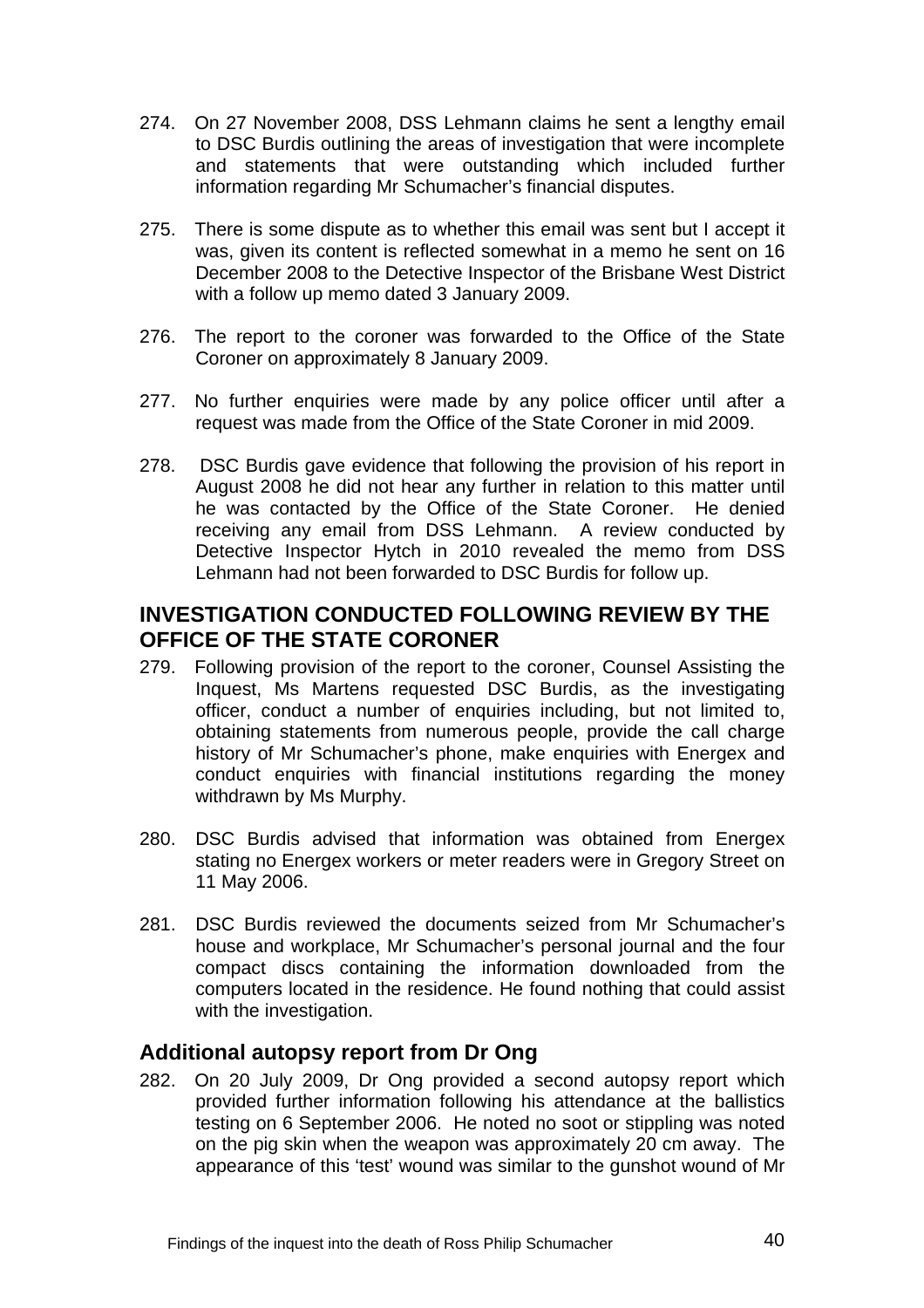<span id="page-41-0"></span>Schumacher. Dr Ong concluded this would suggest the muzzle of the weapon was held at least this distance from Mr Schumacher's head when it was fired. Dr Ong recommended an opinion be sought from a ballistics expert if further information was required.

## **Mr Schumacher's will and litigation over his estate**

- 283. Mr Schumacher's purported last will, dated 25 December 2005, was located in the safe in his house. Despite there being concerns regarding the accuracy of the will from several friends and Mr Schumacher's sister no investigation was conducted by the QPS as to whether this will was prepared by Mr Schumacher and whether there was any possible motive for his death.
- 284. The will was not drafted in a formal form, was not witnessed and appointed Ms Maragna as his executor. The will requests Ms Maragna to carry on and finish the Ellis Street project. Mr Schumacher left his home, contents and land on Realm Street and his Mercedes Benz to Ms Murphy. Mr Schumacher left his super and insurance to Ms Maragna and Ms Murphy and included a request that Ms Murphy have her teeth fixed with this money. Mr Schumacher left his share of Nana's home to be split between his mother, sister and half-sister. He left his guitars to Mr Strachan and his other vehicles to Mr Able.
- 285. Almost all of Mr Schumacher's friends and family, including Ms Maragna and Ms Murphy, were surprised by the contents of Mr Schumacher's will. They were all of the opinion he was meticulous and thorough with his paperwork and it would be unlike Mr Schumacher to execute a will that was not in the formal form and witnessed and meeting all the relevant legal requirements.
- 286. He also spelt Mr Strachan's name incorrectly. Mr Strachan and Ms Murphy both indicated Mr Schumacher hated having his name spelt incorrectly and always took care to ensure he spelt other people's names correctly.
- 287. Ms Maragna was surprised the majority of the distribution of the estate was left to her and Ms Murphy and no provision was made to family members.
- 288. Mr Schumacher's journal contained a diary entry for 25 December 2005 however there was no mention of a will.
- 289. Both Ms Maragna and Ms Murphy claimed to have never seen Mr Schumacher's will prior to his death. Ms Maragna (in an affidavit seeking probate) and Ms Murphy (during evidence) indicated the signature on the will appeared to be Mr Schumacher's.
- 290. Ms Maragna initially made an application for probate. Mr Schumacher's mother lodged a caveat on the estate essentially because she disputed the accuracy of the will and was uncertain it had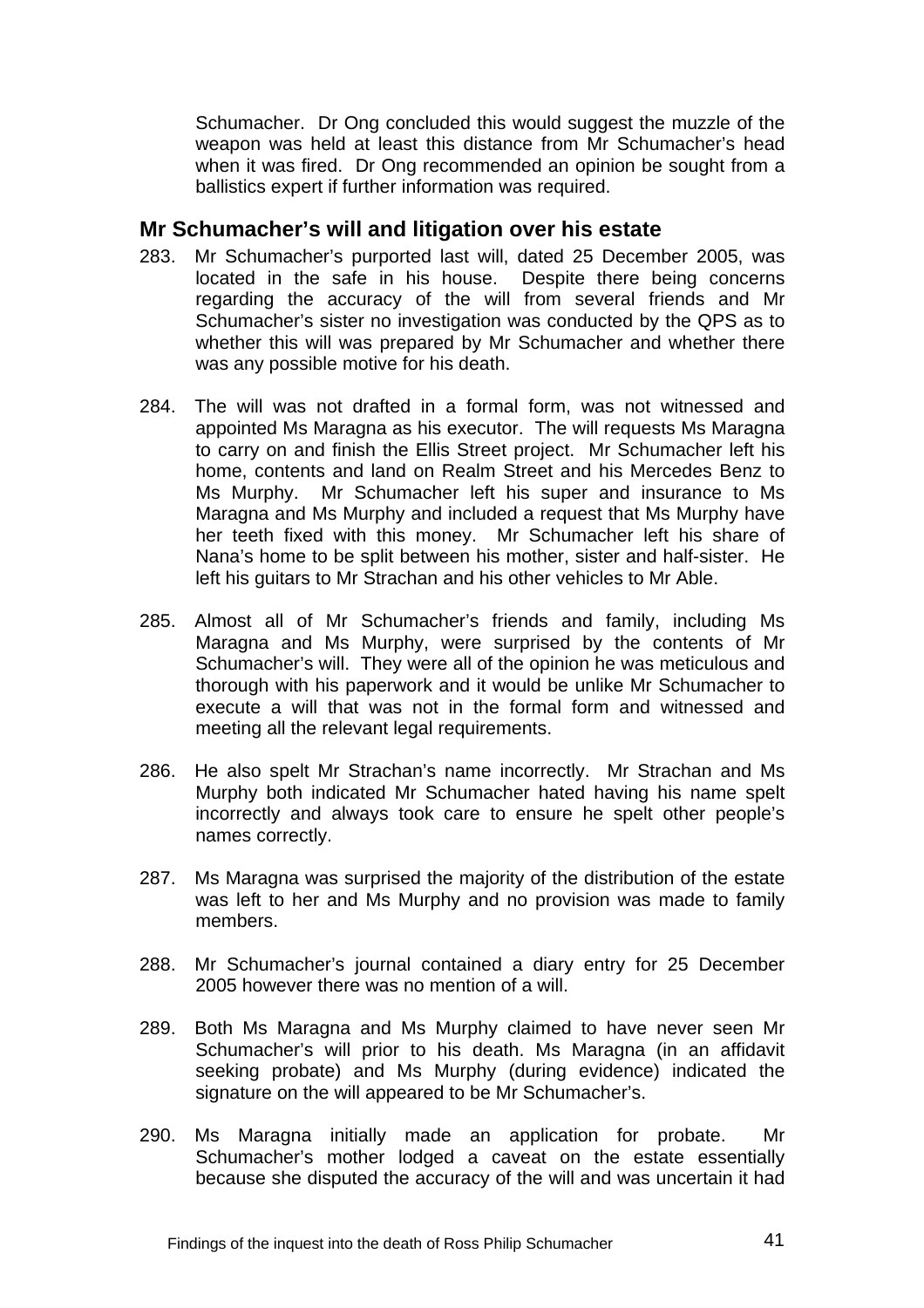<span id="page-42-0"></span>been prepared and signed by Mr Schumacher. Ms Maragna renounced her rights as an executor for personal reasons and subsequently Ms Murphy became the executor and the caveat was withdrawn. Letters of administration were granted to Ms Murphy on 2 September 2008.

291. Information from the Law Place, the law firm assisting Ms Murphy with the estate, indicated that as at January 2010, Mr Schumacher's estate had yet to be fully administered. It was estimated there would be \$141,000.00 to be distributed after Mr Schumacher's liabilities were settled. It was indicated this was an estimate as some of the estate's liabilities were unknown due to litigation. The correspondence from the Law Place refers to an interim distribution of \$18,000.00 to both Ms Maragna and Ms Murphy however Ms Maragna claimed not to have received any money from Mr Schumacher's estate.

## **Second pig skin testing**

- 292. On 10 September 2009, further pig skin testing was completed. Sergeant Clark indicated this testing was requested by the "police hierarchy". Dr Ong was not able to attend this testing as he was overseas.
- 293. A number of witnesses were sceptical regarding the findings of this ballistic testing. Sergeant Clark accepted during evidence that the testing was somewhat unreliable based on the condition of the pig skin.

## **Second report by DSC Burdis to the Coroner**

- 294. After DSC Burdis concluded the enquiries he was requested to conduct, he prepared a second report to the coroner dated 2 March 2010 ("the second report").
- 295. The second report refers to the statement of Mr Maguire Jr observing a person in Mr Schumacher's yard or carport however it would appear DSC Burdis did not undertake any further enquiries to determine if this person could be located.
- 296. The second report indicated the gun shot wound could have been selfinflicted (either deliberately or accidentally) or by another person. DSC Burdis stated that "facts and available evidence to support another person being responsible are scarce. There is no available evidence placing any other person at the crime scene. The crime scene itself was a small office inside the house and the location of the blood splatter on the wall and window suggest that the back of the deceased's head was facing towards the wall when he was shot. The actual distance that the deceased's head was away from the wall at the time of the shooting was not able to be determined."
- 297. It is not clear where DSC Burdis obtained the information regarding the blood splatter as no statement had been prepared by any scientific officer at the time of the second report.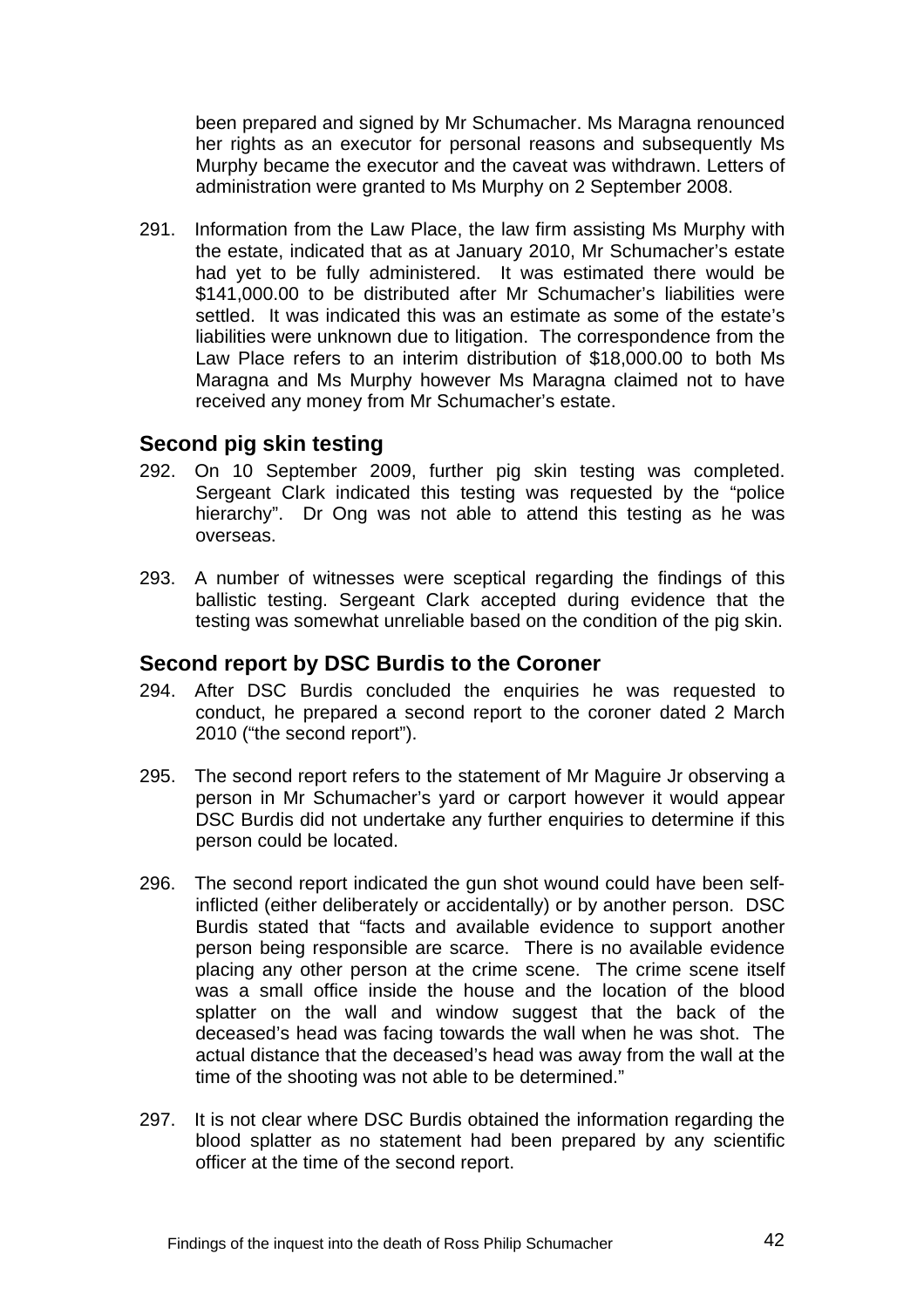<span id="page-43-0"></span>298. Detective Inspector Hytch, reviewed the second report. He was concerned about the lack of compelling evidence to support the premise Mr Schumacher's death was a result of a self-inflicted fatal gun shot. In consultation with the Metropolitan North Region, Regional Crime Coordinator and the Detective Superintendent of Homicide Investigation Unit, Detective Hytch ordered a fresh 'cold case' reinvestigation. In April 2010, Detectives from Indooroopilly CIB formally commenced a 'cold case' review of the original investigation. The review was conducted by Detective Sergeant (DS) Canniffe.

## **Review by DS Canniffe**

- 299. During the course of his review, DS Canniffe and other officers obtained statements from a number of other persons. Attempts to contact other witnesses were made.
- 300. The review also sought to identify whether a police or QAS officer had inadvertently left a white glove on the pathway and/or in the garbage bin at Mr Schumacher's residence. No police officer admitted to leaving the white glove at the scene. The white glove was tested for DNA however no DNA profile was located on the glove. Further items were submitted for DNA.
- 301. A senior document examiner concluded the purported signature of Mr Schumacher on the copy of his will dated 25 December 2005 was that of Mr Schumacher.

#### **The "murder" conversation**

- 302. The review sought to follow up and obtain statements from relevant persons regarding the claim made by Mrs Lee See as detailed in Acting Inspector Allen's email in November 2007. Mrs Lee See and her husband rented a property to Mr Ricardo Castillo, Mr Quinn Collingwood and Ms Nicola Stamos (and later Ms Murphy).
- 303. Mr Able believed a person by the name of "Rick" did some painting for the Schumacher Group. He believed this person was a friend of Ms Murphy's. Mr Castillo confirmed he worked as a painter however both he and Ms Murphy denied he had ever worked for the Schumacher Group.
- 304. Mr Castillo and Ms Murphy both indicated they did not meet each other until after Mr Schumacher's death.
- 305. Ms Stamos believed Mr Castillo and Ms Murphy commenced their relationship when they were all living at the Lee See's property however in cross-examination she stated she never saw any evidence of sexual intimacy between them.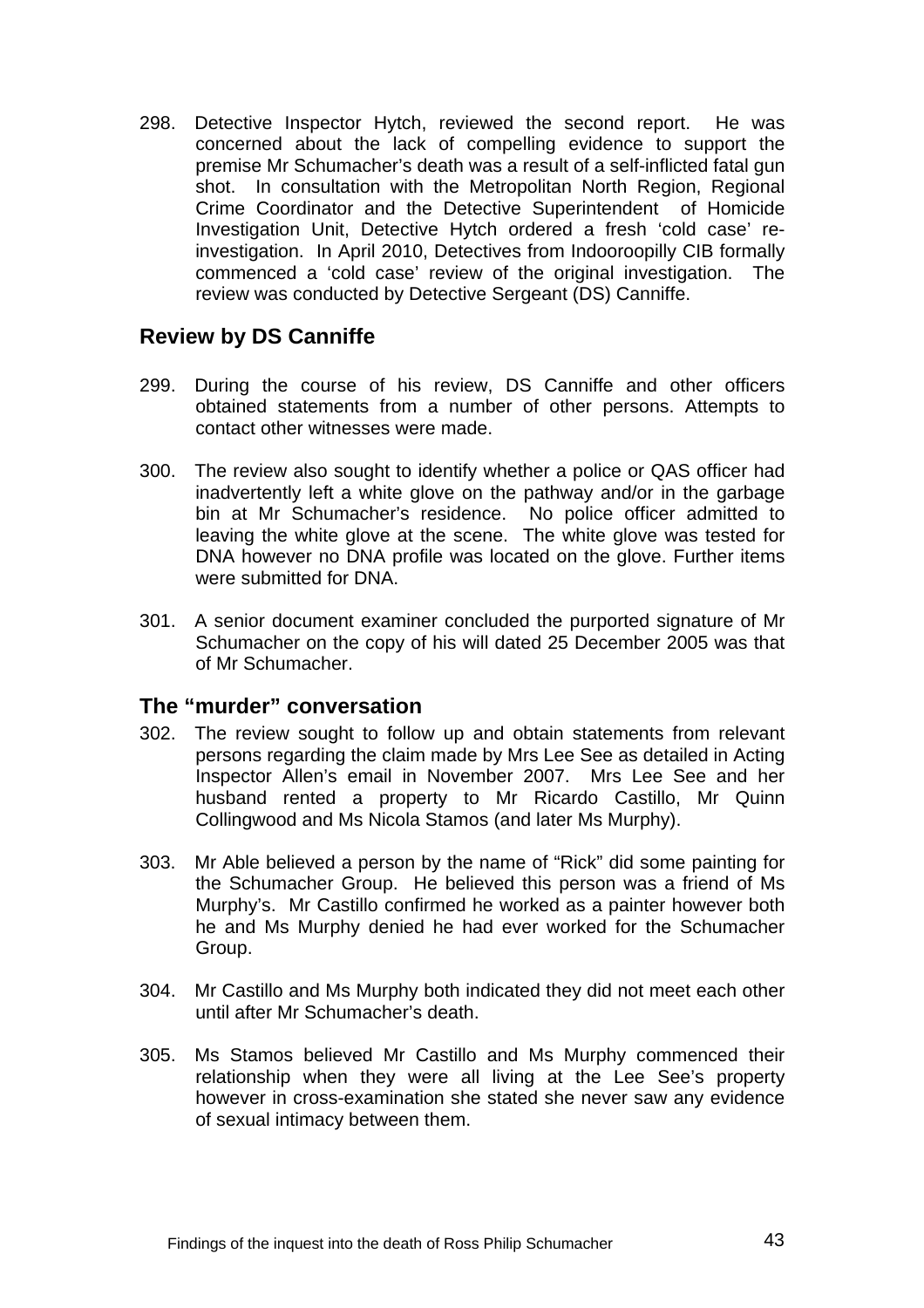- <span id="page-44-0"></span>306. Both Mr Castillo and Ms Murphy indicated they did not commence a romantic relationship until they had moved out of the Lee See's property.
- 307. Mrs Lee See provided a statement that indicated 2 months after the property was rented Mrs Lee See received a text message from Ms Stamos indicating she wanted to get out of the lease. Mrs Lee See went to the property as tradespeople were working on the property and she spoke to Ms Stamos at that time. Ms Stamos told Mrs Lee See she wanted to get out of the lease as she was scared of Mr Castillo. She said Mr Castillo had bashed Mr Collingwood with a baseball bat and Ms Stamos overhead Ms Murphy and Mr Castillo talking about how they had knocked off or murdered someone. Ms Stamos told Mrs Lee See they had murdered a builder or developer. Mrs Lee See let Ms Stamos and Mr Collingwood out of the lease. Mrs Lee See subsequently reported her concerns to Senior Sergeant Corey Allen at the Indooroopilly police station.
- 308. Mrs Lee See also gave evidence. Her evidence was confusing and she gave a number of inconsistent versions. Mrs Lee See agreed her memory of these events was not very good and to that extent her evidence although given honestly was not helpful.
- 309. After DS Canniffe obtained Mrs Lee See's statement, he spoke with Ms Stamos and Mr Collingwood. Ms Stamos denied ever hearing a conversation in which Mr Castillo and Ms Murphy confessed to a murder and stated she had never told Mrs Lee See this. Mr Collingwood denied any knowledge of any conversations between Mr Castillo and Ms Murphy.
- 310. Ms Murphy denied having told Ms Stamos she was a suspect in Mr Schumacher's murder. She also denied ever having a conversation that she or someone else had murdered or knocked off someone.
- 311. The outcome of all this evidence is inconclusive. The inherent difficulties due to the unreliability of memory and being asked to recall events of 4 years previously would have not been assisted by the delay in obtaining statements over 3 years later when this should have occurred much earlier.

## **OTHER FORENSIC EVIDENCE**

## **Fingerprints**

- 312. Four latent fingerprints were located on the note and envelope removed from Mr Schumacher's safe. None of these fingerprints matched those of Mr Schumacher, Ms Maragna or Ms Murphy.
- 313. Mr Schumacher's will dated 25 December 2005 was later provided to fingerprint experts. Two latent prints were located on this document and in May 2009 it was confirmed these fingerprints belonged to Ms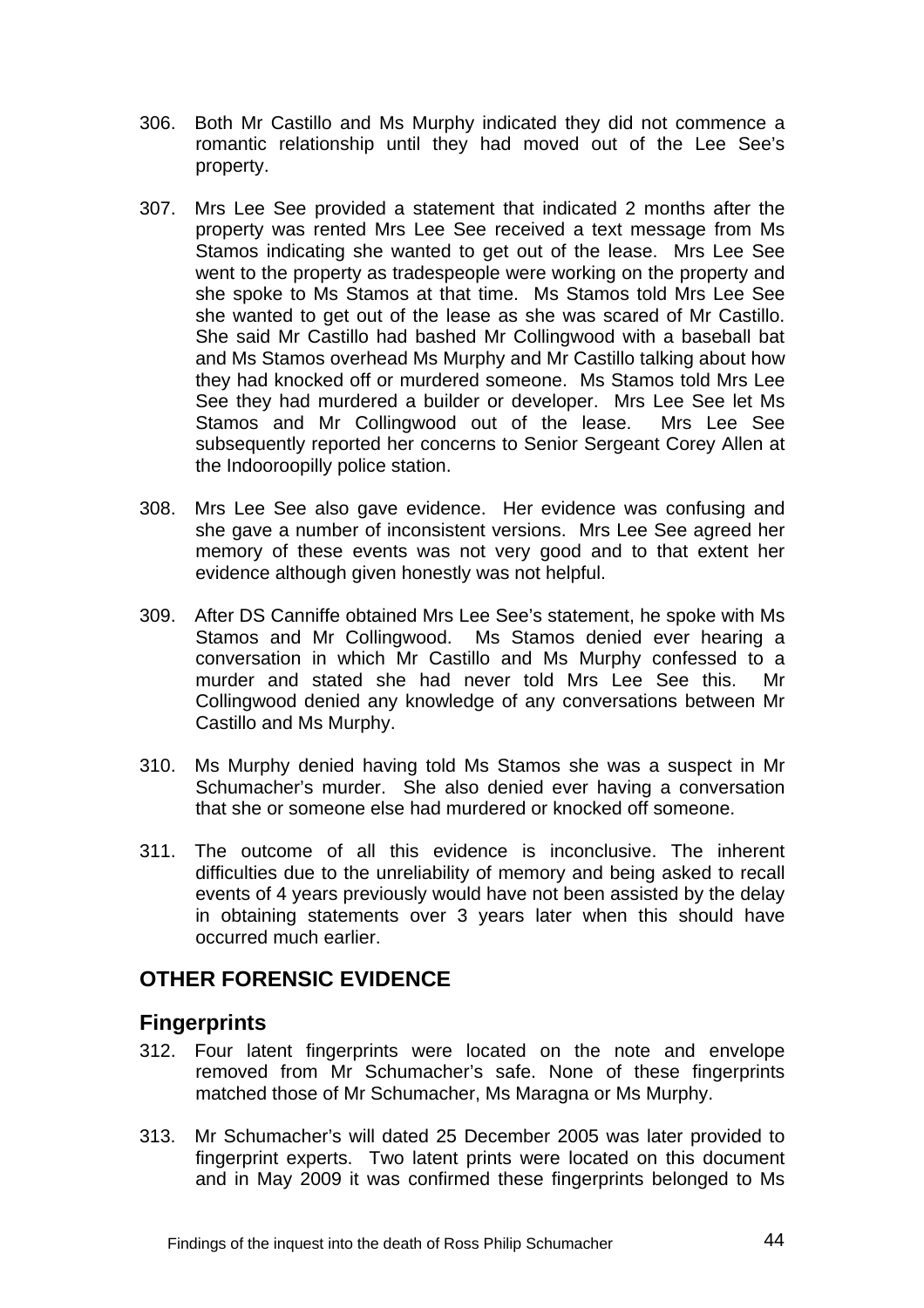Murphy (who indicated in evidence she had never seen Mr Schumacher's will prior to his death).

## <span id="page-45-0"></span>**Gun shot residue ("GSR")**

- 314. The presence of gun shot residue can indicate the recent handling of ammunition and firearms, being in close proximity when a weapon is fired, or the actual discharging of a gun. GSR emanates from the primer cap of ammunition when struck with the firing pin which creates a minor explosion which ignites the propellant out of the barrel of the gun. GSR emanates from the primer cap and the GSR particles that are deposited are indicative of the original composition of that primer substance. Most GSR comes from the muzzle of the gun.
- 315. It is not intended here to detail the science involved in testing for GSR which has a number of variables to be considered. It is accepted that Mr Asmussen is an experienced person in his field and has considered the evidence in some detail.
- 316. Mr Asmussen indicated if a weapon is fired with the right hand using a "standard pose", he would expect to see a heavy GSR deposition on the back of the right hand as the right palm would be relatively sheltered by holding the grip. He indicated he would still expect to see heavy GSR deposition on the right hand if a person used his thumb on the trigger or held the gun in an unorthodox position (with the right hand).
- 317. There are a number of other factors or variables to be considered including if the weapon had not been cleaned after previous use (in which case particles would be expected on the palms); the fact GSR particles are easily transferable; and within two hours, 80% of GSR particles are lost due to normal daily activities and he would expect to see very little GSR evidence from a person who had discharged a weapon after 6 hours.
- 318. Mr Asmussen performed an examination of the swabs of Mr Schumacher, Ms Maragna and Ms Murphy for gun shot residue. He provided a statement on 19 June 2007 and an addendum dated 9 December 2009.
- 319. The swabs from Mr Schumacher's back of right hand contained hundreds of highly characteristic GSR particles. The palm of Mr Schumacher's right hand and the back of his left hand contained two highly characteristic GSR particles. He was of the opinion the GSR particles detected on Mr Schumacher were deposited as a result of the recent discharging of a firearm. He stated if the weapon had been placed in his hand just after discharging, he would expect the deposition to be on the palm of Mr Schumacher's hand. He also stated if Mr Schumacher had handled an unclean weapon he would expect to see an equal deposition on the back and palm of Mr Schumacher's hand. He did however concede it was possible for Mr Schumacher to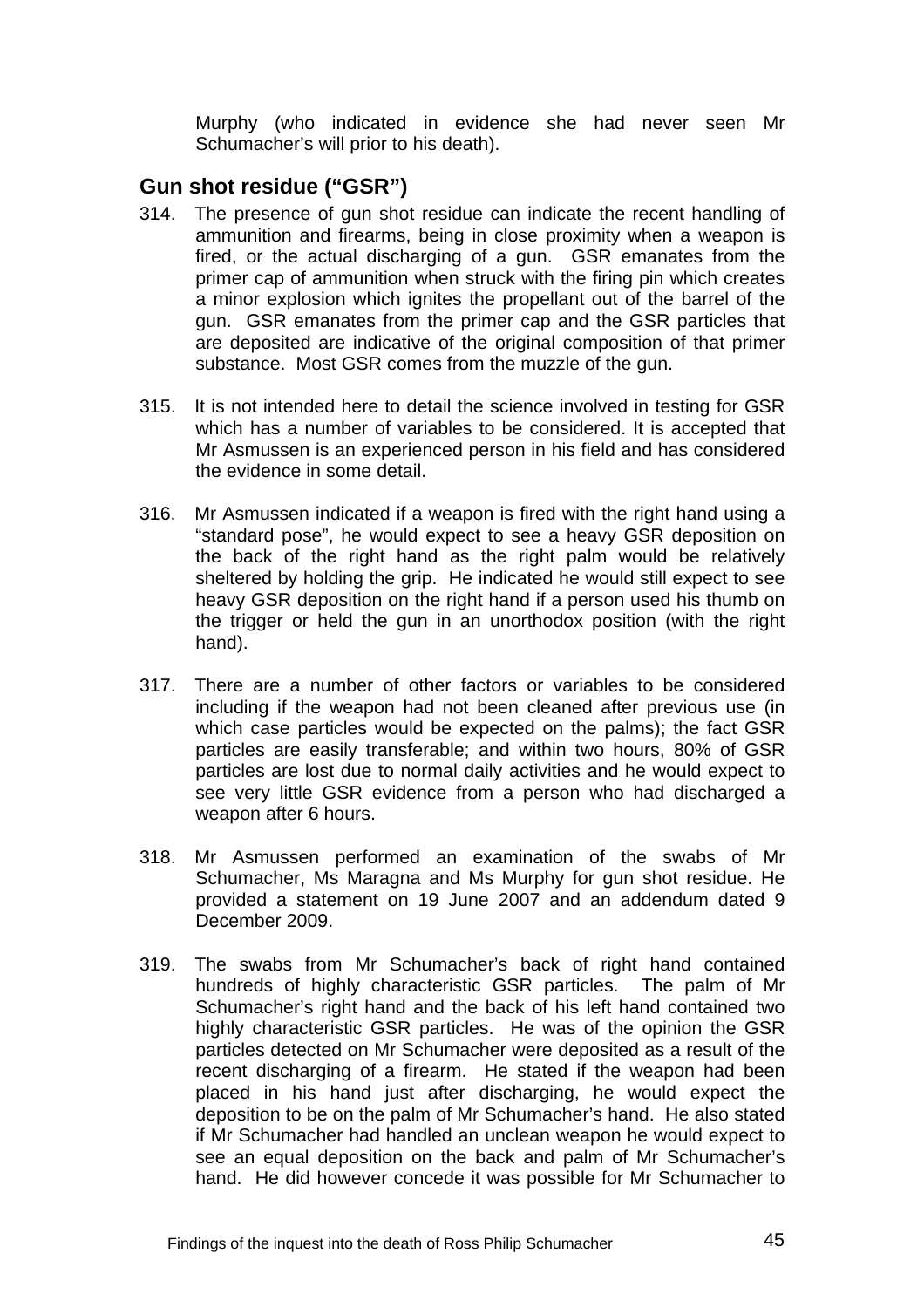<span id="page-46-0"></span>have GSR on his hands as a result of the gun shot wound being inflicted in the study and lying in the area for some time.

- 320. The swabs of Ms Maragna's back and palm of her right hand contained some characteristic GSR particles. The swabs of Ms Murphy's back and palm of the right hand contained characteristic GSR particles. The right sleeve of Ms Maragna's jacket was also found to have a single characteristic GSR particle.
- 321. The reliability of Ms Maragna's swabs taken approximately six hours after the body was discovered and after showering would have been affected.
- 322. The swabs of Ms Murphy's back and palm of her right hand also contained three characteristic GSR particles but the reliability of the results on swabs taken approximately seven hours later was also in question.
- 323. Mr Asmussen indicated (in either 2009 or 2010) he viewed a photograph of the white glove located on the pathway and it appeared to have a particle present. When he examined the glove, no particles were present.
- 324. Mr Asmussen stated the obvious when he said he would like to see any relevant individuals tested for GSR as soon as possible.
- 325. The GSR results support Mr Schumacher firing the weapon. The testing of Ms Maragna and Ms Murphy was delayed and compromised the conclusions that could be reached and are therefore inconclusive. The particles found on them could be due to transfer from Mr Schumacher or each other and not from firing the weapon.

## **Further report from Dr Ong**

- 326. In 2010, in response to a request for further information from the Office of the State Coroner, Dr Ong provided another report. Dr Ong was of the opinion Mr Schumacher's gunshot wound was typical of a distance gunshot wound. There was no blackening or stippling to indicate the range might be in the contact, close contact or intermediate range category.
- 327. He noted the expected finding is that stippling present experimentally in pig skin (which is assumed to be thicker than human skin) would be less obvious when compared to the appearance in live human skin and would disappear at a shorter range with the use of the same weapon and ammunition. His report indicated the second ballistic testing did not fit within known principles with the most probable explanation for the ballistics findings being the state of the pig skin.
- 328. Dr Ong stated that the ability of an individual's hand to stretch out to the back of the head would be dependent on the flexibility of the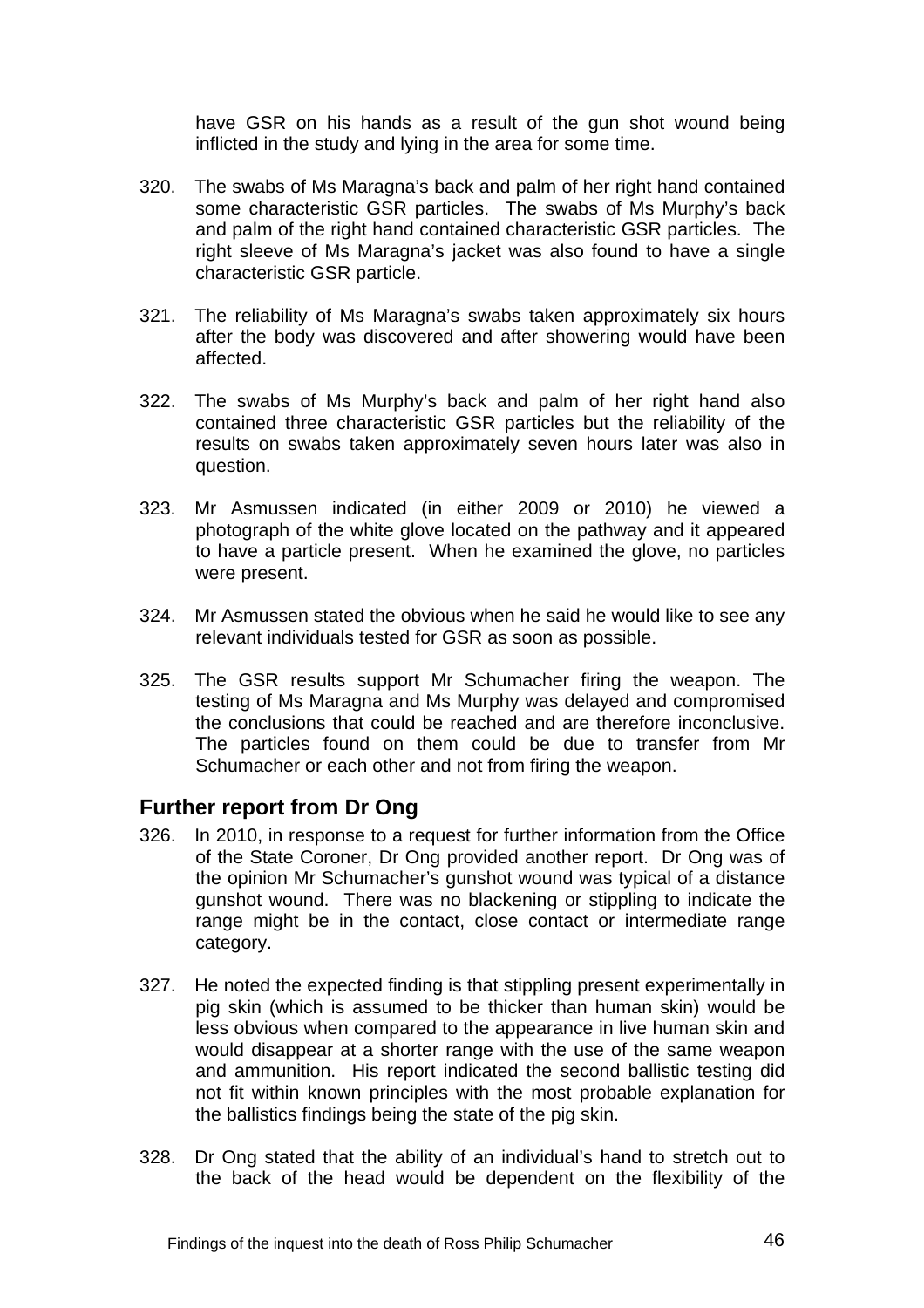<span id="page-47-0"></span>individual himself as such any inference would be at best, subjective. Dr Ong was of the opinion it was possible but difficult for an individual to inflict such a gunshot wound as observed in Mr Schumacher.

329. Dr Ong was of the opinion the distance of the weapon from Mr Schumacher's head was at a minimum of 20 cm and he therefore concluded the injury would be considered suspicious.

## **Pig skin testing in 2010**

- 330. As a result of the inconclusive evidence regarding the range of the gun's muzzle at the time the gun shot wound was inflicted, a third ballistic testing occurred. The testing was attended by Sergeant Clark, Dr Ong and two NSW expert witnesses, Dr Orde and Mr Potgrieter.
- 331. Close and near contact gun shot wounds were inflicted on the pigs head. Testing was conducted on blotting paper at 5 to 40 cm at 5 cm intervals. Testing was conducted on pig skin at 5, 10, 25, 30, 35, 35, 40, 40, 45, 45 and 50 cm. After the wound was examined, it was wiped to attempt to replicate the actions taken by those at the scene following Mr Schumacher's death.
- 332. Following the testing, DS Canniffe undertook the task of attempting to position himself with the gun so as to be able to fire the shot into the back of his head.

#### **Expert report and evidence of Dr Orde**

- 333. Dr Orde, is an experienced forensic pathologist in NSW and had significant experience conducting post mortem examinations on gun shot wounds.
- 334. Dr Orde distinguishes between tattooing which is the embedding of propellant fragments in the skin and stippling which is the simple abrasion of the skin by propellant fragments without them becoming lodged.
- 335. Dr Orde would expect to see evidence of a contact or close contact wound even if the area had been wiped or washed. He was of the view that wiping does not normally remove features of an intermediate gunshot wound (ie. tattooing).
- 336. Dr Orde noted that Dr Ong's examination did not reveal any features suggestive of a contact or close contact gunshot wound. Dr Orde was of the opinion the trajectory would be consistent with the gun having been self-discharged by Mr Schumacher however this was dependant on a determination of the distance of the muzzle of the gun at the time it was discharged.
- 337. Dr Orde reviewed the results of the pigskin testing from 6 September 2006 and 10 September 2009. Dr Orde noted there was no description as to the condition of the pig skin at the time of the second test firing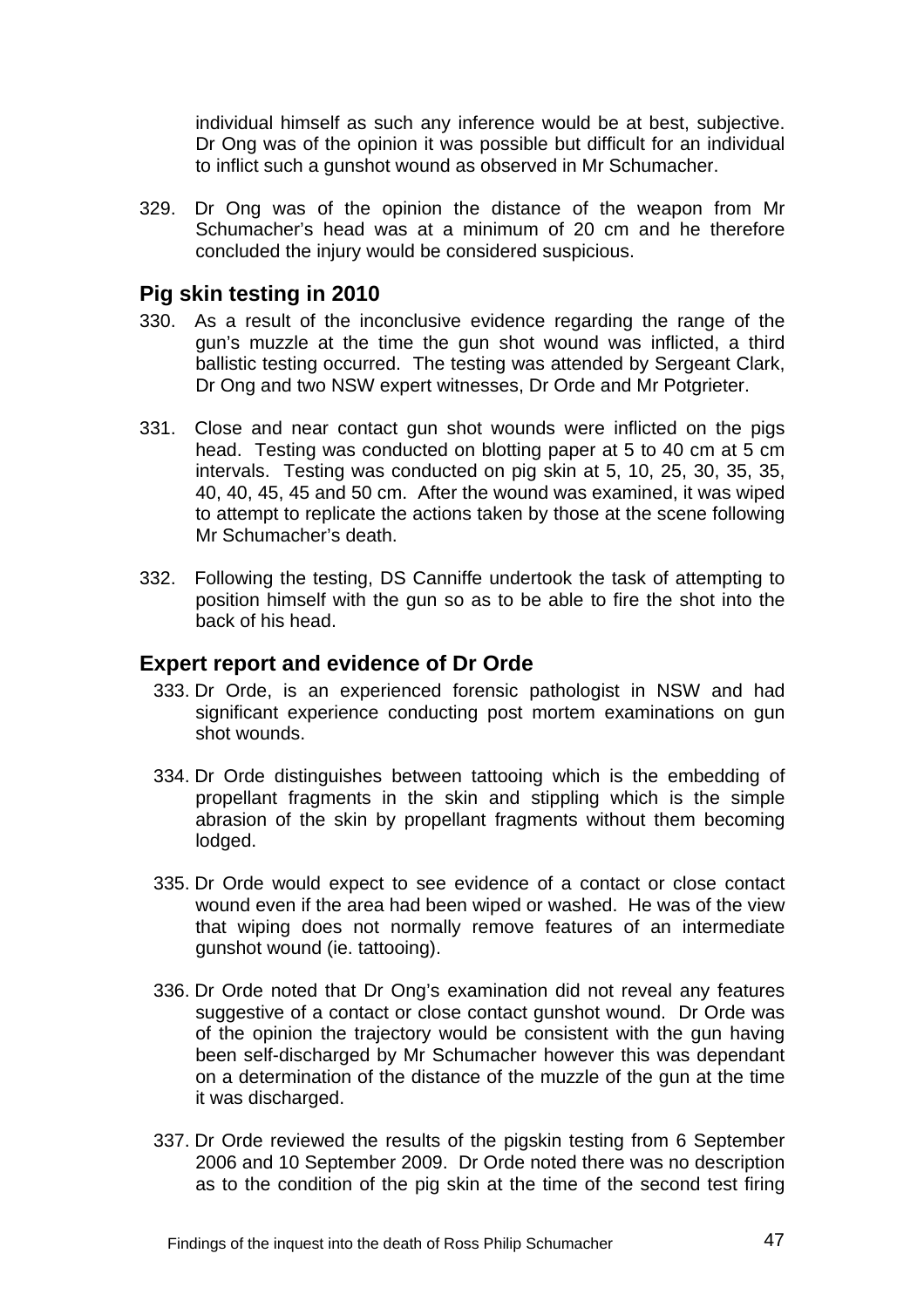<span id="page-48-0"></span>and some of the images appeared to show the skin looking rather dry and possibly toughened as a result. He indicated the second test firing did not accord with the usual observations in such test firing, in which as the muzzle to target range increases less dense tattooing/stippling is observed until it ceases to be observed at all. He recommended a repeat testing.

- 338. Dr Orde indicated in his first report that it was not possible to conclude whether the gun shot wound was self-inflicted or not, however the scenario is not typical of that seen in suicidal deaths and as such there must be a real concern the injury may in fact have been homicidal.
- 339. Following the third pig testing, Dr Orde indicated that, assuming a reasonable approximation between the qualities of the pig skin and the scalp of Mr Schumacher and an assumption that there was no intervening object, the likely range would have been greater than the region of 30 to 35 cm.
- 340. Given all the variables he stated he was confident the minimum distance of the muzzle from Mr Schumacher's head was 30 to 35 cm however he could not be confident of the maximum distance.
- 341. Dr Orde reported that during the re-enactment with DS Canniffe, using a standard index finger trigger hold grip, the muzzle could be positioned up to 14 cm from the scalp. Using a grip with the thumb on the trigger, the muzzle of the weapon could be extended up to in the region of 50 cm or so from the occipital scalp. DS Canniffe's head had to be turned to facilitate the angulation. Dr Orde recalled DS Canniffe indicated it was difficult to hold this position. Dr Orde stated he was of the opinion it was physically possible for Mr Schumacher to have inflicted the gun shot wound however the positioning was quite unusual.
- 342. Dr Orde was of the view the possibility the wound might have been self-inflicted, including the possibility of accidental discharge, could not be ruled out. However, the combination of the position of the gunshot wound to Mr Schumacher's head and the probable range of discharge would be a highly unusual intentional suicidal self-inflicted injury. He believed the post mortem appearances were considered suspicious of homicidal injury. In evidence he stated he had real concerns this may have been a homicidal injury. He clarified it may have been, it may not have been.

#### **Evidence of Dr Ong at the inquest**

343. Dr Ong recalled he was advised by the police that Mr Schumacher was found slumped on a computer chair with his back against a waste paper basket. The semicircular linear bruise on Mr Schumacher's back was consistent with the waste paper basket located in the study.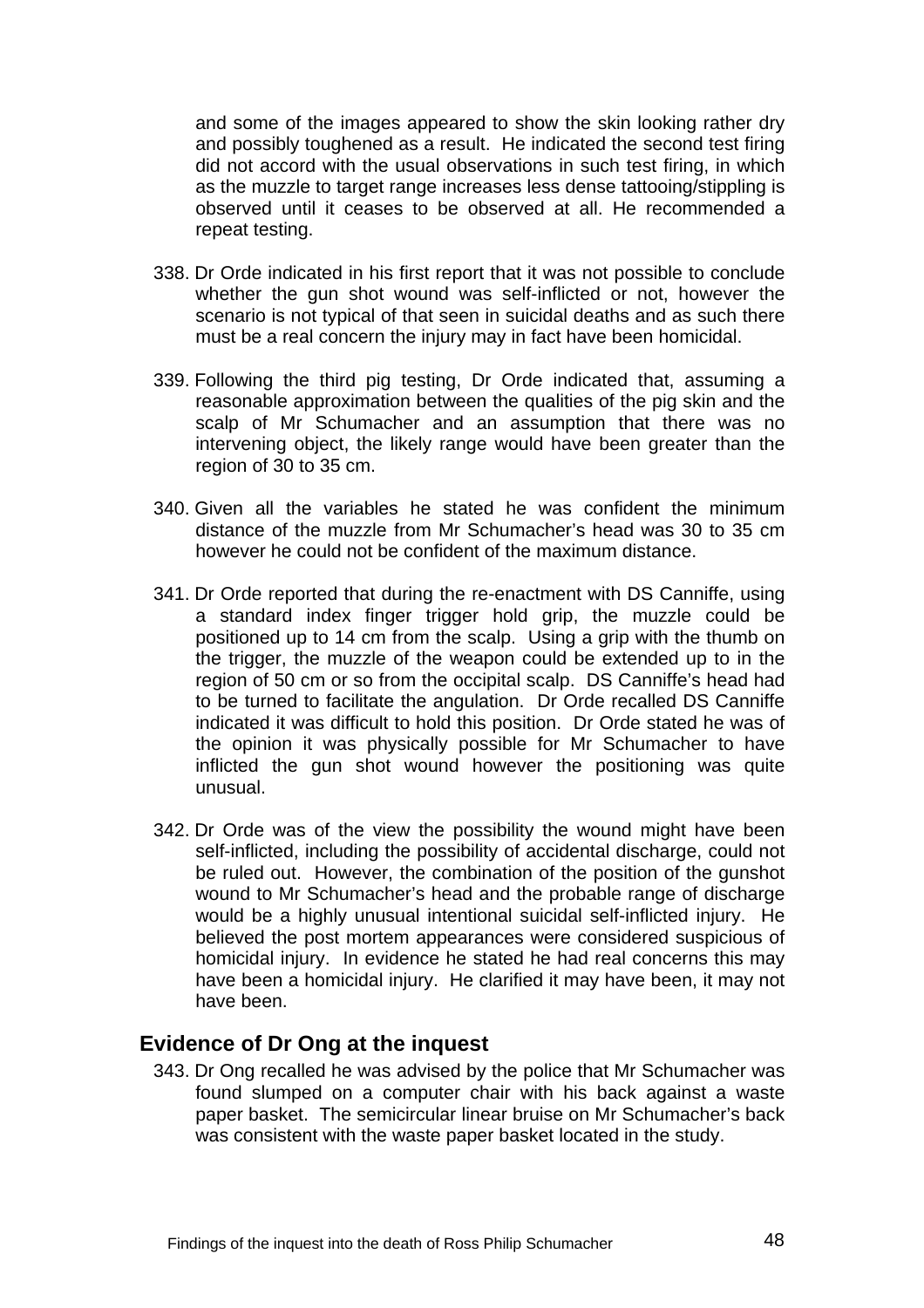- <span id="page-49-0"></span>344. Dr Ong observed a number of abrasions and a laceration consistent with falling and hitting structures on Mr Schumacher's left side. He did not observe any injuries to Mr Schumacher's hands or fingers consistent with the recoil of a weapon however it is not normal for these injuries to be present.
- 345. Dr Ong indicated that cancer can sometimes be observed at the post mortem. Some indications include observing the cancerous cells, features of treatment and side effects of cancer such as malnourishment. There were no indicators Mr Schumacher had cancer.
- 346. Consistent with Dr Orde, Dr Ong was of the opinion contact or close gun shot wound blackening around the skin and tattooing or stippling cannot be washed off and blood seeping from the wound and physically wiping the wound would not effect this. He indicated the wiping of the wound at the scene could have removed some of the propellant particles however not all of the particles.
- 347. Consistent with Dr Orde, Dr Ong indicated an intervening object (hats, scarfs, hair etc) can interfere with features of the wound that may stop tattooing or stippling but was able to rule out hair as an intervening factor as Mr Schumacher was bald and there was no other object found at the scene which was a likely intervening object.
- 348. Dr Ong was of the view that while stippling was observed on the pig skin at 50 cm, from 40 cm onwards, the amount of stippling may have been missed at autopsy. He was of the view the range of 30 to 35 cm (of the muzzle of the weapon from the back of Mr Schumacher's head) was appropriate because at this distance he was confident there was enough stippling that he would not have missed during a post mortem examination. Dr Ong and Dr Orde gave evidence pig skin was thicker than human skin so it is possible any determination of the range made based on examination of pig skin could actually be further away on human skin.
- 349. Dr Ong remained of the view that Mr Schumacher's gun shot wound should be considered suspicious because of the distance and difficult position he would have to have been in to inflict the gun shot wound.

#### **Elton Potgieter**

- 350. Mr Potgieter, a scientific officer attached to the Forensic Ballistics Investigation Section, NSW Police Force, also provided a report and gave evidence at the inquest.
- 351. Mr Potgieter was also of the opinion that soot/blackening around contact and close contact wounds could not be wiped of easily. He was sceptical of the 2006 test firing that no tattooing/stippling was present at 20 cm. Mr Potgieter was also sceptical of the 2009 test firing results as they did not match with the known principles.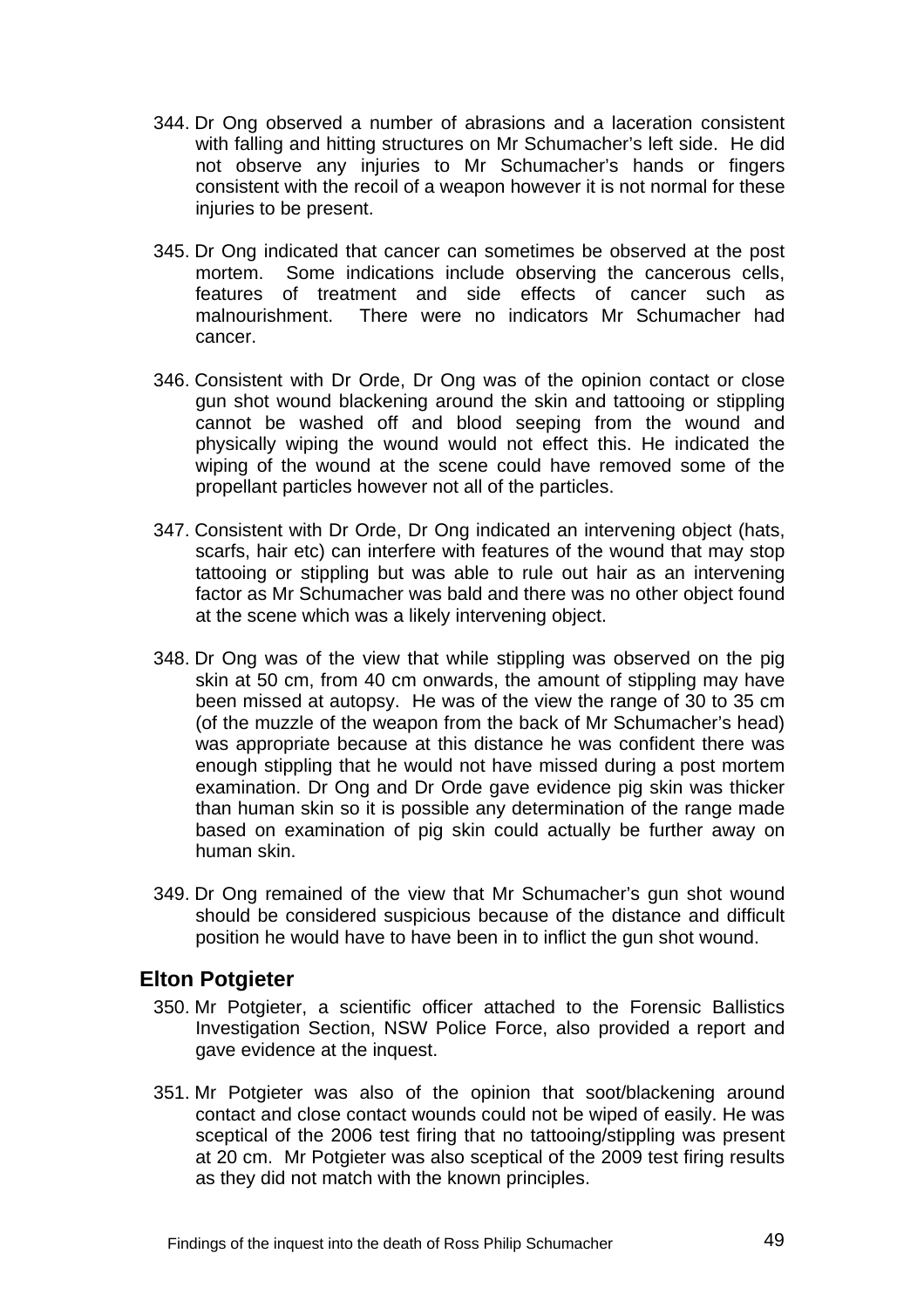- <span id="page-50-0"></span>352. In reviewing the 2010 test results Mr Potgieter concluded that at minimum, the distance of the muzzle of the gun from the back of Mr Schumacher's head was 35 cm. He agreed it would be expected to see more results at the same range in human skin rather than pig skin. Mr Potgieter also indicated he could not be certain of the maximum distance of the weapon when it was fired.
- 353. Mr Potgieter agreed with the assessment by Dr Orde in relation to the re-enactment with DS Canniffe. He indicated that DS Canniffe was able to position the gun's muzzle 50 cm from his head so therefore he was able to extend the distance of 62 cm (the distance of the muzzle to the trigger was 12 cm). Mr Potgieter recalled DS Canniffe had a difficult time getting into this position and he was not able to maintain the weapon steadily in this position for the correct trajectory.

#### **Cartridge ejection pattern testing**

354. On 26 May 2010 Sergeant Clark conducted ejection pattern testing. Mr Potgieter recalled the test firing of the weapon in 2010 fitted with Sergeant Clark's findings of the ejection pattern of the cartridge. He agreed with the evidence of Sergeant Clark that because of the known ejection pattern if the weapon had been fired from the doorway of the study or outside the study then the cartridge would not have been found in the study.

#### **Blood splatter evidence**

- 355. Sergeant Clark and Sergeant Manktelow were both qualified to give evidence about blood spatter patterns. They were limited by not having been present at the scene and working off photographs and to that extent the evidence may be qualified.
- 356. The evidence supports a conclusion that Mr Schumacher's head was facing the direction of the rear left-hand office window and close to the wall at the time of discharge and the gun shot wound was inflicted on the left hand side of the room as opposed to the right hand side of the room. He was not looking at the computer screen. There were no voids in the photographs of the scene indicating a shape or form of an object behind Mr Schumacher at the time of discharge.
- 357. The likely position of the photograph of Ms Murphy, Mr Schumacher and his grandmother at the time the gun shot wound was consistent with having been facing the window as observed at scene and during the blood letting of Mr Schumacher

#### **Summary of findings as to the QPS investigation**

358. There was the potential for compromise of the crime scene as a result of the actions of the first response police officers and the QAS officers, however that was unavoidable and Police acted appropriately to ensure the scene was secure before QAS officers attempted to perform life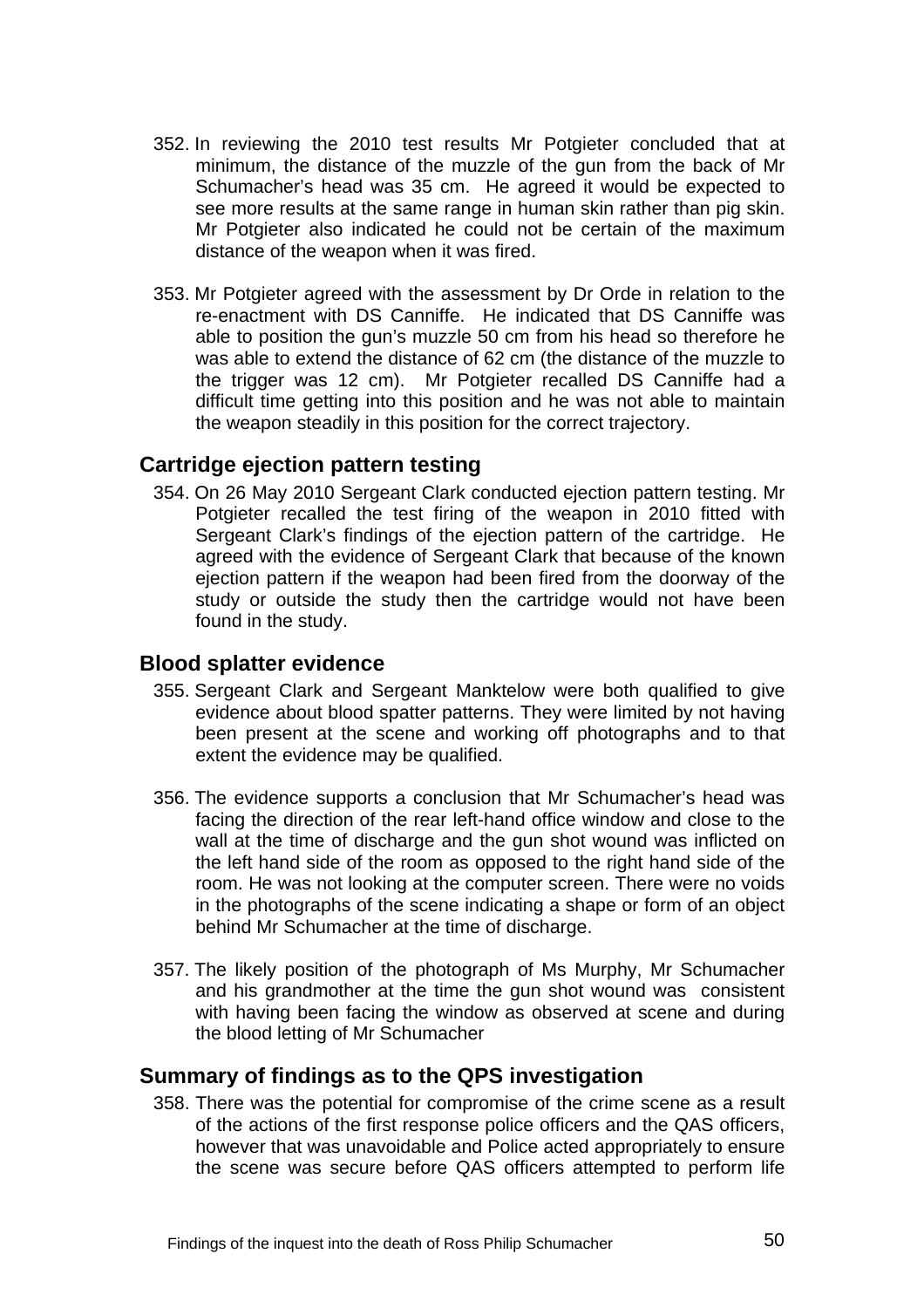saving measures on Mr Schumacher. It was within QAS procedure for Mr Schumacher to be moved in order for those measures to be attempted.

- 359. I make no criticism of the first response officers' actions in re-entering the study in this case to make a limited examination but after that Police should have maintained a cordon until officers from scenes of crimes had attended and made the appropriate determination/s regarding the scene and its preservation.
- 360. Although it is probable the examination of the wound by multiple persons including QAS officers did not impact on the later examination for contact wound evidence that is something that should be avoided in the future.
- 361. It has been acknowledged by Ms Blattman representing QPS that at one point in time there were too many officers at the scene. A number of experienced Police officers gave evidence in agreement.
- 362. It has been submitted that the totality of the evidence would not support a finding that Ms Maragna was allowed back into the house to identify the safe. Certainly there is equivocal evidence on that issue. On balance I would find she did come back into the house, and that would generally be inappropriate, but the evidence supports she was with a Police officer at the time and did not compromise the crime scene.
- 363. It is uncontroversial to suggest that GSR samples should be taken at the earliest opportunity, and they were not in this case. I accept that the failure is not one of policy or training within QPS. It is not clear why there was a delay and in this case they were taken too long after Mr Schumacher's death for any conclusion to be drawn as to their reliability. It simply added to the number of issues which remained unresolved.
- 364. Consistent with the guidelines contained in the OPMs, no senior police officer or scientific officer at the scene of Mr Schumacher's death on 11 May 2006, considered his death was as a result of a suicide and remained open to the death as suspicious. The Homicide Unit was requested to assist and a MIR was set up.
- 365. The report back to senior officers about the outcome of the autopsy was a particular focus for the inquest given that the opinion was recorded as a probable self inflicted gun shot wound. It would be difficult to argue this reported result did not become an important factor in the decision for the homicide unit to disengage, the MIR to be scaled back and for the matter to be tasked to a single investigator.
- 366. Although it is submitted by the QPS that the evidence is equivocal, I accept that Dr Ong provided an opinion that it was not a contact or close contact wound and was more likely a distant gun shot wound. I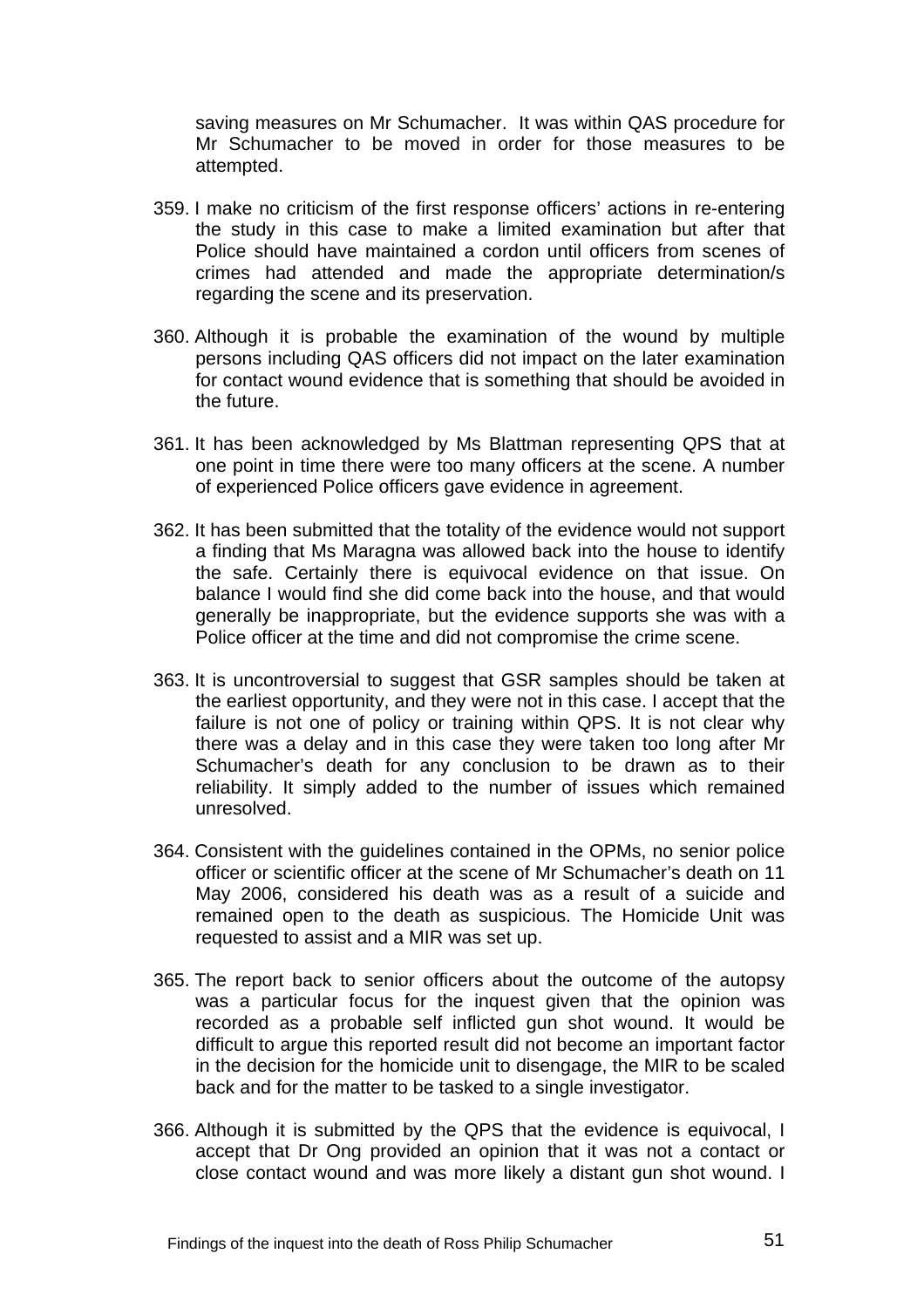find it is highly unlikely Dr Ong advised DSC Burdis that it was probable the gun shot wound was self-inflicted, and more likely he would have indicated this was possible in that it could not be ruled out. Dr Ong appeared almost incredulous at the suggestion. Dr Ong did not provide DSC Burdis with information regarding GSR nor that the injuries on Mr Schumacher's hands were consistent with the discharge of the weapon yet that seems to be what was briefed by DSC Burdis to DSS Blanchfield.

- 367. DSC Burdis did not take full and comprehensive notes of his attendance at the post mortem. DSS Blanchfield took comprehensive and contemporaneous notes of his involvement in this matter.
- 368. When the investigation was reviewed in late 2008 and again in 2010 it was the opinion of the reviewing officers there were a number of outstanding statements and enquiries that needed to be made. There were a number of unusual and/or suspicious circumstances that existed at the time of the disengagement of the homicide unit and when the intensity of the MIR wound down. It would appear the senior police officers (Detective Inspector Ainsworth and DSSs Blanchfield and Byram) were largely unaware of these circumstances and many tasks the MIR had identified were not followed up until 2009.
- 369. Ms Martens submitted this suggested the MIR process in this particular investigation was flawed whilst Counsel for the QPS submitted there were multiple reasons for the scaling down including resource issues and it was not a flaw in the process but an individual failure. It is my view that there did not appear to be anyone who was necessarily overseeing some of the functions in the MIR which meant that not all of the information was considered when the MIR wound down. Whatever may be the case, it is accepted that the senior officers who handed the investigation to DSC Burdis reasonably assumed he would continue the investigation as required, and that was not done.
- 370. DSC Burdis should have conducted an entire review of all of the information and ensured all outstanding enquiries were attended to in order to determine whether the gunshot wound was self-inflicted or inflicted by a third party.
- 371. Even if he had waited until Dr Ong's initial autopsy report, upon reading it and the email from Detective Inspector Aspinall soon after, this should have alerted DSC Burdis' to review the investigation from that point.
- 372. There were multiple failures by DSC Burdis in his duties to investigate and provide a timely report. They would be worthy of referral to the QPS for consideration of discipline, but it is clear that has already occurred and becomes unnecessary.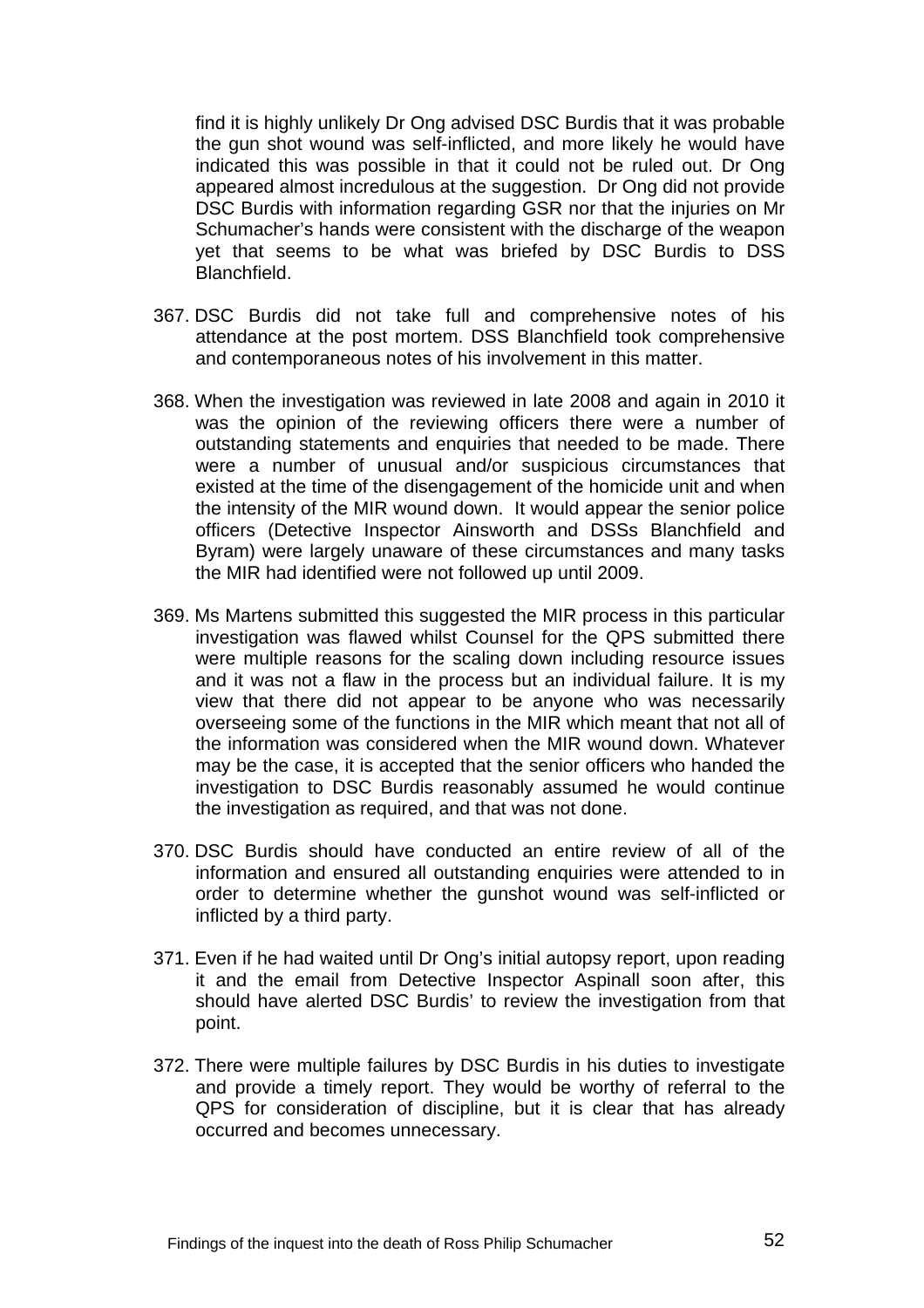373. The supervision of DSC Burdis was in hindsight inadequate given the outcome. The delay of 27 months is one thing but given the deficiencies identified by DSS Lehmann in late 2008/early 2009, steps should have been taken to ensure DSC Burdis completed the investigation to the satisfaction of his superiors. The fact DSC Burdis did not conduct any further work on this matter until he was contacted by the Office of the State Coroner would suggest this did not occur.

#### **FURTHER STEPS TAKEN BY QAS AND QPS**

- 374. This case has been the subject of a number of reviews by QPS and QAS in which deficiencies have been identified and policy and practice amended to ensure such problems do not occur again. The outcomes of the reviews resulted in some policy and procedural changes which in my view offer some practical solutions and I do not find it necessary to make further formal comment or recommendations. The outcomes are discussed in the following paragraphs.
- 375. Following Mr Schumacher's death, Detective Inspector Ainsworth and a Scene of Crime officer met with senior representatives from QAS regarding scene contamination concerns. As a result of this matter, the QAS undertook a review and implemented a crime scene preservation package to inform its employees with respect to this issue. From October 2006 onwards this package was delivered to newly recruited student paramedics. In April 2008 an online in-service education package was created for existing employees. All employees had until 30 June 2008 to complete the package.
- 376. The package highlights that treatment of patients (the preservation of life and reduction of pain and suffering) must at all times take precedence over crime scene preservation however the package provides information on how crime scenes can be contaminated. It encourages QAS officers to document their actions, be aware of the scene as they enter it and remember what they touched and moved, not to disturb items that do not need disturbing and to provide all relevant information to QPS.
- 377. The QAS officers who gave evidence all indicated they had completed this training and were far more aware of the importance of preserving evidence at a scene as a result.
- 378. Inspector Sargood indicated that in 2006 the District Duty Officer role was in its infancy. He stated this role was now better established so that this officer attends and takes charge at major incidents until scenes of crimes officers arrive. Inspector Sargood gave evidence that these officers attend training every 6 months and this training often includes aspects of crime scene preservation.
- 379. Detective Inspector Blanchfield indicated as a result of this case and other matters, he had identified there were concerns regarding the information that was communicated from police officers attending the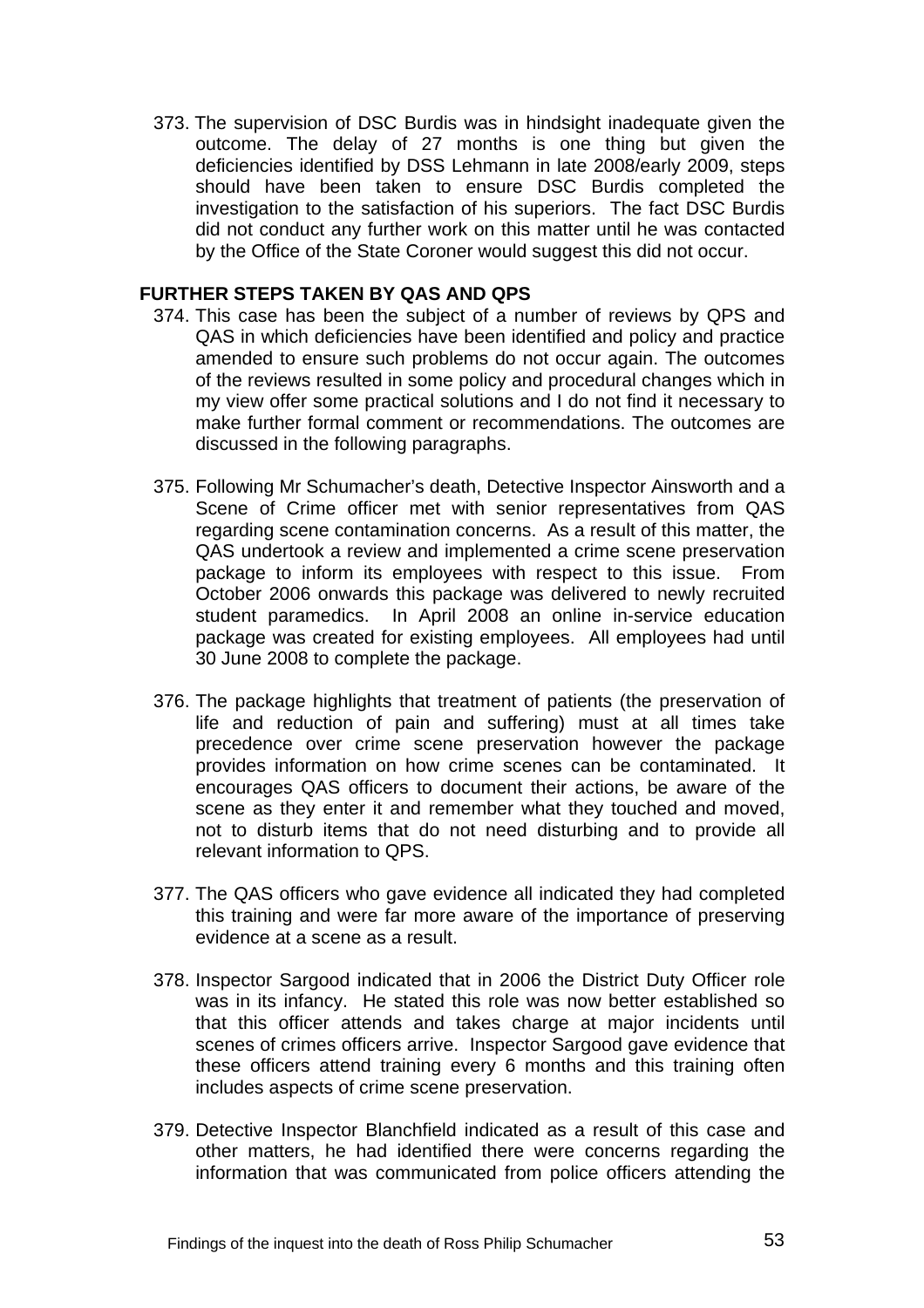<span id="page-54-0"></span>post mortem examination. He believed this was perhaps as a result of lack of experience regarding areas to question the pathologist about. As a result, the Homicide Unit had formulated a guide with diagrams and areas to focus on to assist police officers obtain relevant information and provide this information back to the investigation.

- 380. Detective Inspector Hytch provided details of changes in relation to coronial investigations that had occurred in the Metropolitan North Region since Mr Schumacher's death. These changes include:
	- All reports to the Coroner for deaths of a suspicious nature be reviewed by the Regional Crime Coordinator before any decision is made about whether the matter is finalised and prior to the provision of the report to the Coroner.
	- The QPS has added coronial matters to the Service Operational Performance Review program. This process involves the Commissioner and Deputy Commissioner being provided with data regarding outstanding coronial files.
	- All suicides are to be investigated by a plain clothes police officer.
	- Coronial Support Investigation Unit provide monthly reports to each District Officer within the Metropolitan North Region identifying current outstanding taskings recorded in QPrime to allow for follow up.
- 381. The Chief Superintendent, Metropolitan North Region, has directed the region adopt a standard management practice to monitor and manage all coronial investigations. As part of the standardised management practice, the Region has proposed that:
	- The Regional Crime Coordinator is to report each month to the Regional Executive on the management of coronial investigations within the Metropolitan North Region;
	- Each Police District hold monthly meetings to monitor the progress of all coronial investigations in their area of responsibility; and
	- Each Police District is to put into place a risk management process to manage all coronial investigations. These risk management systems are to ensure investigating officers have the necessary skills to conduct the investigations and the investigations are adequately supervised and completed in a timely manner.

#### **Conclusions as to how the death occurred**

382 It is unfortunate for the family and friends of Mr Schumacher that on the state of the evidence it is difficult to come to any conclusion as to whether Mr Schumacher accidentally or intentionally shot himself or if the gunshot wound was inflicted by another person.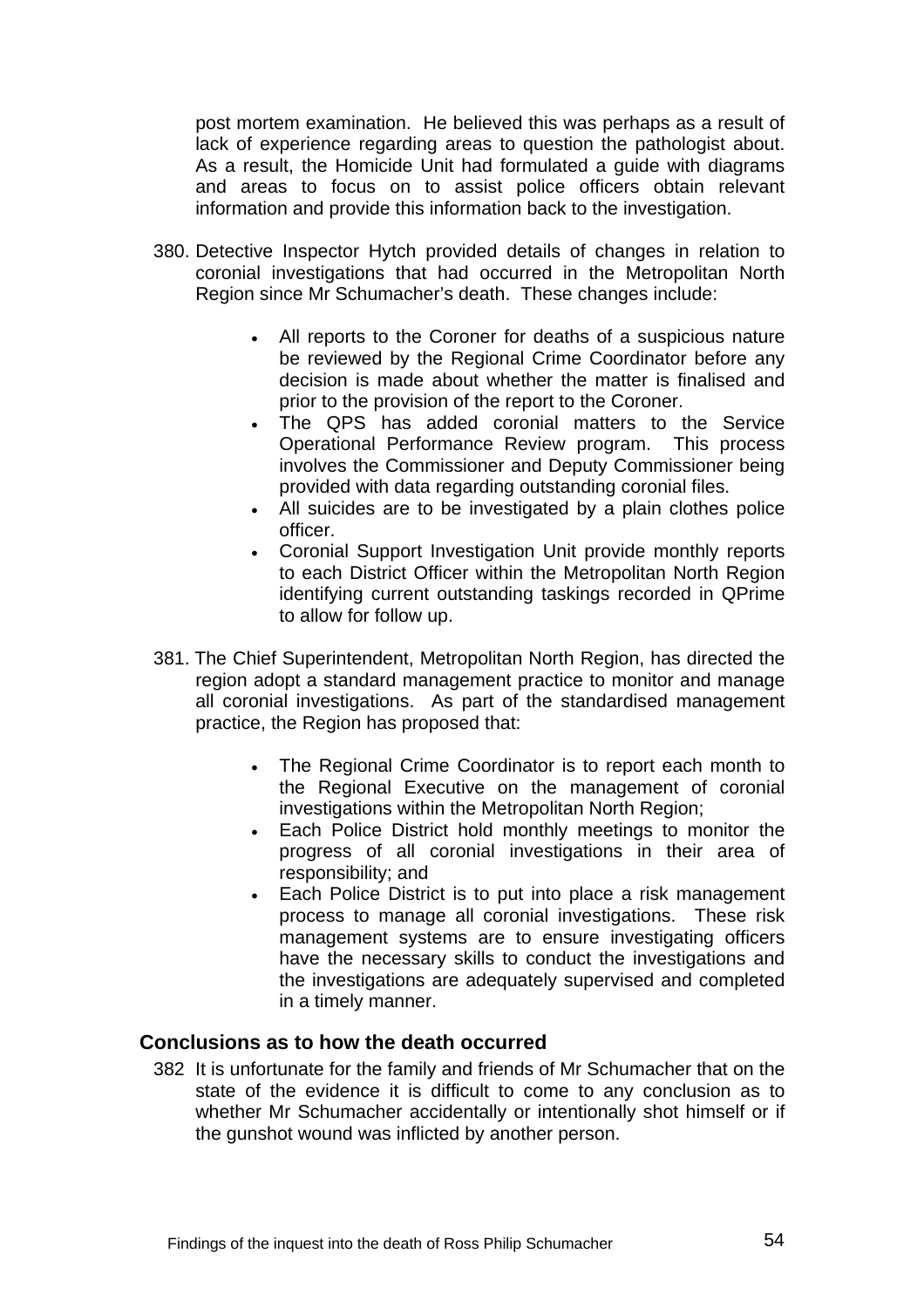- 383 Although there were substantial delays in the gathering of some evidence, the subsequent investigations have resolved most of the gaps. There was a delay of some years in taking many statements which would have impacted on memories. The forensic testing through an inquest did not reveal any substantial new evidence although much evidence was clarified.
- 384 I can exclude Ms Maragna from any suspicion after having considered her evidence.
- 385 There are some difficulties with the evidence of Ms Murphy and it is possible she was in the vicinity of the premises at 1330 when she said she was not, but this is not the likely time of the gunshot being heard at around 1240. Her other evidence is partly corroborated with SMS text and bank records and is either genuine or an elaborate diversion. I accept it is the former.
- 386 The evidence supportive of suicide is the most flimsy of the three scenarios. Although it is apparent Mr Schumacher was in some financial difficulties it was stated that he was getting towards the end of a particularly difficult period, he had sold one property and did have plans. He had never expressed a suicidal intention. There is some evidence he was having a particularly bad morning and he was obviously sitting at his computer considering financial issues and there was some pressing deadline for the Tax office. The suggestion to Ms Murphy to stay away may have been part of a plan. Against that was the relative minutia of business being carried on suggestive of a normal day, at least for him. The method adopted was not that usually associated with a suicide. Considering all the evidence suicide cannot be absolutely excluded but is the least likely.
- 387 The following evidence supports the theory the gun shot wound was self-inflicted.
	- Mr Schumacher had discharged weapons in the house previously.
	- The amount of GSR located on Mr Schumacher's right hand was suggestive he had recently discharged a weapon.
	- The DNA on the weapon was from Mr Schumacher.
	- The blood splatter would indicate Mr Schumacher was in relatively close proximity to the left wall at the time the gun was discharged.
- 388 As it currently stands, the following unusual and/or suspicious circumstances exist.
	- Ms Murphy was told by Mr Schumacher to leave the residence.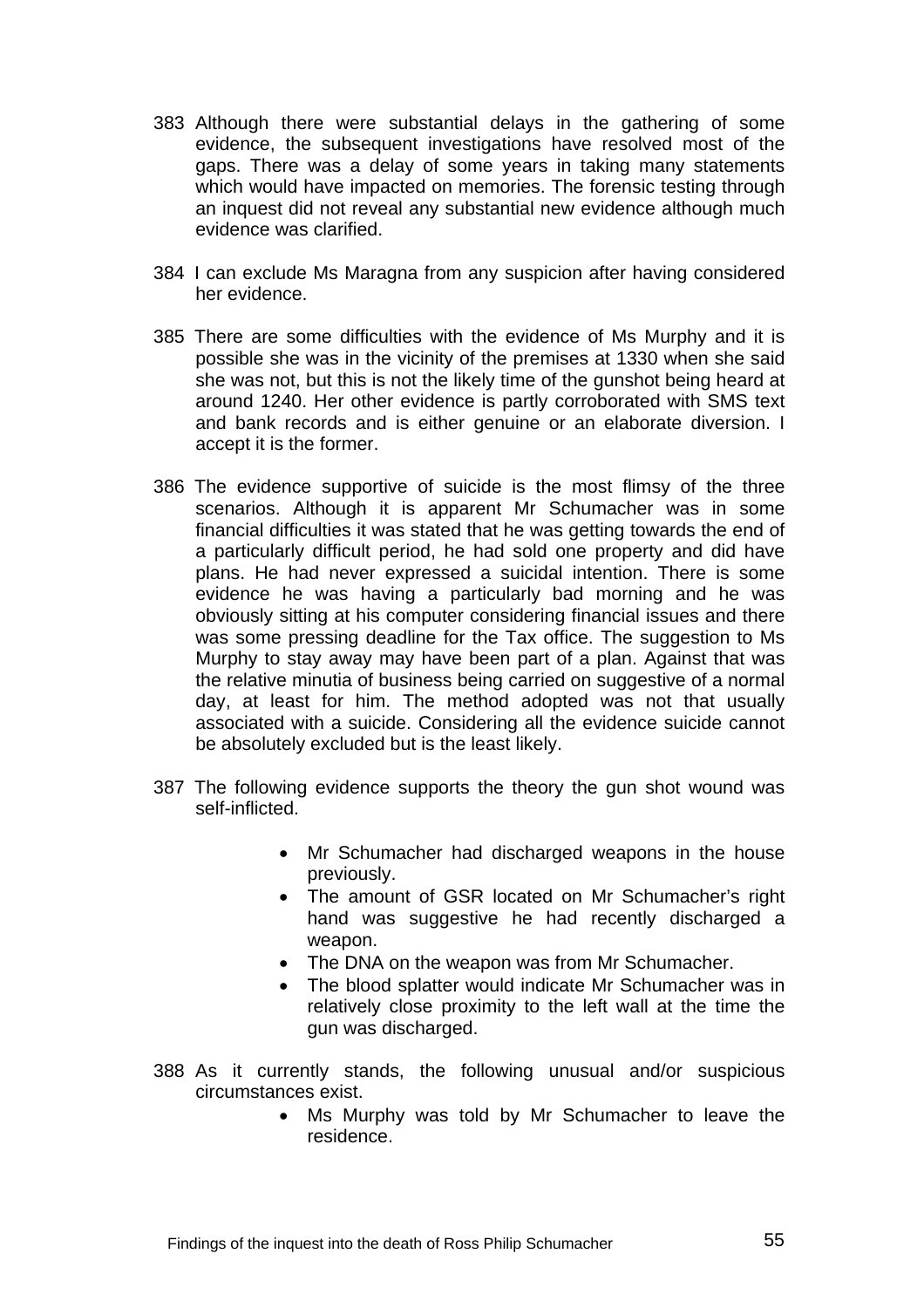- <span id="page-56-0"></span>• A sum of \$1238.50 was withdrawn and according to Ms Murphy, left in the study. This sum has never been accounted for.
- A sum of \$700.00 was withdrawn and according to Ms Murphy, left in Mr Schumacher's wallet. This sum has never been accounted for.
- A sum of \$5,000.00 was withdrawn and according to Ms Murphy, either left in Mr Schumacher wallet or the white utility. This sum has never been accounted for.
- A person was observed entering Mr Schumacher's car port or yard at approximately 1230.
- A vehicle matching the description of that driven by Ms Murphy was observed at the residence at a time when Ms Murphy claims not to have been present.
- Mr Schumacher told his friends and business associates that Mr Baffi owed him approximately \$600,000.00 however in actual fact it would appear at most (assuming the project at Wardilla Street had been completed), Mr Baffi owed Mr Schumacher approximately \$223,000.00 plus legal fees.
- Mr Schumacher was involved in a financial dispute with Mr Baffi in which a number of threats had been made and Mr Schumacher commenced carrying a weapon for his safety.
- Most of Mr Schumacher's friends, family and girlfriends were skeptical of the contents and structure of Mr Schumacher's will and Ms Murphy's fingerprints were located on this document.
- 388 There is consistent scientific evidence that the minimum distance of the gun muzzle from Mr Schumacher's head at the time of discharge was 30 to 35 cm. Therefore, for the gun shot wound to have been selfinflicted he would have had to have held the weapon at a distance of a minimum of 42 to 47 cm from his head which is an extremely unusual and difficult position for Mr Schumacher to inflict the gun shot wound.
- 389 There is insufficient evidence that any person be referred to the Director of Public Prosecutions for further review.

## **FINDINGS pursuant to s45**

| The identity of the deceased - | Ross Philip Schumacher;           |
|--------------------------------|-----------------------------------|
| The date of death -            | 11 May 2006;                      |
| The place of death -           | 115 Gregory Street, Auchenflower; |